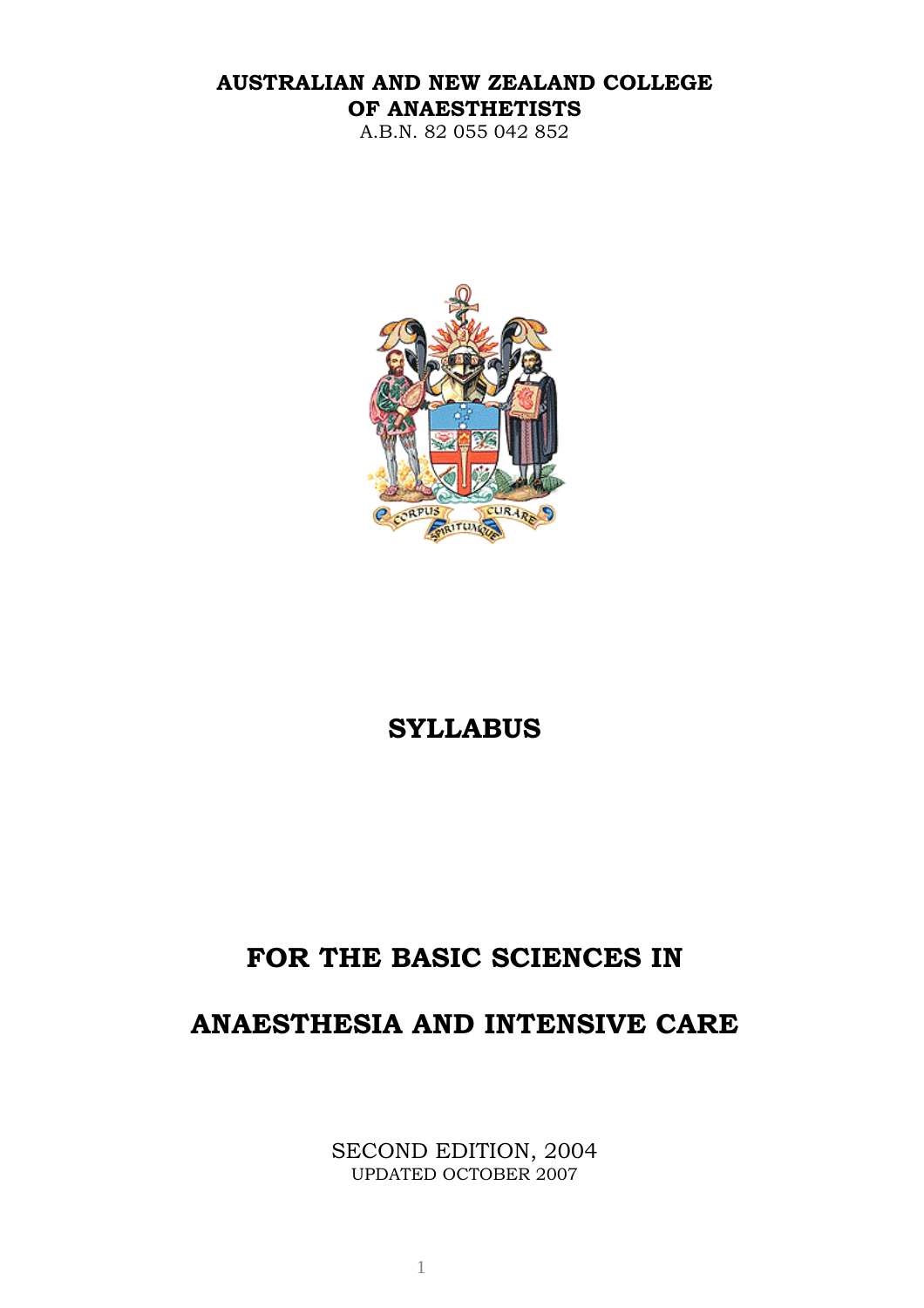#### **FOREWORD**

This Syllabus for the basic sciences in Anaesthesia and Intensive Care is an important further step in development of the educational resources available to trainees

The second edition represents much hard work by the Primary Examination Committee under the leadership of Neville Gibbs and David Cottee. Important input was also provided by the Panel of Primary Examiners and a number of Fellows including Noel Roberts, Wally Thompson, Michael Cousins and Garry Phillips. Special thanks are due to Cherie Wilkinson, Manager Training and Examinations and Adele Brimelow, Administrative Officer, Primary Examinations for their tireless efforts in processing the numerous revision drafts.

Trainees will undoubtedly find the Syllabus helpful in guiding their study for the Primary Examination. The Syllabus also serves to outline the basic science that underpins the practice of Anaesthesia and Intensive Care Medicine.

**Michael J. Cousins President**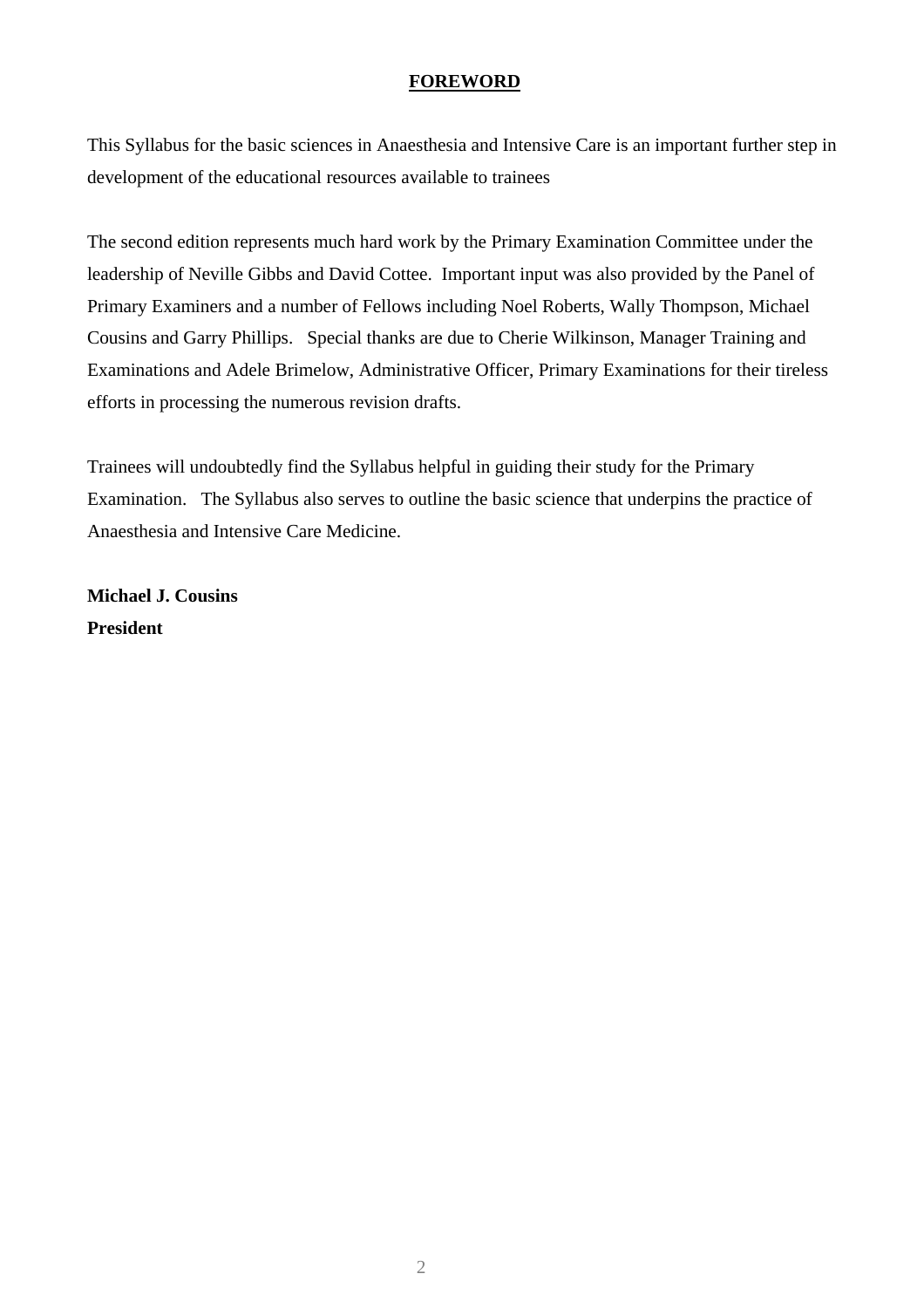# **TABLE OF CONTENTS**

| <b>INTRODUCTION</b> |                                              |           |
|---------------------|----------------------------------------------|-----------|
|                     | <b>RECOMMENDED TEXTS</b>                     | 7         |
| <b>PHYSIOLOGY</b>   |                                              | 10        |
|                     | <b>SECTION A- CELLULAR PHYSIOLOGY</b>        | <b>10</b> |
|                     | <b>SECTION B- RESPIRATORY PHYSIOLOGY</b>     | 11        |
| $I -$               | ANATOMY OF THE RESPIRATORY SYSTEM            | 12        |
| $II -$              | <b>CONTROL OF VENTILATION</b>                | 13        |
| $III -$             | MECHANICS OF BREATHING                       | 14        |
| $IV -$              | PULMONARY GAS VOLUMES AND VENTILATION        | 15        |
| $V -$               | DIFFUSIVE TRANSFER OF RESPIRATORY GASES      | 14        |
| $VI -$              | <b>VENTILATION - PERFUSION INEQUALITIES</b>  | 17        |
| $VII -$             | <b>GAS TRANSPORT IN THE BLOOD</b>            | 18        |
|                     | VIII - PULMONARY CIRCULATION                 | 19        |
| $IX -$              | <b>CLINICAL PULMONARY FUNCTION TESTS</b>     | 20        |
| $X -$               | APPLIED RESPIRATORY PHYSIOLOGY               | 21        |
|                     | <b>SECTION C - CARDIOVASCULAR PHYSIOLOGY</b> | 22        |
| $I -$               | STRUCTURE AND FUNCTION OF THE HEART          | 23        |
| $II -$              | ELECTRICAL PROPERTIES OF THE HEART           | 24        |
| $III -$             | DETERMINANTS AND CONTROL OF CARDIAC OUTPUT   | 26        |
| $IV -$              | THE PERIPHERAL VASCULAR SYSTEM               | 26        |
| $V -$               | <b>CONTROL OF CIRCULATION</b>                | 27        |
| $VI -$              | <b>REGIONAL CIRCULATION</b>                  | 28        |
| $VII -$             | APPLIED ASPECTS OF CVS PHYSIOLOGY            | 29        |
| VIII -              | MEASUREMENT OF CVS FUNCTION                  | 30        |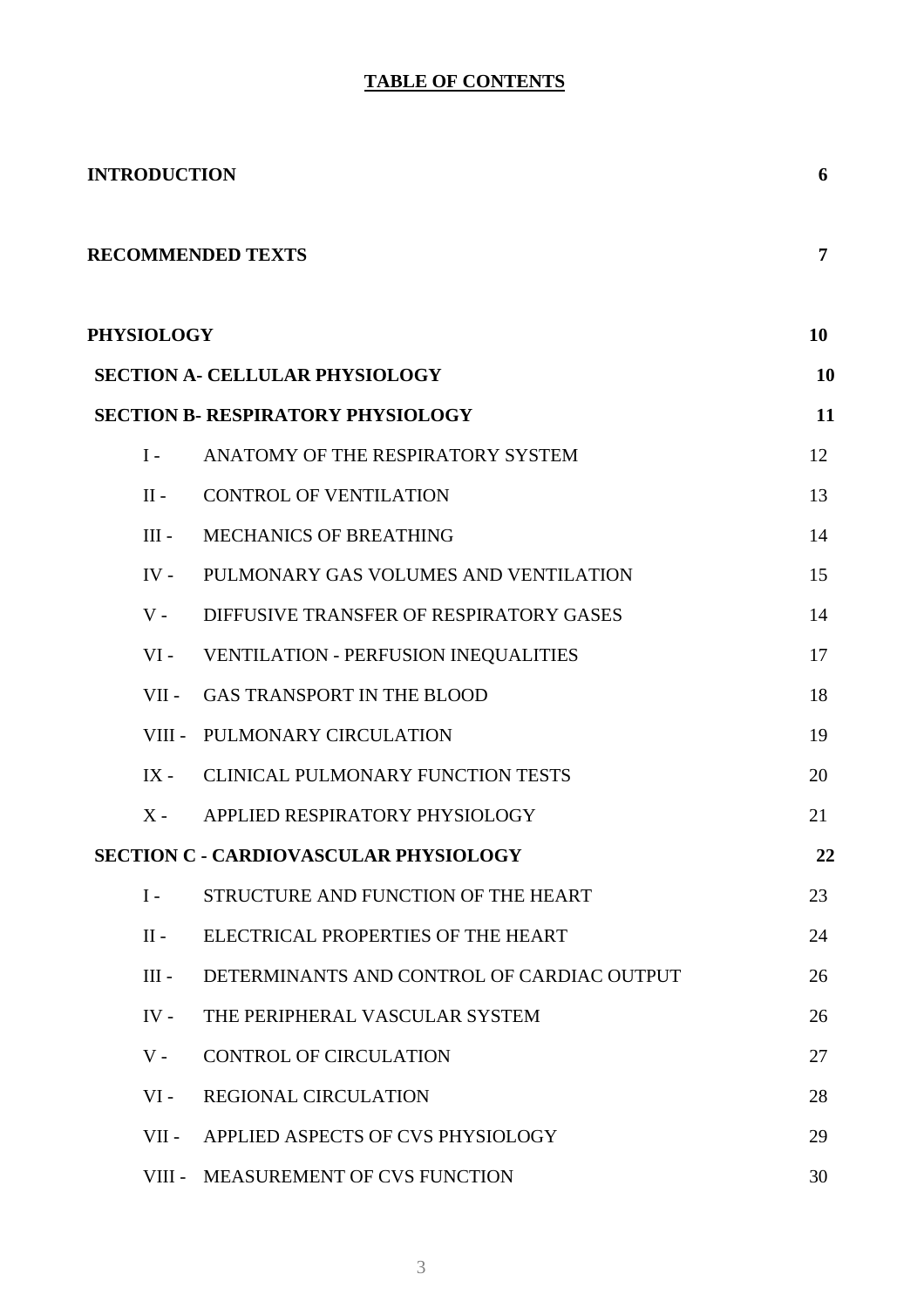|                                                     |              | <b>SECTION D - RENAL PHYSIOLOGY</b>                                                             | 31 |
|-----------------------------------------------------|--------------|-------------------------------------------------------------------------------------------------|----|
|                                                     |              | <b>SECTION E - BODY FLUIDS AND ELECTROLYTES</b>                                                 | 32 |
|                                                     |              | <b>SECTION F - ACID BASE PHYSIOLOGY</b>                                                         | 33 |
|                                                     |              | <b>SECTION G - NERVOUS SYSTEM PHYSIOLOGY</b>                                                    | 34 |
| <b>SECTION H - MUSCLE PHYSIOLOGY</b>                |              |                                                                                                 | 35 |
|                                                     |              | <b>SECTION I - LIVER PHYSIOLOGY</b>                                                             | 36 |
| <b>SECTION J - HAEMATOLOGY</b>                      |              |                                                                                                 | 37 |
| <b>SECTION K - NUTRITION &amp; METABOLISM</b><br>38 |              |                                                                                                 |    |
| <b>SECTION L - THERMOREGULATION</b>                 |              |                                                                                                 | 39 |
| <b>SECTION M - IMMUNOLOGY</b>                       |              |                                                                                                 | 40 |
|                                                     |              | <b>SECTION N - ENDOCRINE PHYSIOLOGY</b>                                                         | 41 |
|                                                     |              | <b>SECTION O - MATERNAL PHYSIOLOGY</b>                                                          | 42 |
|                                                     |              | <b>SECTION P - FETAL AND NEONATAL PHYSIOLOGY</b>                                                | 43 |
|                                                     |              | <b>SECTION Q - GASTROINTESTINAL PHYSIOLOGY</b>                                                  | 44 |
| <b>SECTION R - PRINCIPLES OF MEASUREMENT</b>        |              | 45                                                                                              |    |
|                                                     |              | <b>SECTION S - CLINICAL MONITORING</b>                                                          | 46 |
|                                                     |              |                                                                                                 |    |
|                                                     | PHARMACOLOGY |                                                                                                 | 47 |
|                                                     |              | <b>SECTION A - GENERAL PHARMACOLOGY</b>                                                         | 47 |
|                                                     | $I -$        | <b>PHARMACODYNAMICS</b>                                                                         | 47 |
|                                                     | $II -$       | <b>PHARMACOKINETICS</b>                                                                         | 48 |
|                                                     | $III -$      | <b>VARIABILITY IN DRUG RESPONSE</b>                                                             | 49 |
|                                                     | $IV -$       | PHARMACEUTICAL ASPECTS AND DRUG DEVELOPMENT                                                     | 50 |
|                                                     |              | SECTION B-PHARMACOLOGY OF DRUGS USED IN ANAESTHESIA, INTENSIVE<br><b>CARE AND PAIN MEDICINE</b> | 51 |
|                                                     | $I -$        | INHALATIONAL ANAESTHETIC AGENTS                                                                 | 51 |
|                                                     | $II -$       | <b>INTRAVENOUS ANAESTHETIC AGENTS</b>                                                           | 52 |
|                                                     | $III -$      | <b>LOCAL ANAESTHETIC DRUGS</b>                                                                  | 53 |
|                                                     | IV -         | <b>PAIN</b>                                                                                     | 54 |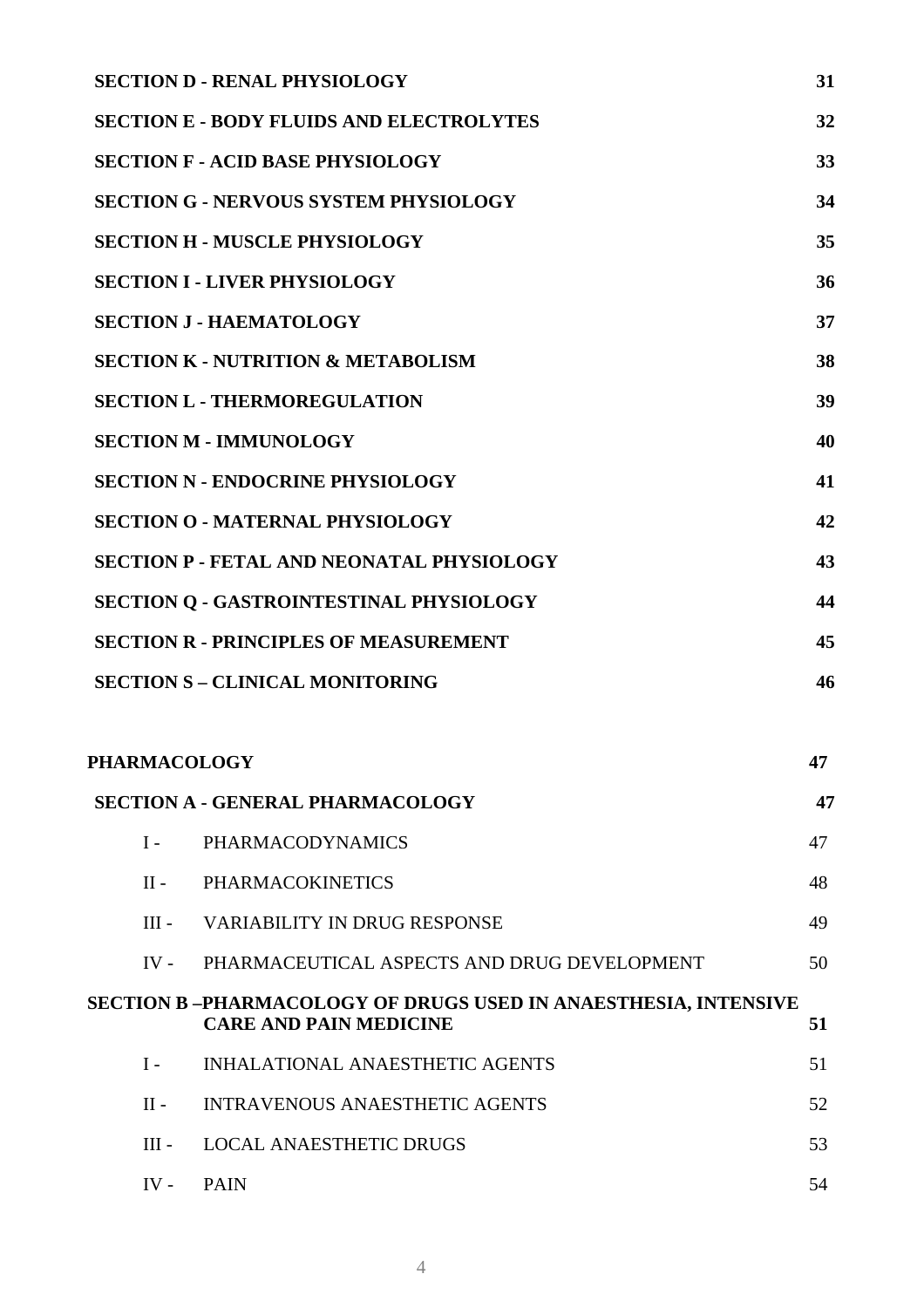| $V -$   | OPIOID AGONISTS AND ANTAGONISTS                        | 55 |
|---------|--------------------------------------------------------|----|
| $VI -$  | NON-STEROIDAL ANTI-INFLAMMATORY DRUGS                  | 56 |
| $VII -$ | NEUROMUSCULAR BLOCKING AGENTS                          | 57 |
|         | VIII - ANTICHOLINESTERASE DRUGS                        | 58 |
| $IX -$  | <b>ANTICHOLINERGIC DRUGS</b>                           | 59 |
| $X -$   | PHARMACOLOGY OF THE AUTONOMIC NERVOUS SYSTEM           | 60 |
| $XI -$  | ADRENOCEPTOR BLOCKING AGENTS                           | 61 |
| $XII -$ | <b>ANTI-HYPERTENSIVE DRUGS</b>                         | 62 |
|         | XIII - ANTI- ARRHYTHMIC DRUGS                          | 63 |
|         | XIV - THERAPY OF CARDIAC ARREST, ISCHAEMIA AND FAILURE | 64 |
| $XV -$  | NEUROPHARMACOLOGY                                      | 65 |
|         | XVI - ANTI-EMETIC DRUGS                                | 66 |
|         | XVII - RESPIRATORY PHARMACOLOGY AND THERAPEUTIC GASES  | 67 |
|         | XVIII - HISTAMINE AND SEROTONIN                        | 68 |
|         | XIX - DIURETICS                                        | 69 |
| $XX -$  | DRUGS AND COAGULATION                                  | 70 |
|         | XXI - OBSTETRIC PHARMACOLOGY                           | 71 |
|         | XXII - ENDOCRINE PHARMACOLOGY                          | 72 |
|         | XXIII - GASTROINTESTINAL PHARMACOLOGY                  | 73 |
|         | XXIV - INTRAVENOUS FLUIDS                              | 74 |
|         | XXV - PHARMACOLOGICAL BASIS OF POISONING               | 75 |
|         | XXVI - CHEMOTHERAPEUTIC DRUGS                          | 76 |
|         | <b>SECTION C – STATISTICS</b>                          | 77 |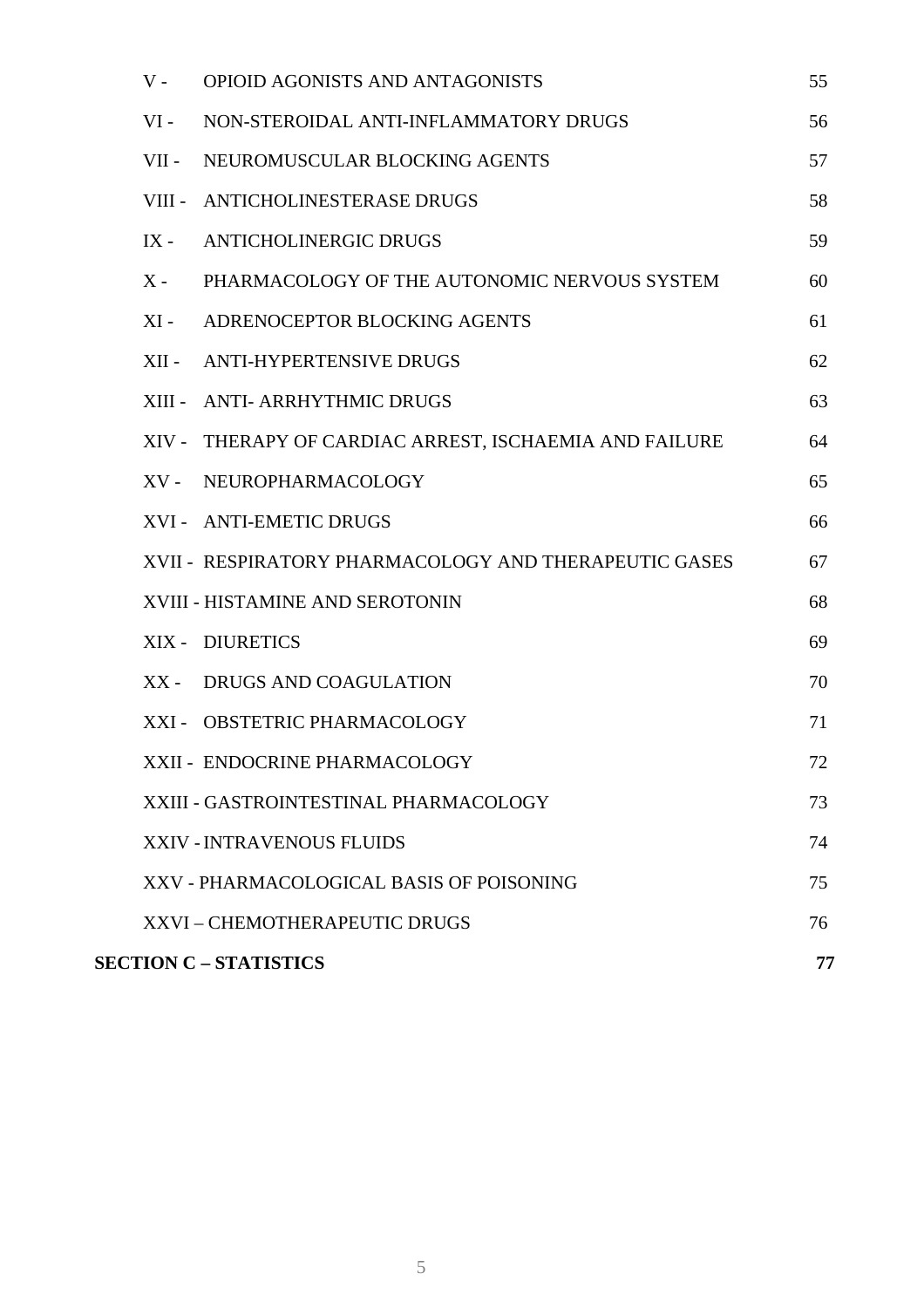#### **LEARNING OBJECTIVES FOR BASIC SCIENCES**

## **IN ANAESTHESIA AND INTENSIVE CARE**

#### <span id="page-5-0"></span>**INTRODUCTION**

The purpose of these learning objectives is threefold:

- A guide to trainees for learning
- A guide to tutors and teachers
- A guide to examiners

This will ensure that trainees, tutors and examiners can all work from a common base. It is important to recognise that these learning objectives, while attempting to circumscribe the subject matter, are not designed to discourage trainees from pursuing greater depth or understanding.

Throughout the document specific wording has been used under the required abilities to indicate the level of knowledge and understanding expected, and a glossary of these terms is provided.

| <b>Outline</b>  | Give the main features or general principles |
|-----------------|----------------------------------------------|
| <b>Define</b>   | Give the precise meaning                     |
| <b>Describe</b> | Give a detailed account of                   |
| <b>Explain</b>  | Make plain, interpret, and account for       |

The accompanying texts are recommended as references to cover the subject matter; however, where there is a deficiency in these texts on specific areas other references are included. The material contained in the references provides a clear indication of the level of understanding required and the boundaries of the subject matter.

Trainees and tutors are encouraged to refer to the learning objectives as they form the basis for training and the examination. It is recognised that with constant changes in physiology and pharmacology this document will need to be regularly reviewed and revised as appropriate.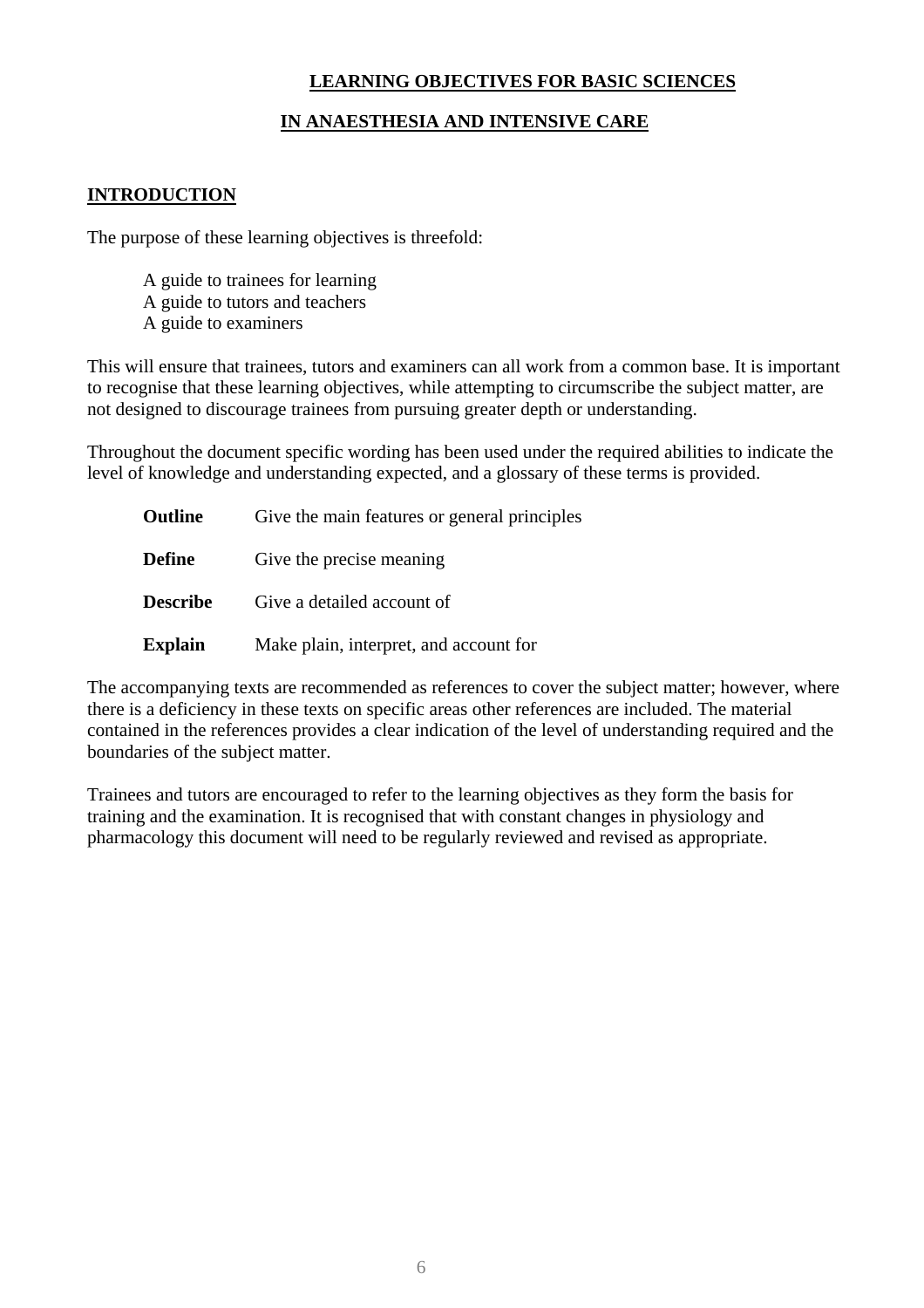#### **RECOMMENDED TEXTS**

## **FOR THE BASIC SCIENCES IN ANAESTHESIA AND INTENSIVE CARE**

<span id="page-6-0"></span>Candidates are advised that all examination questions are based on information contained in the recommended texts

Please note that the most recent version of each of the following texts is the recommended text

#### **General Text: Physiology and Pharmacology**

*Miller's Anesthesia* / ed. by R D Miller - 6<sup>th</sup> ed - New York : Churchill Livingstone, 2004

*Oh's Intensive Care Manual* / ed by A D Bersten, N Soni and T E Oh -  $5<sup>th</sup>$  ed : Butterworth Heinemann, 2003

*Clinical Pain Management : Acute Pain* / ed by D J Rowbotham and P E Macintyre - London : Arnold, 2003

*Acute Pain Management : Scientific Evidence* Australian and New Zealand College of Anaesthetists and Faculty of Pain Medicine -2nd ed – [Canberra] : NHMRC, 2005 <http://www.anzca.edu.au/resources/books-and-publications/acutepain.pdf>

*Foundations of Anaesthesia: Basic Sciences for Clinical Practice /* ed by H C Hemmings and P Hopkins –  $2<sup>nd</sup>$ ed – Philadelphia : Mosby Elsevier, 2006

## **PHYSIOLOGY General Physiology**

*Textbook of Medical Physiology* / A C Guyton & J E Hall - 11<sup>th</sup> ed - Philadelphia : Elsevier-Saunders, 2005

*Review of Medical Physiology* / W F Ganong- 22nd ed : Lange Medical Books, 2005

*Lecture Notes on Human Physiology / ed by J J Bray et al - 4<sup>th</sup> ed - Oxford : Blackwell Science,* 1999

*Principles of Physiology for the Anaesthetist* / I Power & P Kam - 1<sup>st</sup> ed - London : Arnold, 2001

Australian Red Cross Blood Service: Transfusion Medicine Manual [www.transfusion.com.au/ResourceLibrary/resource\\_tmm.asp](http://www.transfusion.com.au/ResourceLibrary/resource_tmm.asp)

New Zealand Blood Service: Transfusion Medicine Handbook [www.nzblood.co.nz/?t=29](http://www.nzblood.co.nz/?t=29)

## **Respiratory**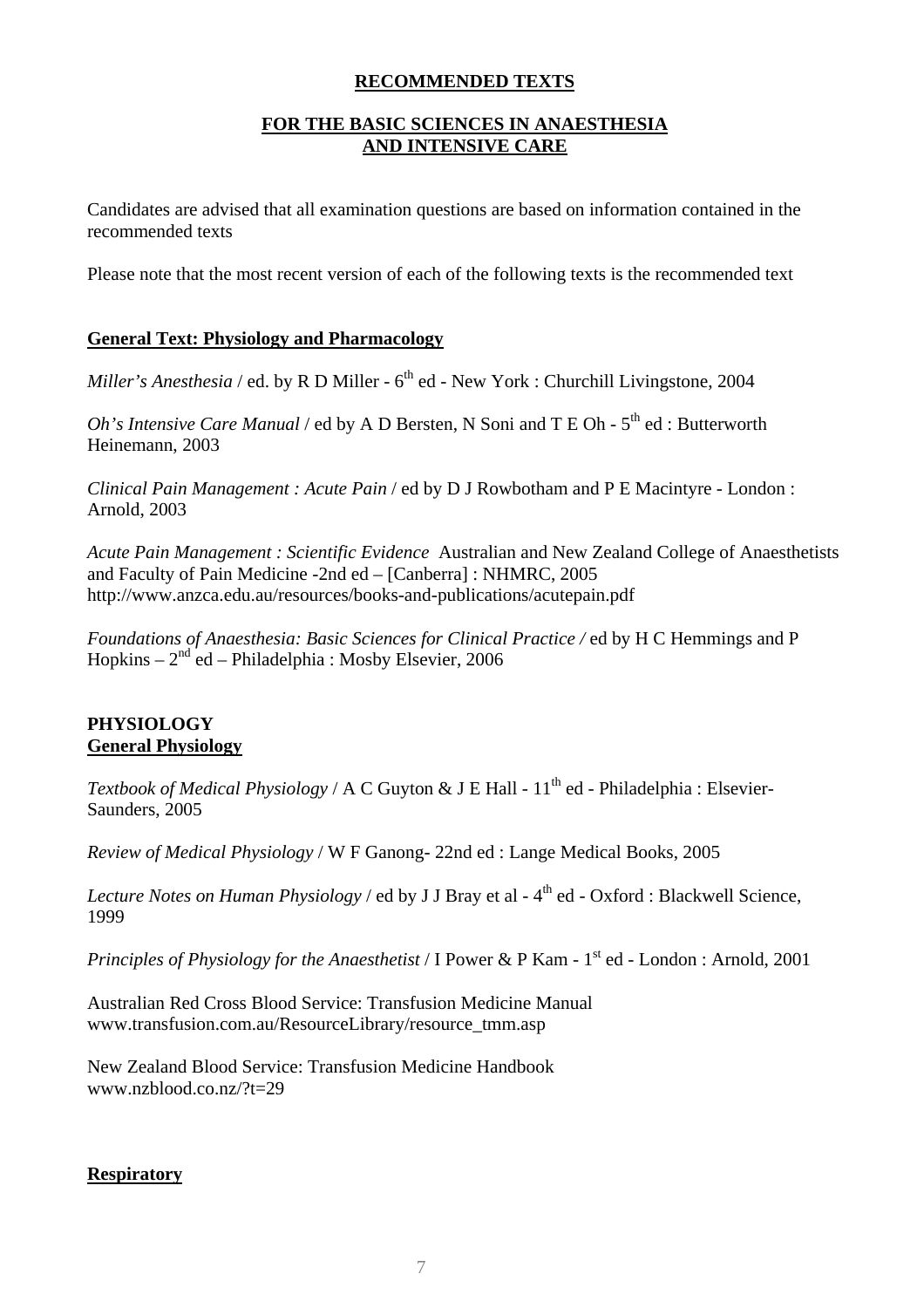*Respiratory Physiology : the Essentials* / J B West -  $7<sup>th</sup>$  ed - Philadelphia : Lippincott Williams & Wilkins, 2005

*Nunn's Applied Respiratory Physiology / A B Lumb and J F Nunn - 6<sup>th</sup> ed - Oxford : Elsevier-*Butterworth Heinemann, 2005

#### **Cardiovascular**

*Cardiovascular Physiology / R M Berne and M N Levy - 8<sup>th</sup> ed - St Louis : Mosby, 2001* 

#### **Renal Physiology**

*Vander's Renal Physiology / D C Eaton and J P Pooler - 6<sup>th</sup> ed – New York : McGraw-Hill, 2005* 

#### **Clinical Measurement**

*Basic Physics and Measurement in Anaesthesia / P D Davis and G N C Kenny - 5<sup>th</sup> ed - Edinburgh :* Butterworth-Heinemann, 2002

*Clinical Monitoring : Practical Applications for Anesthesia and Critical Care / ed by C L Lake, R L* Hines & C D Blitt - Philadelphia : WB Saunders, 2001

#### **PHARMACOLOGY General Pharmacology**

*Pharmacology* / H P Rang, J M Ritter and M M Dale -  $5<sup>th</sup>$  ed - Edinburgh : Churchill-Livingstone, 2003

*Goodman and Gilman's the Pharmacological Basis of Therapeutics* / ed by L L Brunton - 11<sup>th</sup> ed -New York : McGraw-Hill, 2005

*Basic and Clinical Pharmacology* / B G Katzung - 9<sup>th</sup> ed - McGraw-Hill, 2004

## **Anaesthetic Pharmacology**

*Pharmacology and Physiology in Anesthetic Practice* / R K Stoelting and S C Hillier – 4th ed - Philadelphia : Lippincott-Raven, 2006

*Neural blockade : in clinical anaesthesia and management of pain /* M J Cousins and P O Bridenbaugh - 3rd ed - Philadelphia : Lippincott, 1998

*Anesthetic Pharmacology - Physiological Principles and Clinical Practice /* A S Evers and M Maze  $-1<sup>st</sup>$  ed – New York : Churchill-Livingstone, 2004

MacPherson*,* R. D. *Pharmaceutics for the anaesthetist. Anaesthesia,* 2001, 56 (10), 965-979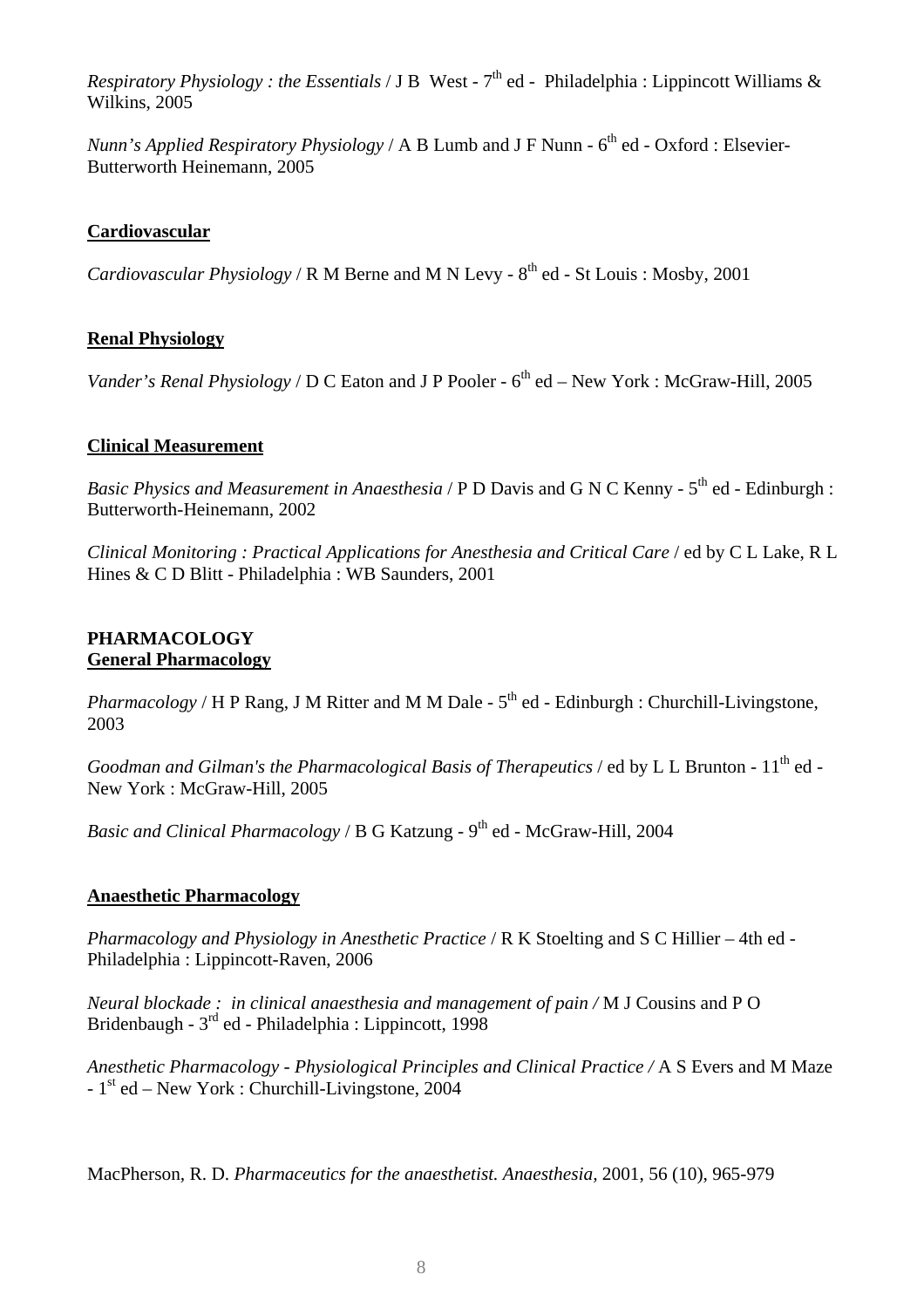## **Statistics**

*Basic and Clinical Biostatistics* / B Dawson-Saunders and R G Trapp – 4th ed – New York : McGraw-Hill, 2004

*Statistical methods for anaesthesia and intensive care /* P S Myles and T Gin - Oxford : Butterworth-Heinemann, 2001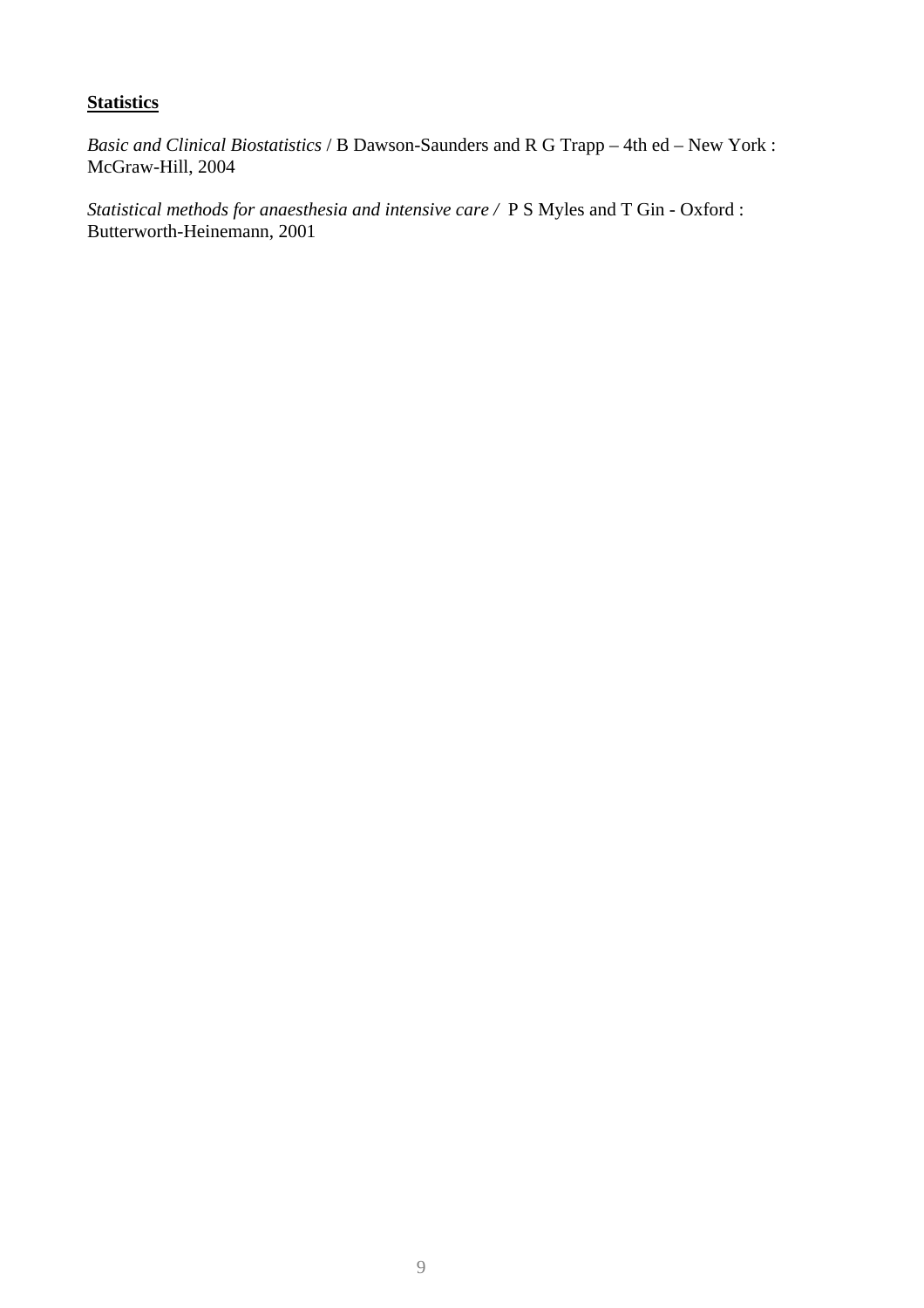## **PHYSIOLOGY**

## <span id="page-9-0"></span>**SECTION A - CELLULAR PHYSIOLOGY**

1. General Instructional Objectives

An understanding of basic cellular physiology

- a. To describe the cell membrane and its properties
- b. To describe the functions of mitochondria, endoplasmic reticulum, and other organelles
- c. To explain mechanisms of transport of substances across cell membranes including diffusion, facilitated diffusion, primary active transport and secondary active transport
- d. To explain the Gibbs-Donnan Effect
- e. To outline the role of cellular receptors and the function of secondary messengers within the cell
- f. To outline the sources of energy available to cells through metabolic processes
- g. To describe the composition of intracellular fluid and its regulation including the role of the sodium-potassium pump
- h. To describe the role of G proteins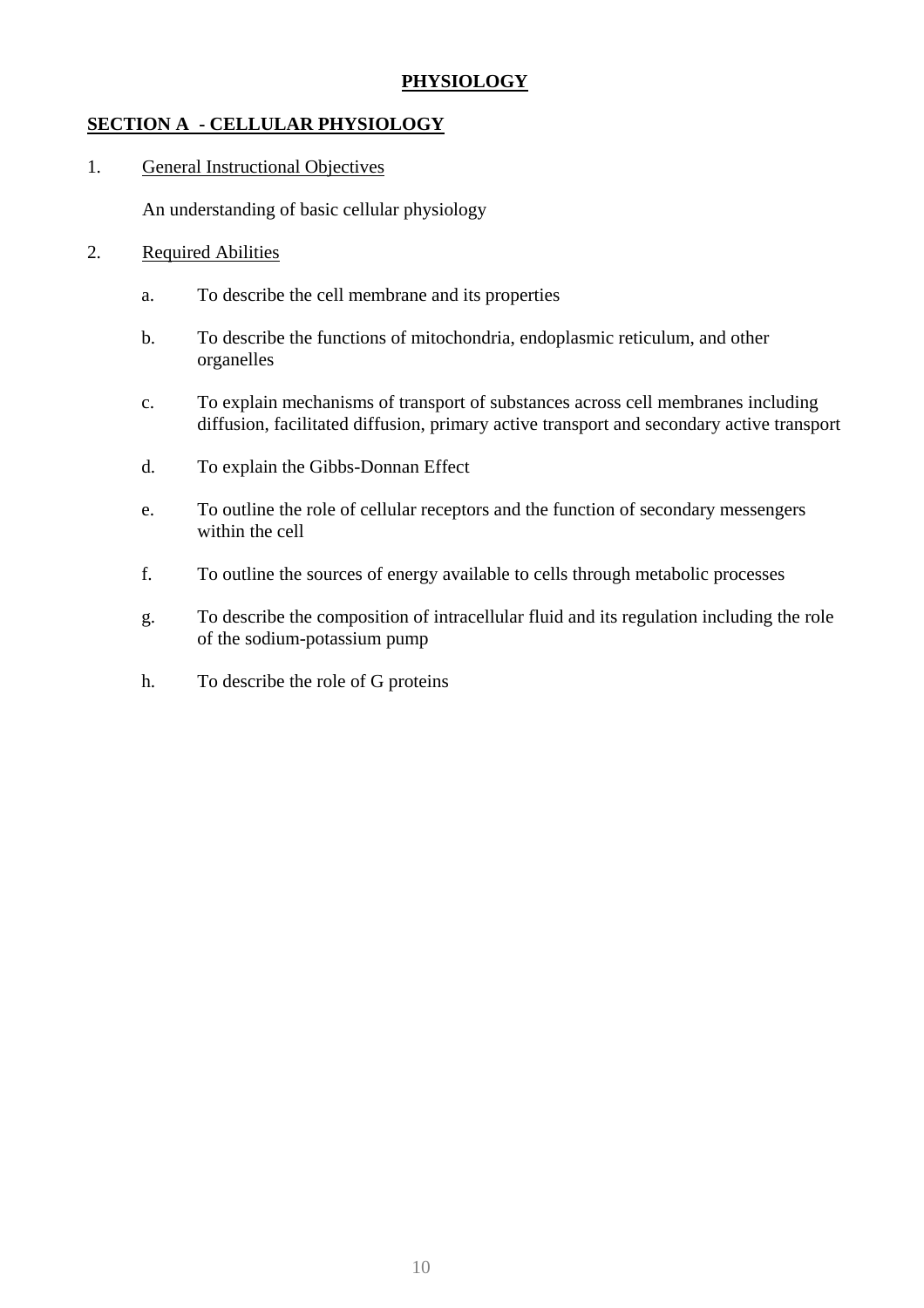## <span id="page-10-0"></span>**SECTION B - RESPIRATORY PHYSIOLOGY**

#### 1. General Instructional Objectives

An understanding of the function and control of the respiratory system and the application of this knowledge

An understanding of the changes in abnormal physiological and common pathological conditions

- 2. Required Abilities
	- a. To give a detailed account of basic applied respiratory physiology
	- b. To explain the mechanisms by which respiratory function is altered
	- c. To correlate changes in respiratory function with resultant changes in other body systems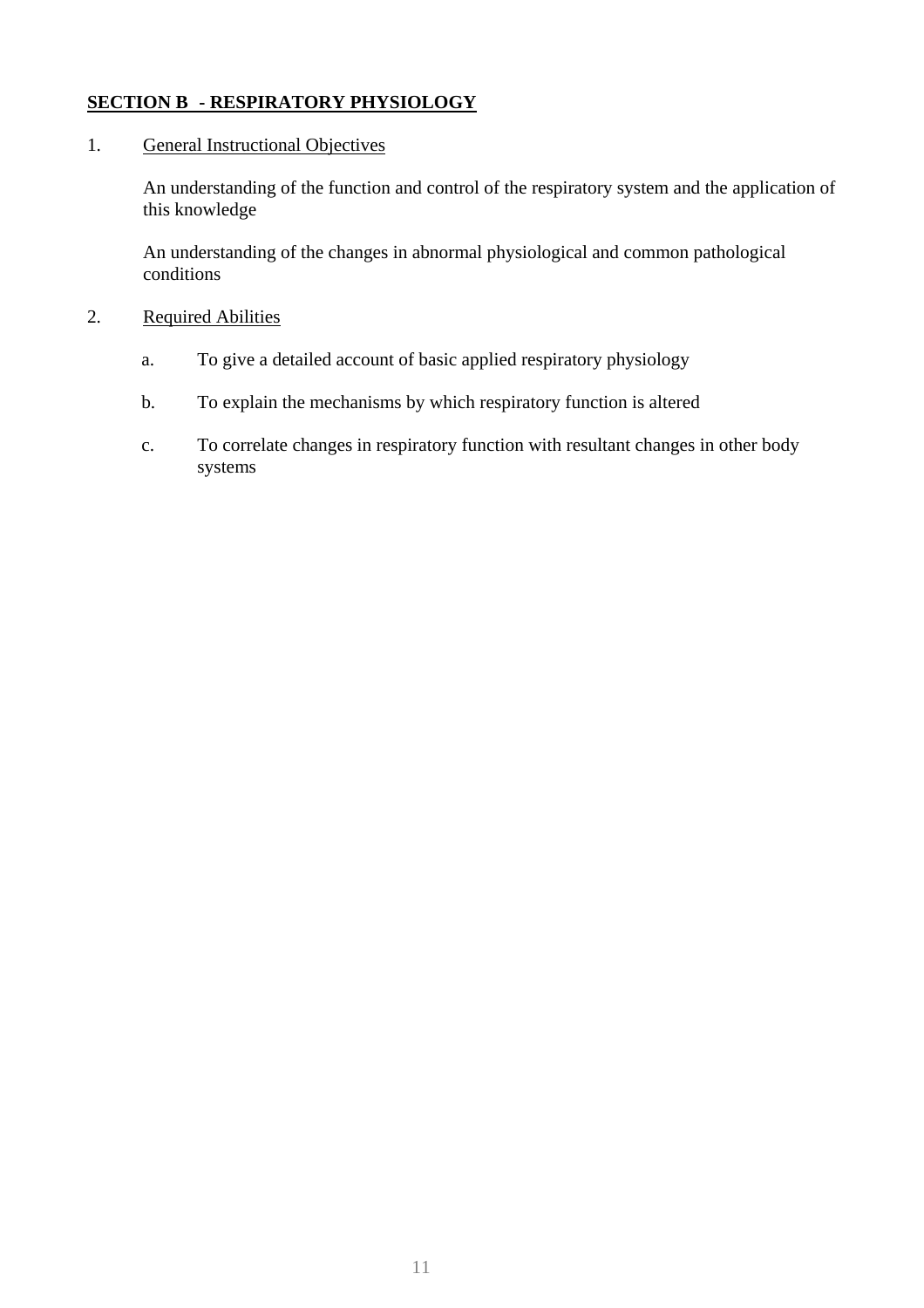## <span id="page-11-0"></span>**I ANATOMY OF THE RESPIRATORY SYSTEM**

## 1. General Instructional Objectives

An understanding of the anatomy of the respiratory system and its relation to function

- a. To relate function of the upper airway to its structure
- b. To explain the structure of the chest wall and diaphragm and to relate these to respiratory mechanics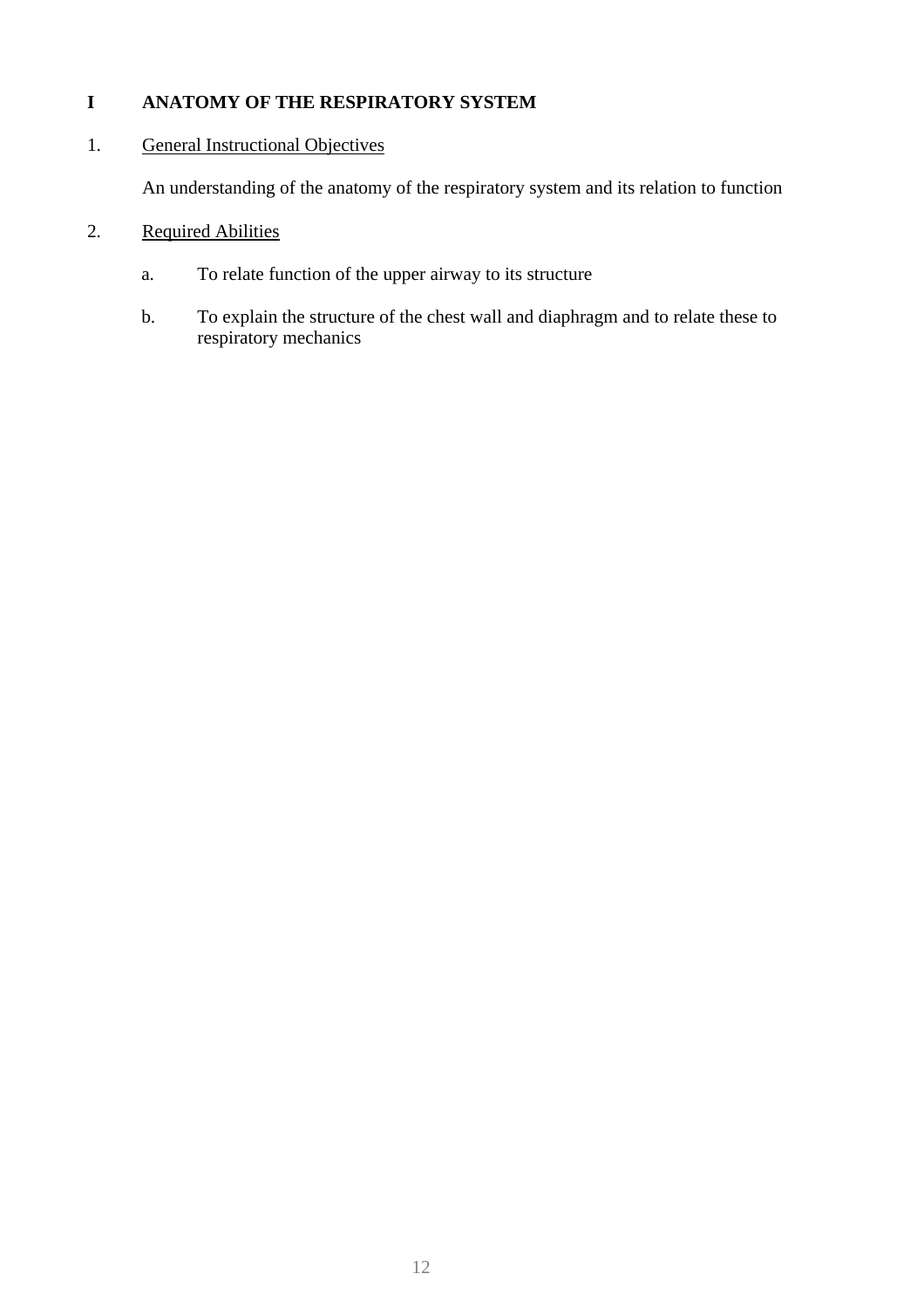## <span id="page-12-0"></span>**II - CONTROL OF VENTILATION**

#### 1. General Instructional Objectives

An understanding of the control of ventilation and an appreciation of the changes in ventilation in abnormal physiological and common pathological conditions

- a. To describe the medullary and pontine respiratory control centres and explain how the ventilatory pattern is generated and controlled
- b. To describe the chemical control of breathing via central and peripheral chemoreceptors, and indicate how this is altered in abnormal clinical states
- c. To describe the reflex control of ventilation
- d. To describe the ventilatory response to exercise
- e. To explain the consequences of increased altitude on respiratory function
- f. To explain the consequences of pregnancy on ventilation
- g. To describe and explain the effects of anaesthesia on ventilatory control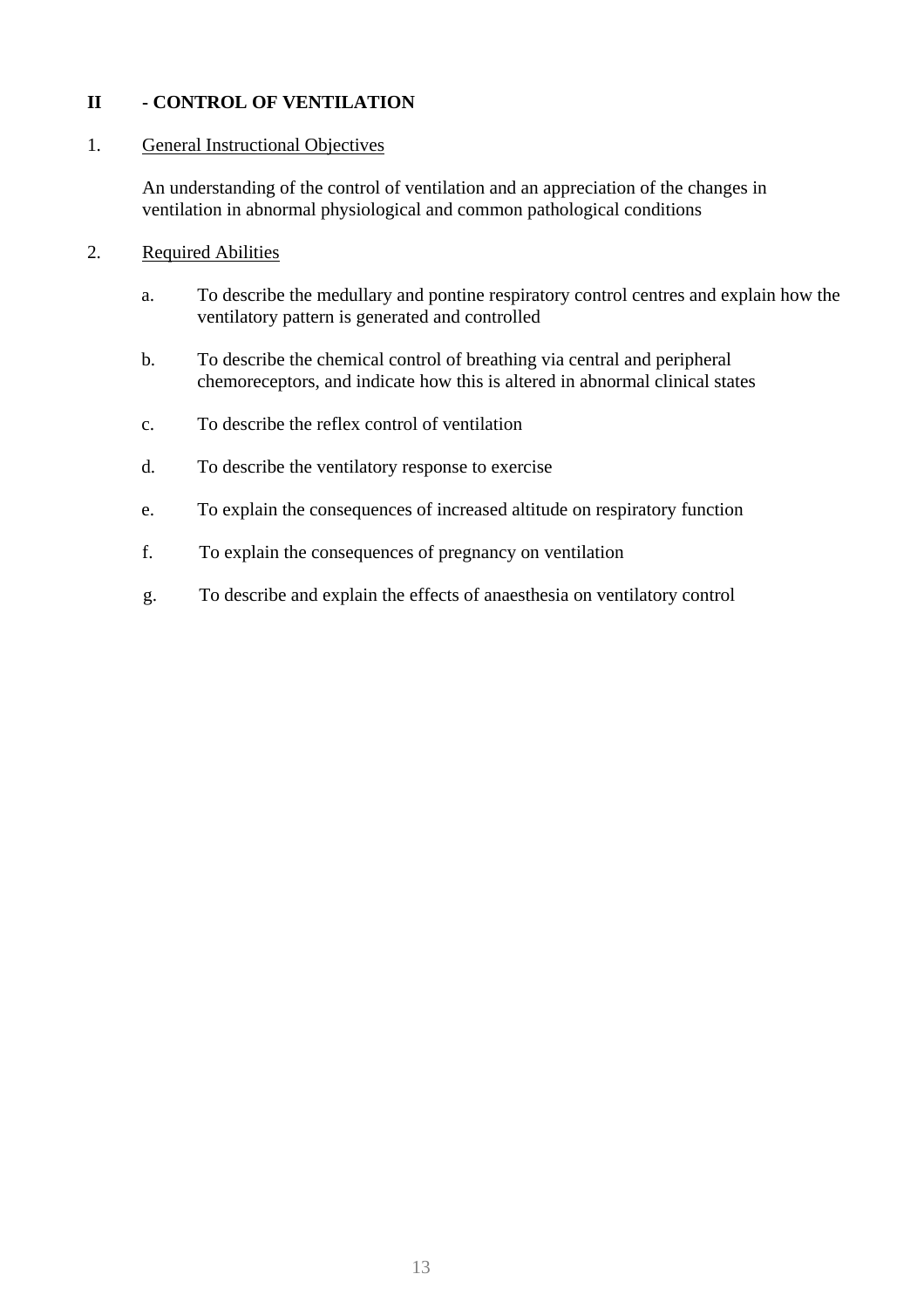## <span id="page-13-0"></span>**III - MECHANICS OF BREATHING**

#### 1. General Instructional Objectives

An understanding of the elastic properties (static mechanics) and the flow resistive properties of the airways (dynamic mechanics) as well as the forces acting on the ventilatory system

The application of this knowledge to changes with anaesthesia and intensive care

- 2. Required Abilities
	- a. To describe the inspiratory and expiratory process involving the chest wall, diaphragm, pleura and lung parenchyma
	- b. To define compliance (static, dynamic and specific) and relate this to the elastic properties of the lung
	- c. To explain the concepts of time constants and relate these to "fast" and "slow" alveoli
	- d. To describe the elastic properties of the chest wall and to plot pressure-volume relationships of the lung, chest wall and the total respiratory system
	- e. To describe the properties of surfactant and relate these to its role in influencing respiratory mechanics
	- f. To explain the vertical gradient of pleural pressure and its significance
	- g. To explain the physics of gas flow and the significance of the relationship between resistance and flow in the respiratory tract
	- h. To describe the factors affecting airway resistance, and how airway resistance may be measured
	- i. To define closing capacity and its relationship to airway closure and explain its clinical significance and measurement
	- j. To describe the work of breathing and its components
	- k. To describe altered lung mechanics in common disease states.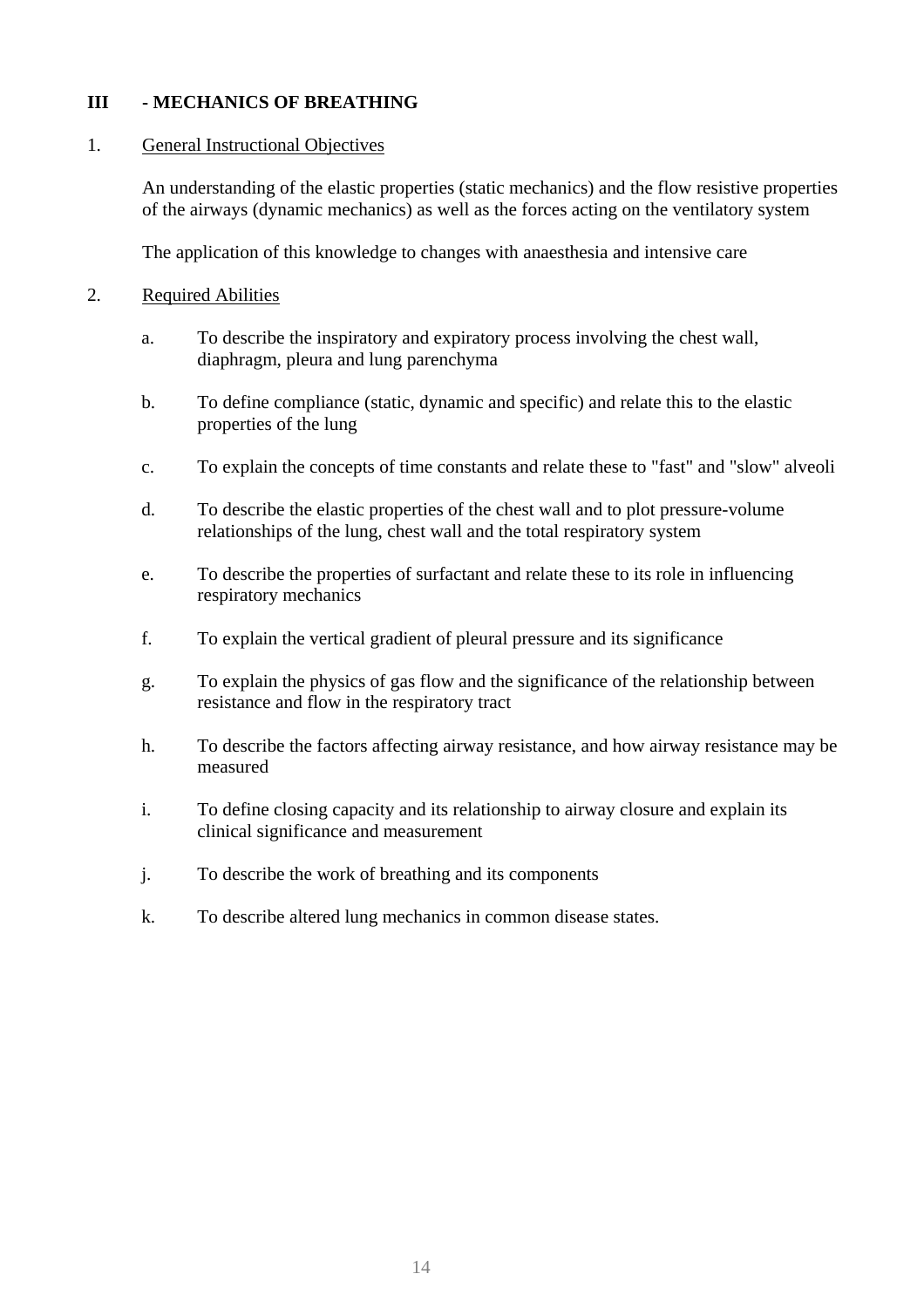## <span id="page-14-0"></span>**IV - PULMONARY GAS VOLUMES AND VENTILATION**

#### 1. General Instructional Objectives

An understanding of lung volumes and capacities and the application of this knowledge to normal and diseased respiratory states

- a. To explain the measurement of lung volumes and capacities, and to indicate the normal values
- b. To describe the factors influencing lung volumes and capacities
- c. To define dead space and apply the Bohr Equation and Alveolar Gas Equation.
- d. To explain normal ventilation-perfusion matching, including the mechanisms for these as well as the normal values
- e. To describe the composition of ideal alveolar and mixed expired gases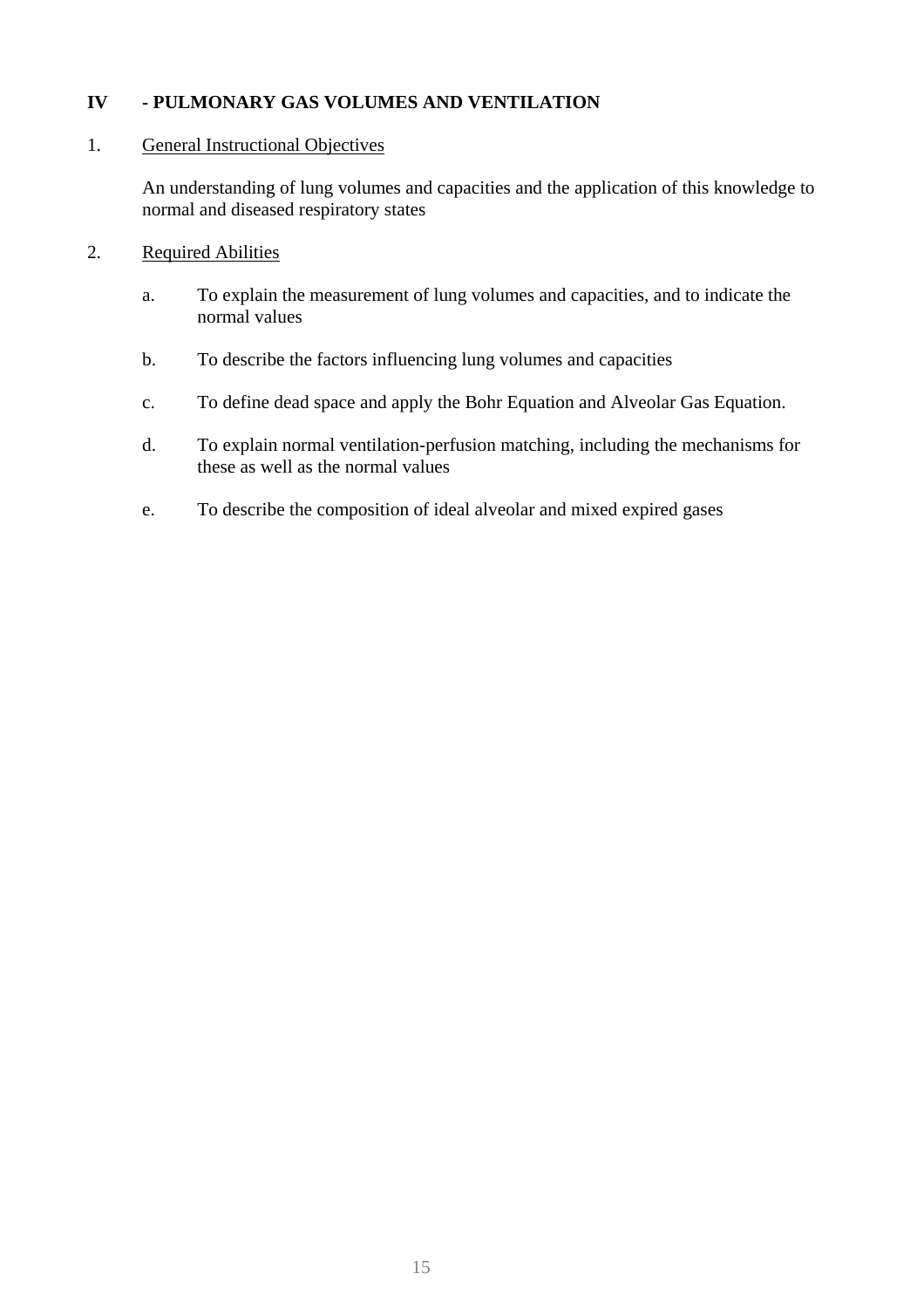## **V - DIFFUSIVE TRANSFER OF RESPIRATORY GASES**

#### 1. General Instructional Objectives

An understanding of the laws of diffusion and their application to capillary exchange of oxygen and carbon dioxide in the lung

- a. To describe and explain the oxygen cascade
- b. To explain the capillary exchange of oxygen and carbon dioxide, and the relationship of erythrocyte transit to oxygen and carbon dioxide transfer
- c. To explain perfusion-limited and diffusion-limited transfer of gases
- d. To define diffusion capacity and its measurement
- e. To describe the physiological factors that alter diffusion capacity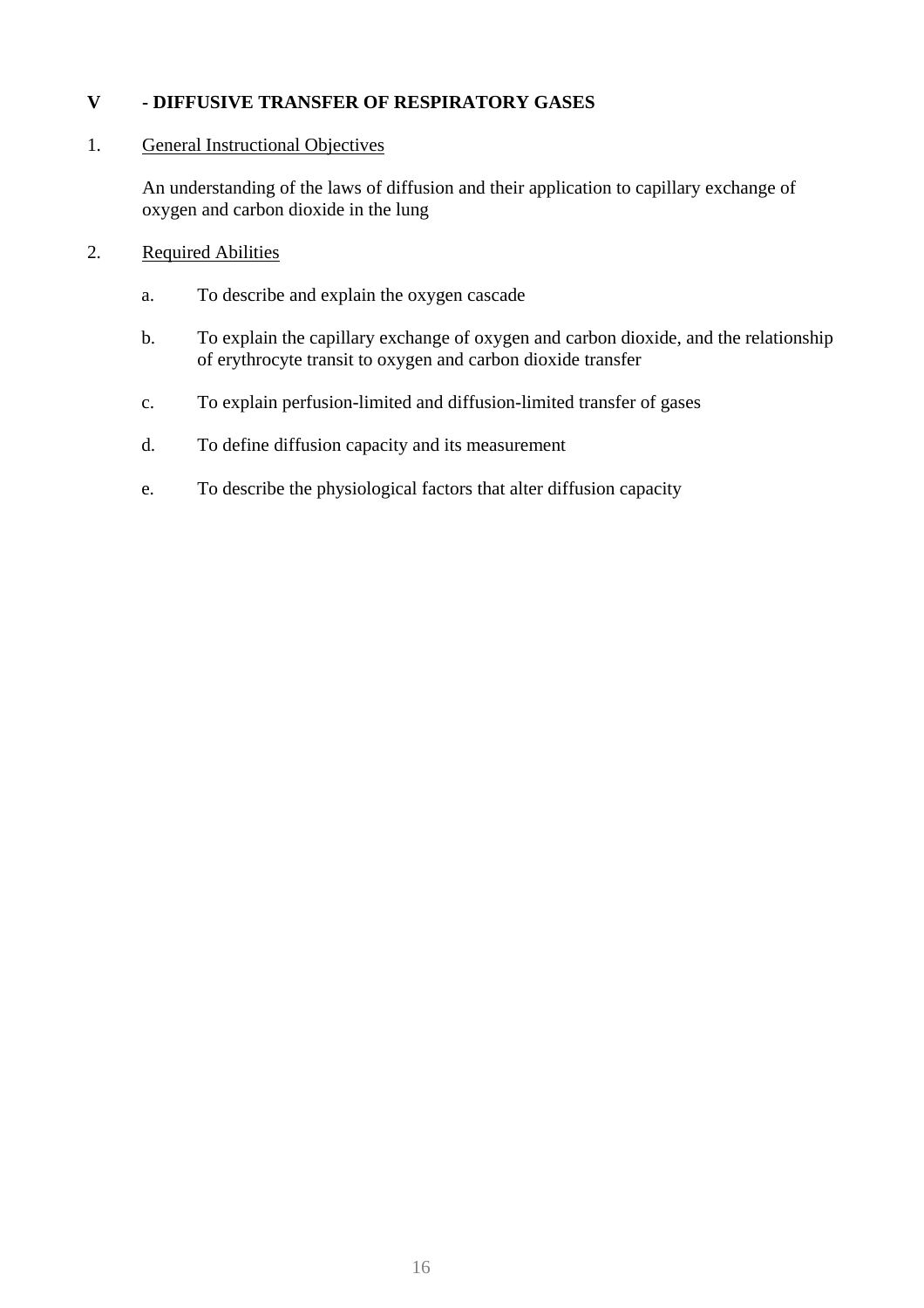## <span id="page-16-0"></span>**VI - VENTILATION - PERFUSION INEQUALITIES**

#### 1. General Instructional Objectives

An understanding of the normal matching of ventilation and perfusion, the mechanisms causing ventilation-perfusion inequality and an appreciation of its clinical significance

- a. To describe West's zones of the lung and explain the mechanisms responsible for them
- b. To explain the shunt equation
- c. To describe and explain regional ventilation-perfusion inequalities, their clinical importance, and changes with posture
- d. To outline the methods used to measure ventilation-perfusion inequalities
- e. To explain venous admixture and its relationship to shunt
- f. To explain the clinical significance of changes in anatomical and physiological dead space
- g. To explain the effect of ventilation-perfusion inequality on oxygen transfer and carbon dioxide elimination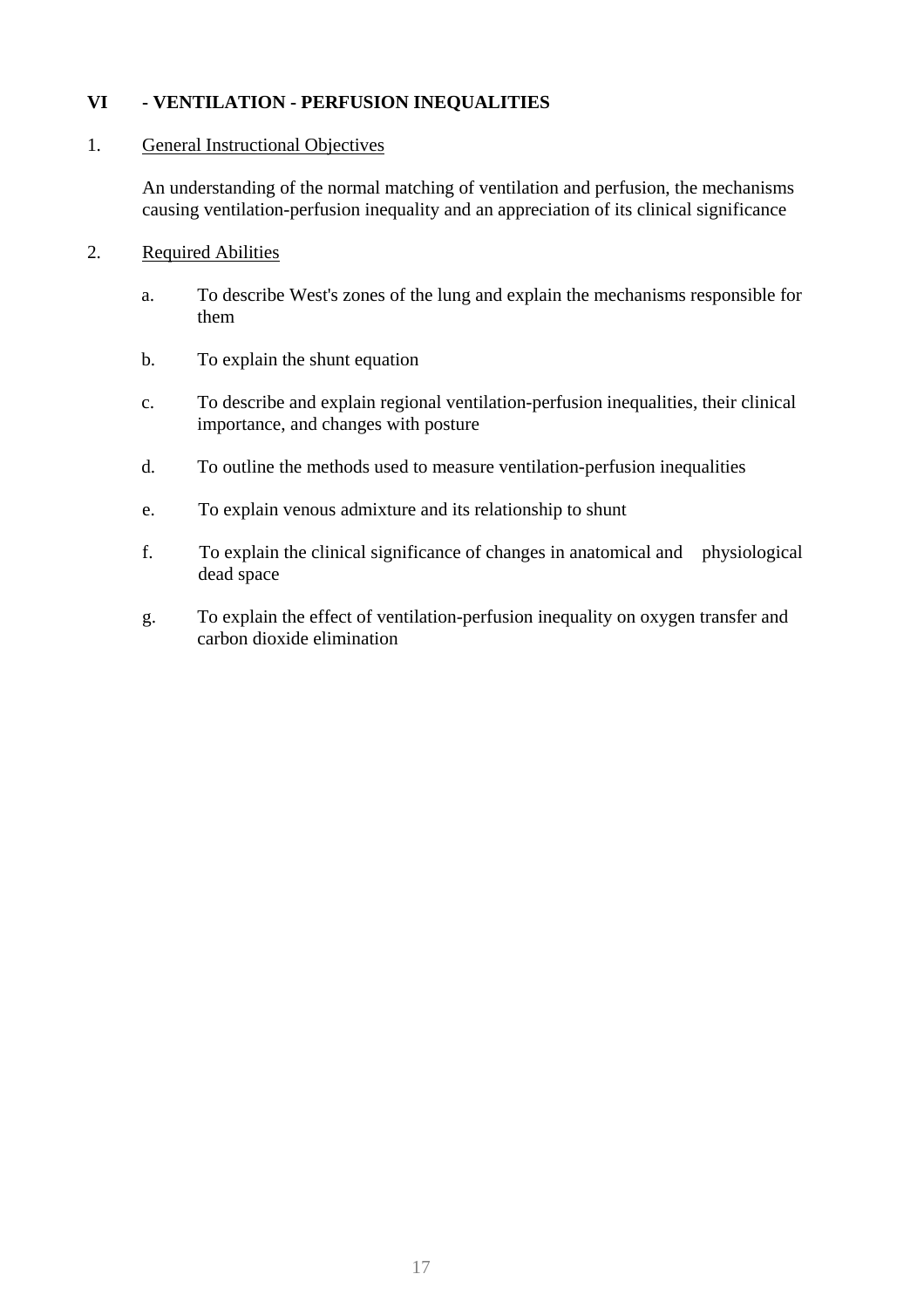## <span id="page-17-0"></span>**VII - GAS TRANSPORT IN THE BLOOD**

#### 1. General Instructional Objectives

An understanding of the principles involved in transport of oxygen and carbon dioxide in blood and their applications in clinical practice

- a. To describe the carriage of oxygen in blood
- b. To explain the oxyhaemoglobin dissociation curve and factors that may alter it such as carbon monoxide, temperature, carbon dioxide and hydrogen ion concentration and 2,3 diphosphoglycerate
- c. To describe the carbon dioxide carriage in blood including the Haldane effect, and the chloride shift
- d. To explain the carbon dioxide dissociation curve and its clinical implications
- e. To describe the oxygen and carbon dioxide stores in the body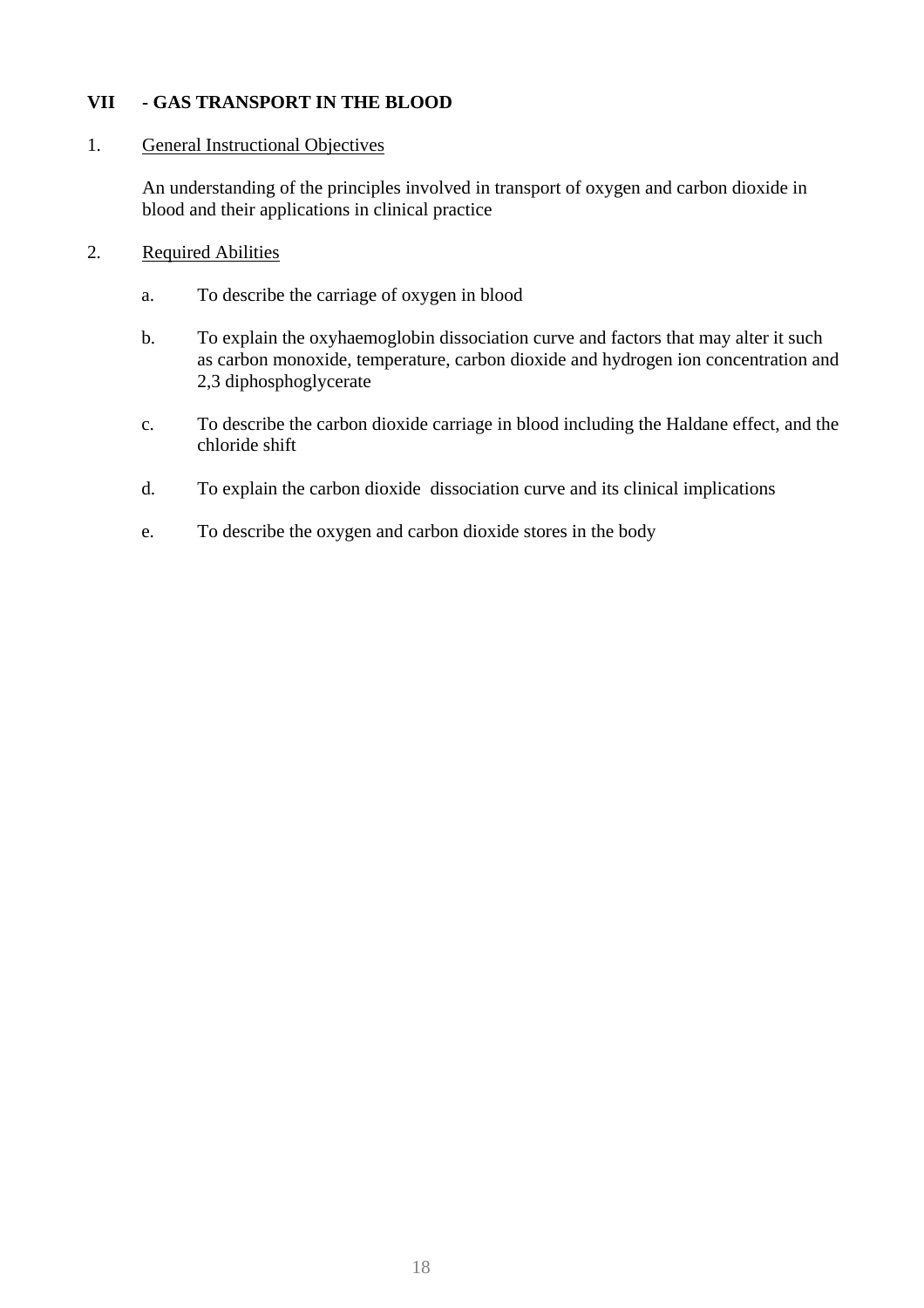## <span id="page-18-0"></span>**VIII - PULMONARY CIRCULATION**

#### 1. General Instructional Objectives

An understanding of the special features of the pulmonary circulation and their relevance in clinical practice

- a. To outline the vascular anatomy and structure of the pulmonary and bronchial circulations
- b. To describe the physiological features of the pulmonary circulation and compare them with those of the systemic circulation
- c. To explain the factors that affect pulmonary vascular resistance
- d. To describe the control of pulmonary vascular tone
- e. To outline the mechanisms which raise pulmonary vascular resistance, and to describe the circulatory effects of such a rise
- f. To describe the pulmonary circulation in the fetus and the newborn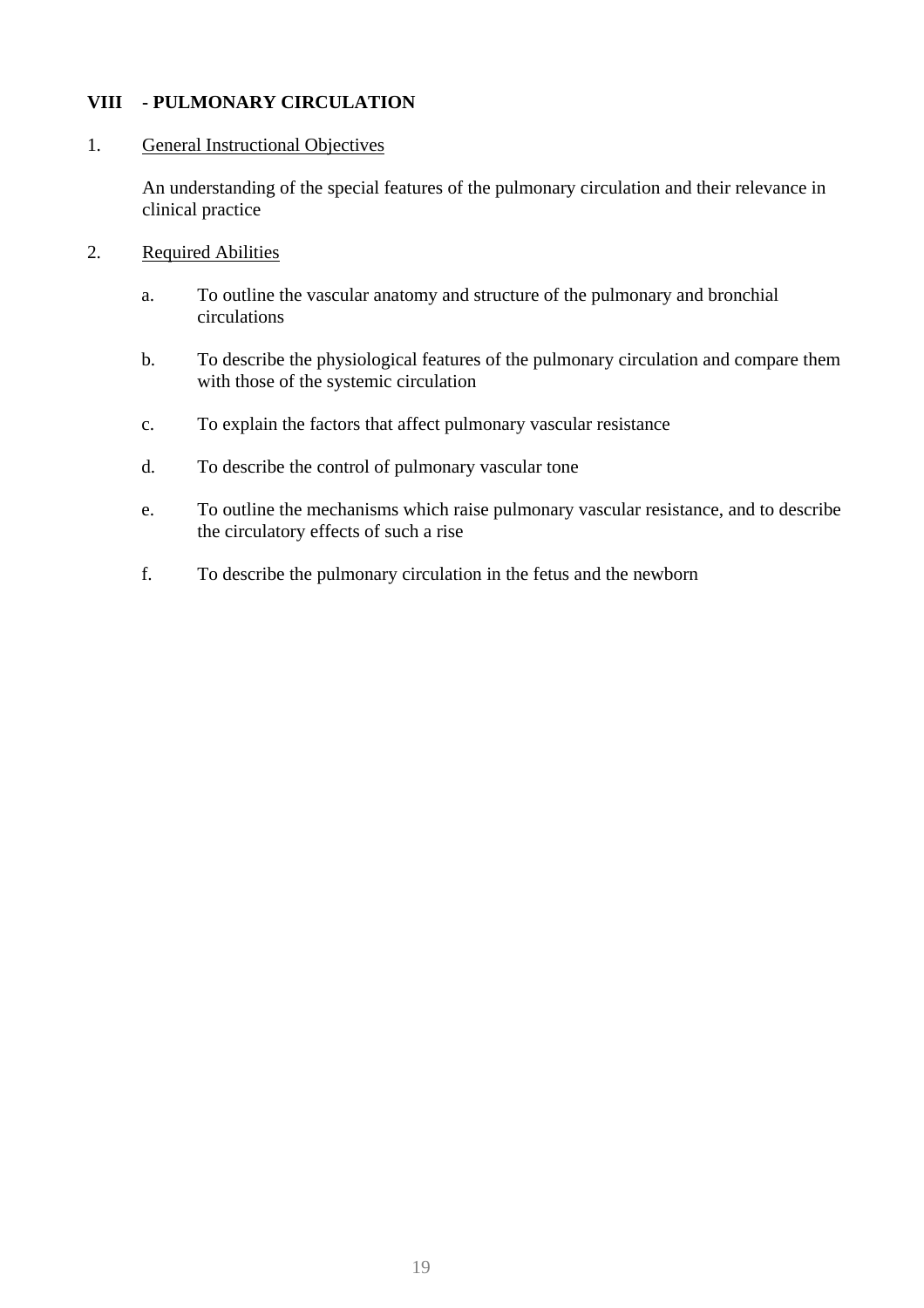## <span id="page-19-0"></span>**IX - CLINICAL PULMONARY FUNCTION TESTS**

#### 1. General Instructional Objectives

An understanding of respiratory function tests that are routinely performed in a respiratory function laboratory and an ability to interpret the results

- a. To distinguish between obstructive and restrictive lung disorders using the family of curves measuring forced expiratory volume, peak expiratory flow rate and vital capacity
- b. To outline methods used for measuring mechanics of breathing, including flowvolume loops, and to interpret such results
- c. To describe the carbon dioxide and oxygen response curves and how these may be used to assess the control of breathing
- d. To interpret and explain normal and abnormal blood gases
- e. To outline the measurement of lung volumes including functional residual capacity and residual volume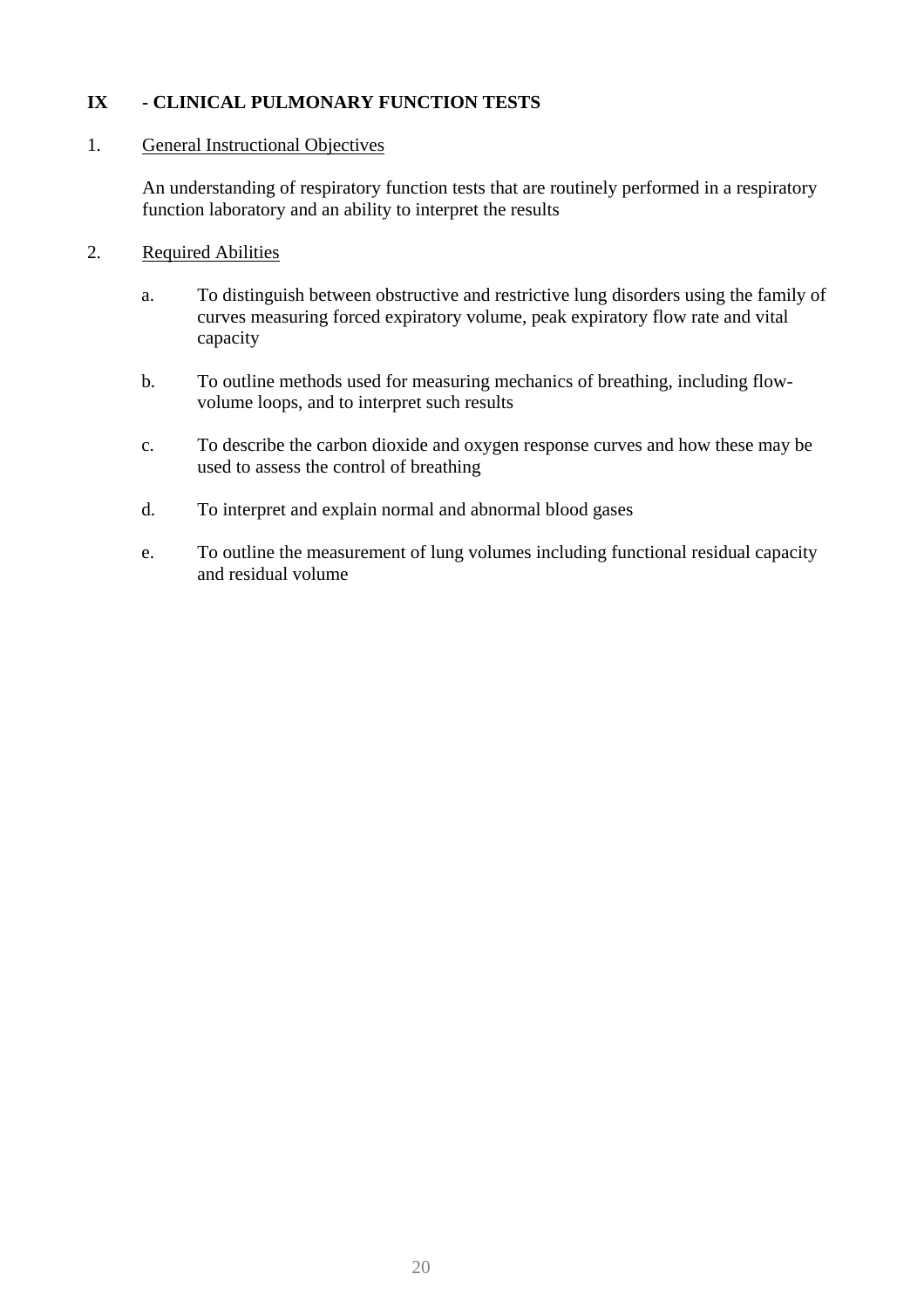## <span id="page-20-0"></span>**X - APPLIED RESPIRATORY PHYSIOLOGY**

## 1. General Instructional Objectives

The use of knowledge of basic respiratory physiology to understand applied aspects that are encountered in clinical practice

- a. To describe the physiological consequences of intermittent positive pressure ventilation and positive end-expiratory pressure
- b. To explain the physiological effects of hypoxaemia, hyper and hypocapnia, and carbon monoxide poisoning
- c. To explain the effects of a change in posture on ventilatory function
- d. To define humidity and give an outline of the importance of humidification
- e. To explain the importance of the cough reflex
- f. To explain the effects of general anaesthesia on ventilatory function
- g. To explain the effects of pregnancy on ventilatory function
- h. To explain the ventilatory changes accompanying the process of ageing
- i. To describe the differences in the respiratory system of the neonate compared with the adult
- j. To outline the non-ventilatory functions of the lungs
- k. To outline the effects of common pulmonary pathology on respiratory function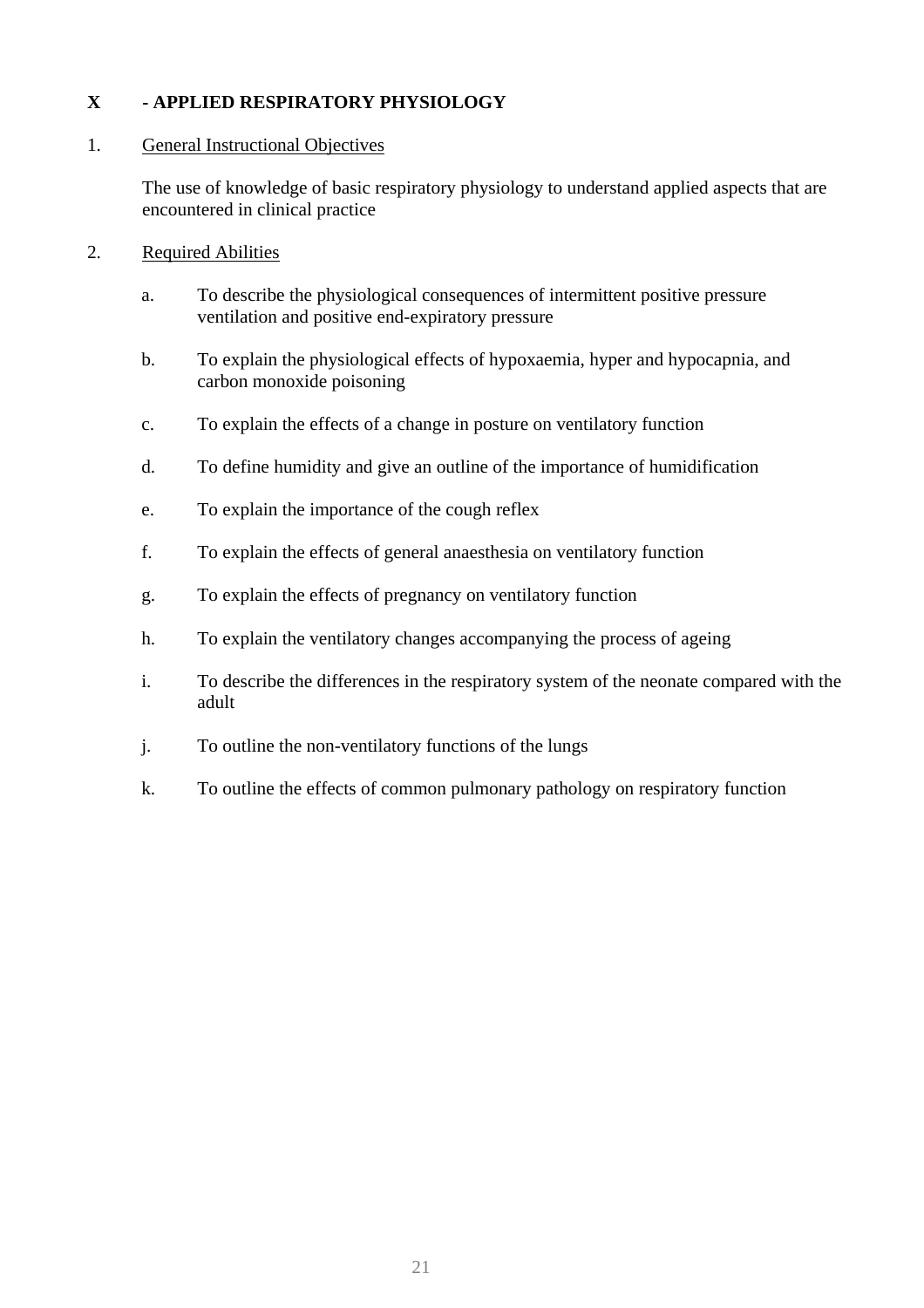## <span id="page-21-0"></span>**SECTION C - CARDIOVASCULAR PHYSIOLOGY**

## 1. General Instructional Objectives

An understanding of cardiovascular physiology and its application to clinical practice

- a. To give a detailed account of basic cardiovascular physiology
- b. To apply this knowledge to explain cardiovascular responses to physiological and pathological changes associated with altered cardiovascular function
- c. To correlate the principles of cardiovascular and other systemic responses in health with those in common disease states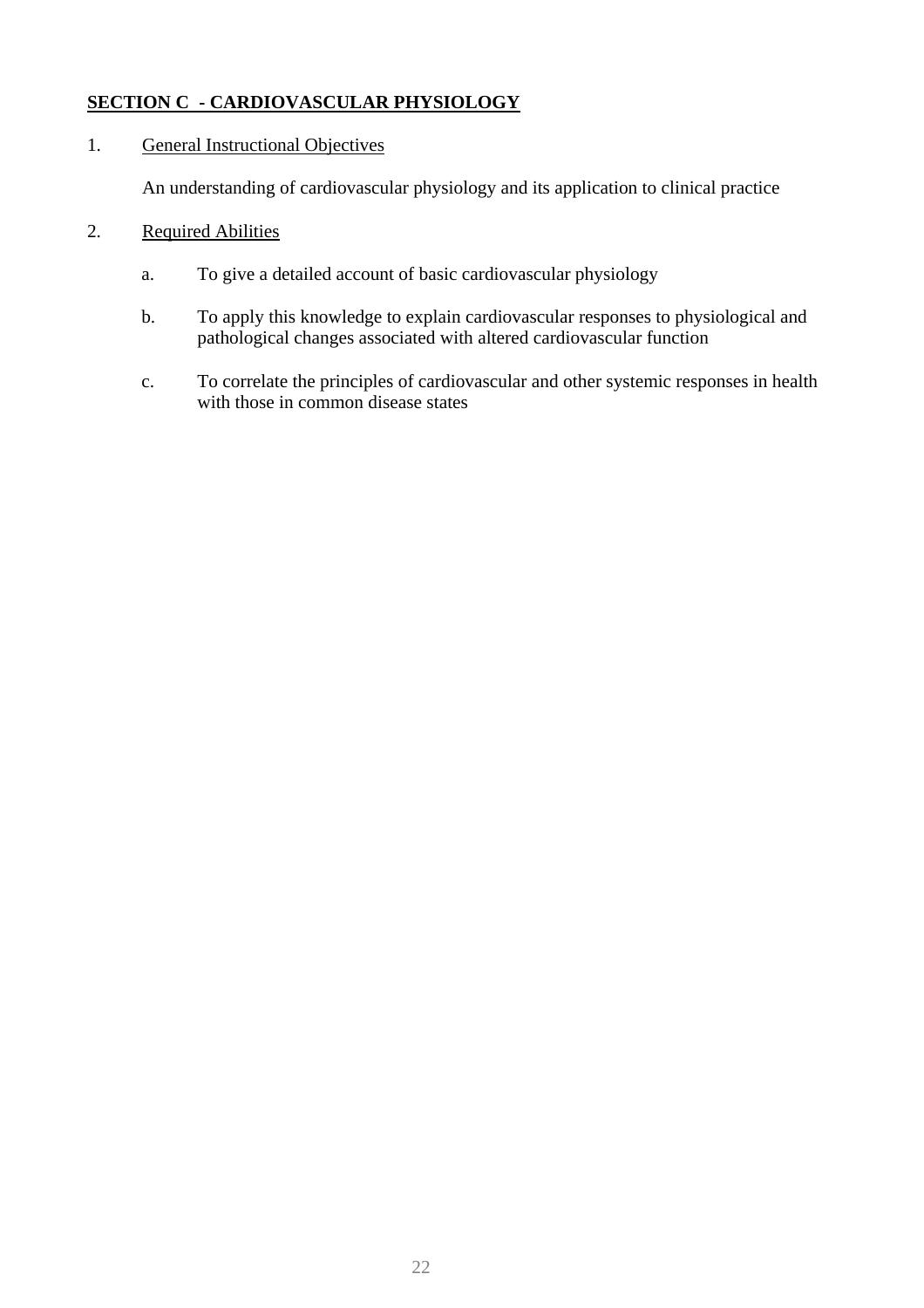## <span id="page-22-0"></span>**I - STRUCTURE AND FUNCTION OF THE HEART**

## 1. General Instructional Objectives

An understanding of the functional anatomy of the heart and its relationship to cardiac function

# 2. Required Abilities

a. To describe the structure and functional significance of the conductive, excitatory and contractile elements of the heart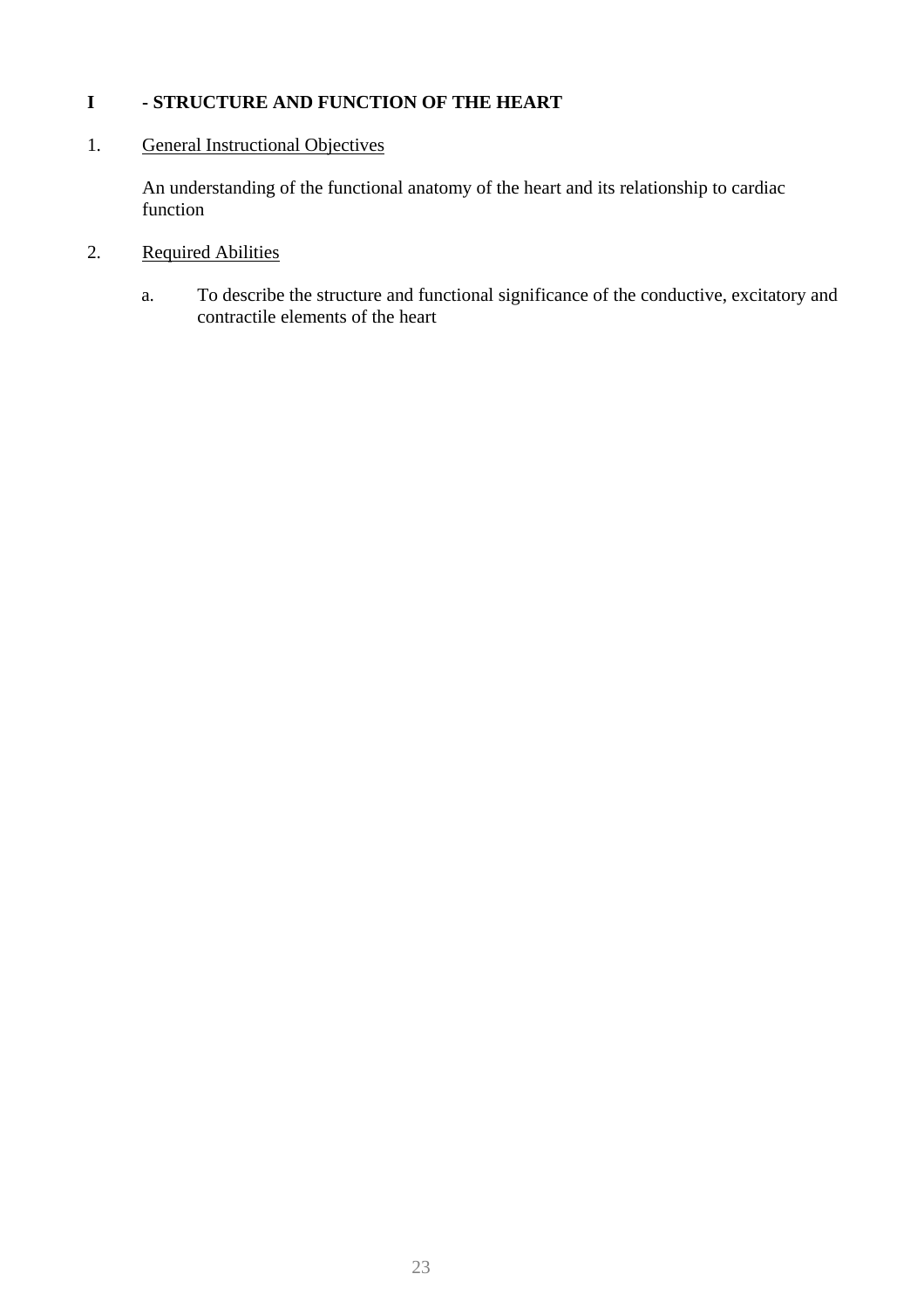## <span id="page-23-0"></span>**II - ELECTRICAL PROPERTIES OF THE HEART**

#### 1. General Instructional Objectives

An understanding of the basis of electrical activity of cardiac muscle and its relationship to basic mechanical events

- a. To explain the ionic basis of spontaneous electrical activity of cardiac muscle cells (automaticity)
- b. To describe the normal and abnormal processes of cardiac excitation
- c. To explain the physiological basis of the electrocardiograph in normal and common pathological states
- d. To describe the factors that may influence cardiac electrical activity
- e. To describe and explain the mechanical events of the cardiac cycle and correlate this with electrical and ionic events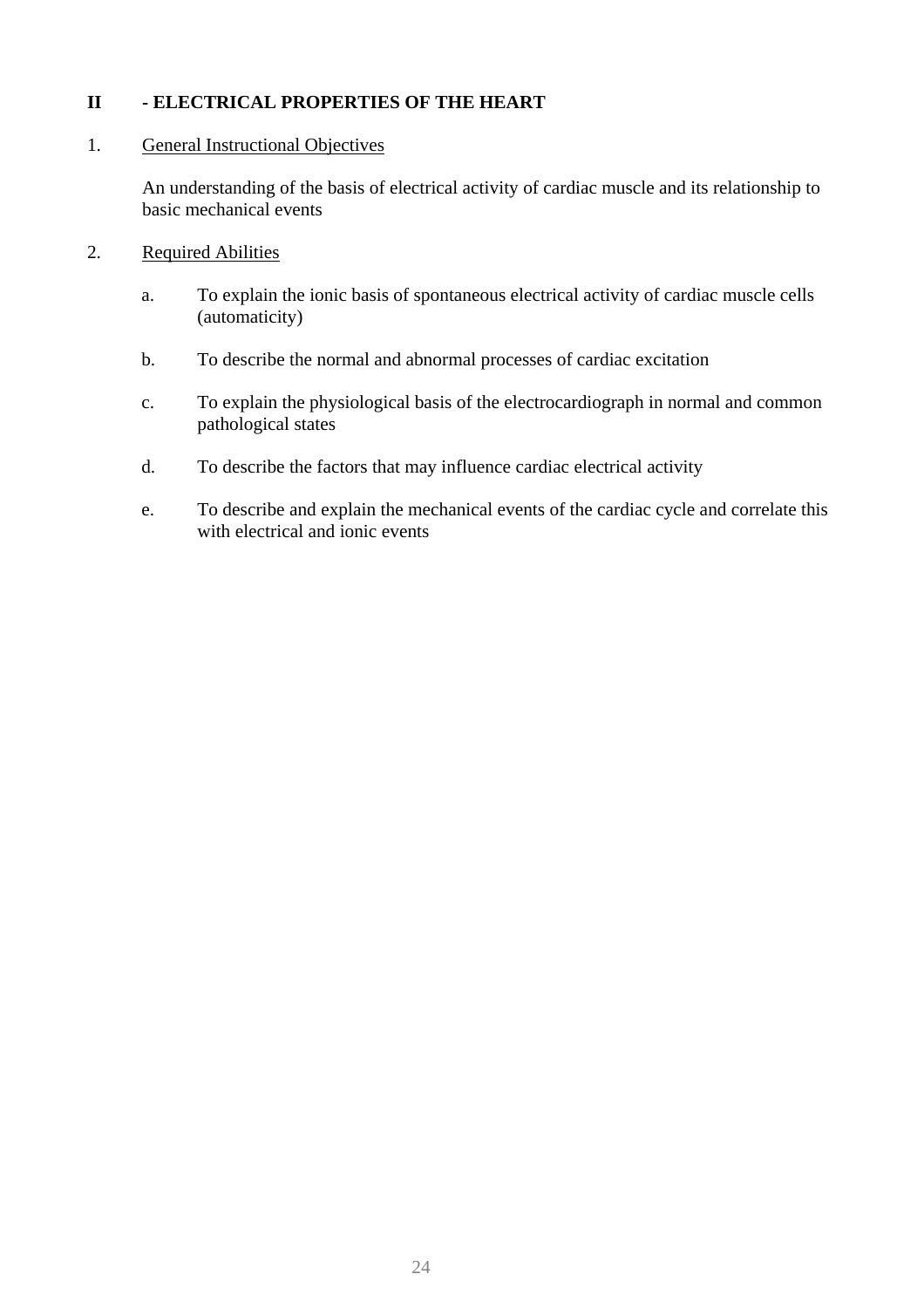## **III - DETERMINANTS AND CONTROL OF CARDIAC OUTPUT**

#### 1. General Instructional Objectives

An understanding of the factors that determine cardiac output and its control and the application of this knowledge to clinical practice

- a. To explain the Frank-Starling mechanism and its relationship to excitation-contraction coupling
- b. To define preload, afterload and myocardial contractility
- c. To describe the factors that determine preload, afterload and myocardial contractility
- d. To describe myocardial oxygen demand and supply, and the conditions that may alter each
- e. To describe Guyton's cardiac output curves and to explain factors that affect them
- f. To describe and explain vascular function curves and to correlate these with the cardiac output curves
- g. To describe the pressure-volume relationships of the ventricles and their clinical applications
- h. To integrate the factors that determine cardiac output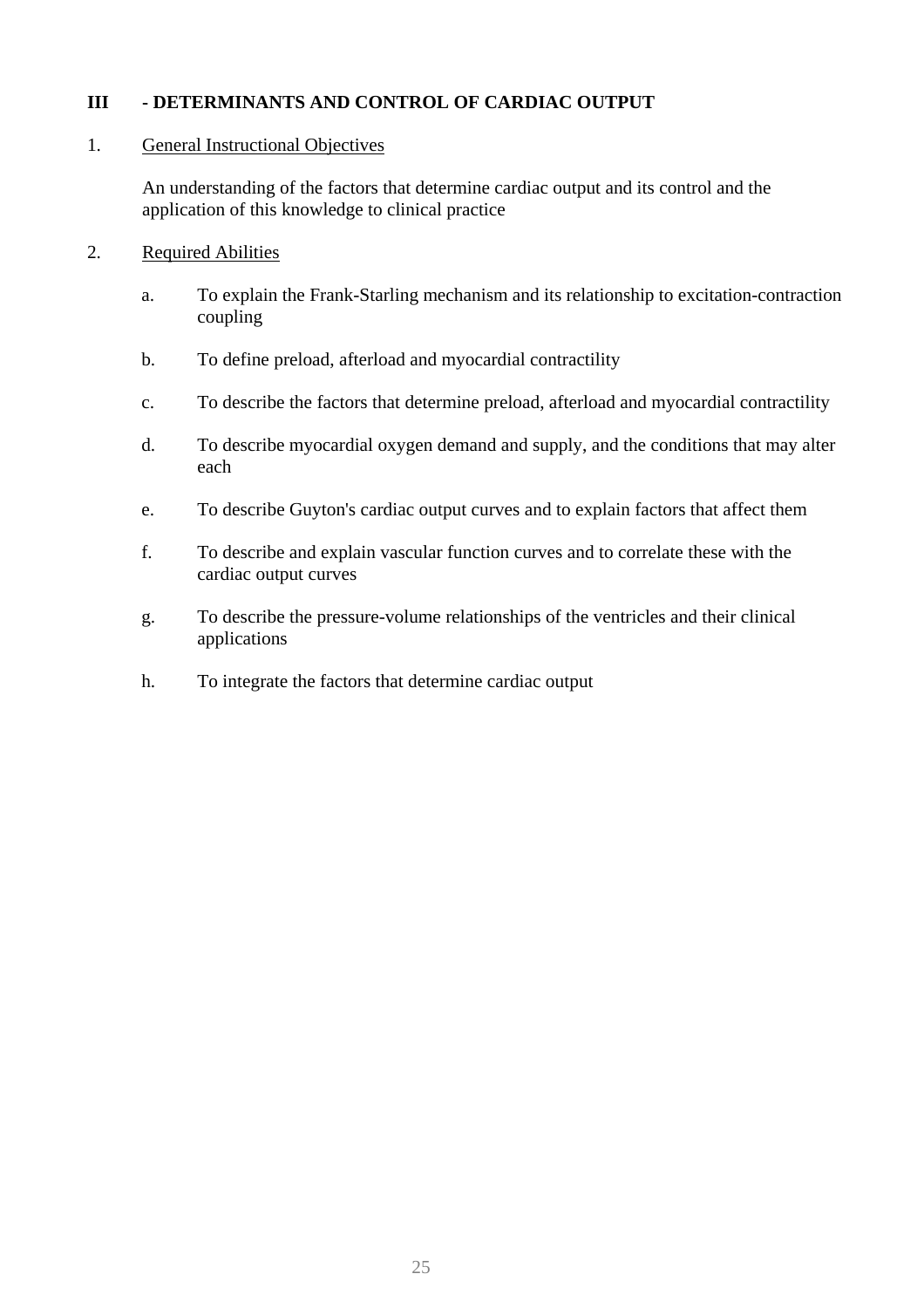## <span id="page-25-0"></span>**IV - THE PERIPHERAL VASCULAR SYSTEM**

## 1. General Instructional Objectives

An understanding of the distribution and regulation of blood flow through the various components of the vasculature

- a. To describe the distribution of blood volume and flow in the various regional circulations and to explain the factors that may result in redistribution of blood
- b. To explain the factors that determine systemic blood pressure and its regulation
- c. To describe total peripheral vascular resistance and factors that affect it
- d. To describe the mechanisms involved in local vascular control and autoregulation
- e. To describe the mechanisms involved in maintaining blood flow to individual organs in the presence of changed perfusion pressure (autoregulation)
- f. To describe the essential features of the micro-circulation including fluid exchange (Starling forces) and control mechanisms present in the pre- and post-capillary sphincters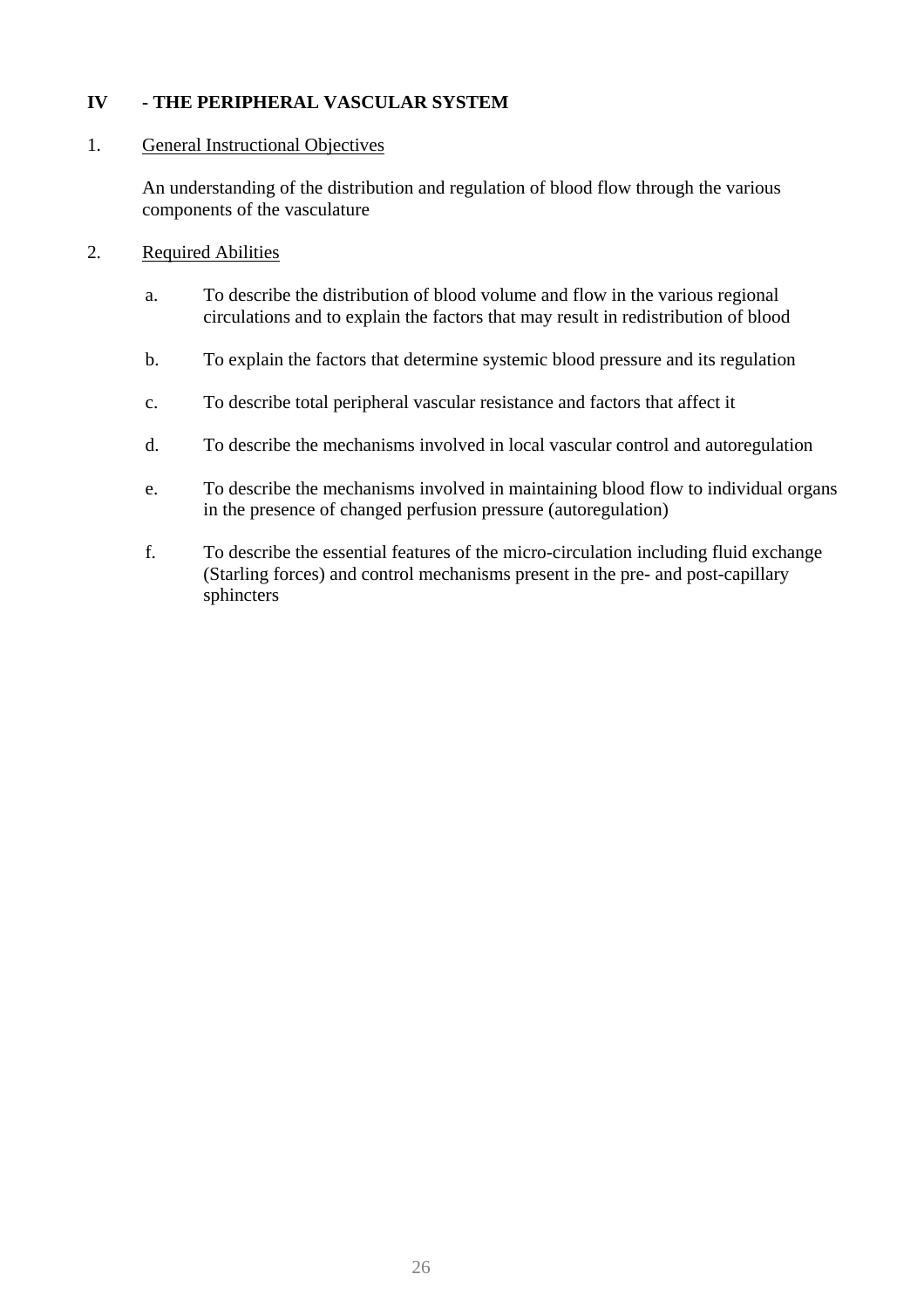## <span id="page-26-0"></span>**V - CONTROL OF CIRCULATION**

#### 1. General Instructional Objectives

An understanding of cardiovascular responses to physiological and common pathological changes

- a. To describe the role of the vasomotor centre and the autonomic nervous system in the regulation of cardiac output and venous return
- b. To describe the function of baroreceptors and to relate this knowledge to common clinical situations
- c. To explain the role of the autonomic nervous system in controlling systemic vascular resistance and redistribution of blood volume
- d. To explain the neural and humoral regulation of blood volume and flow
- e. To explain the integrated cardiovascular responses to exercise
- f. To explain the integrated cardiovascular responses to pregnancy
- g. To explain the integrated cardiovascular responses to anaesthesia and central neural blockade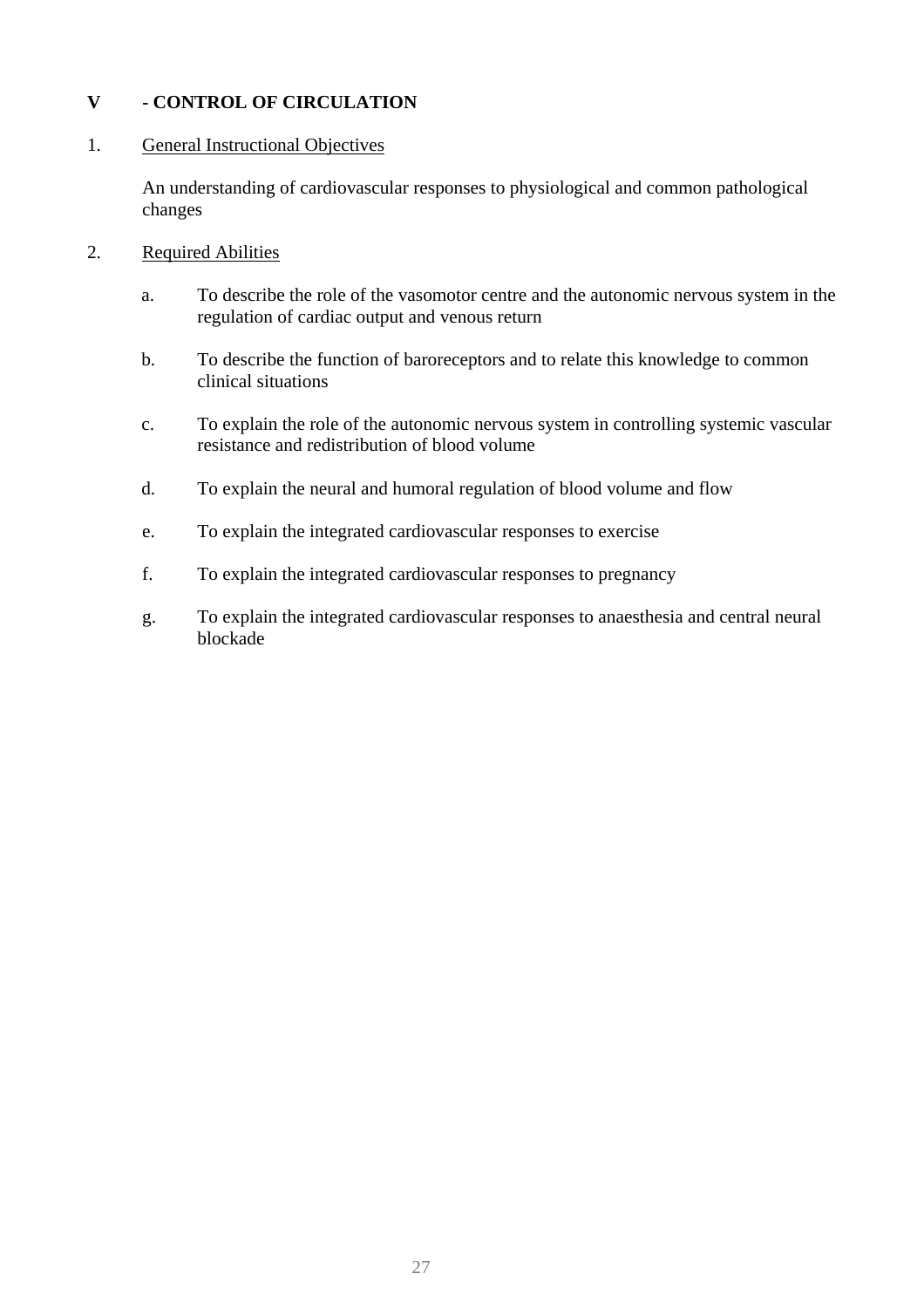## <span id="page-27-0"></span>**VI - REGIONAL CIRCULATION**

#### 1. General Instructional Objectives

An understanding of the special features of regional circulations

- a. To describe the relationship between organ blood flow and demand, and the role of autoregulation
- b. To describe the features of the coronary circulation and to explain the clinical significance of these
- c. To describe autoregulation in the cerebral circulation and the factors that may affect it
- d. To describe the renal circulation and to explain its significance in maintaining renal function
- e. To describe the hepatic and splanchnic circulation
- f. To describe the skin circulation
- g. To describe muscle (skeletal) circulation
- h. To describe utero-placental circulation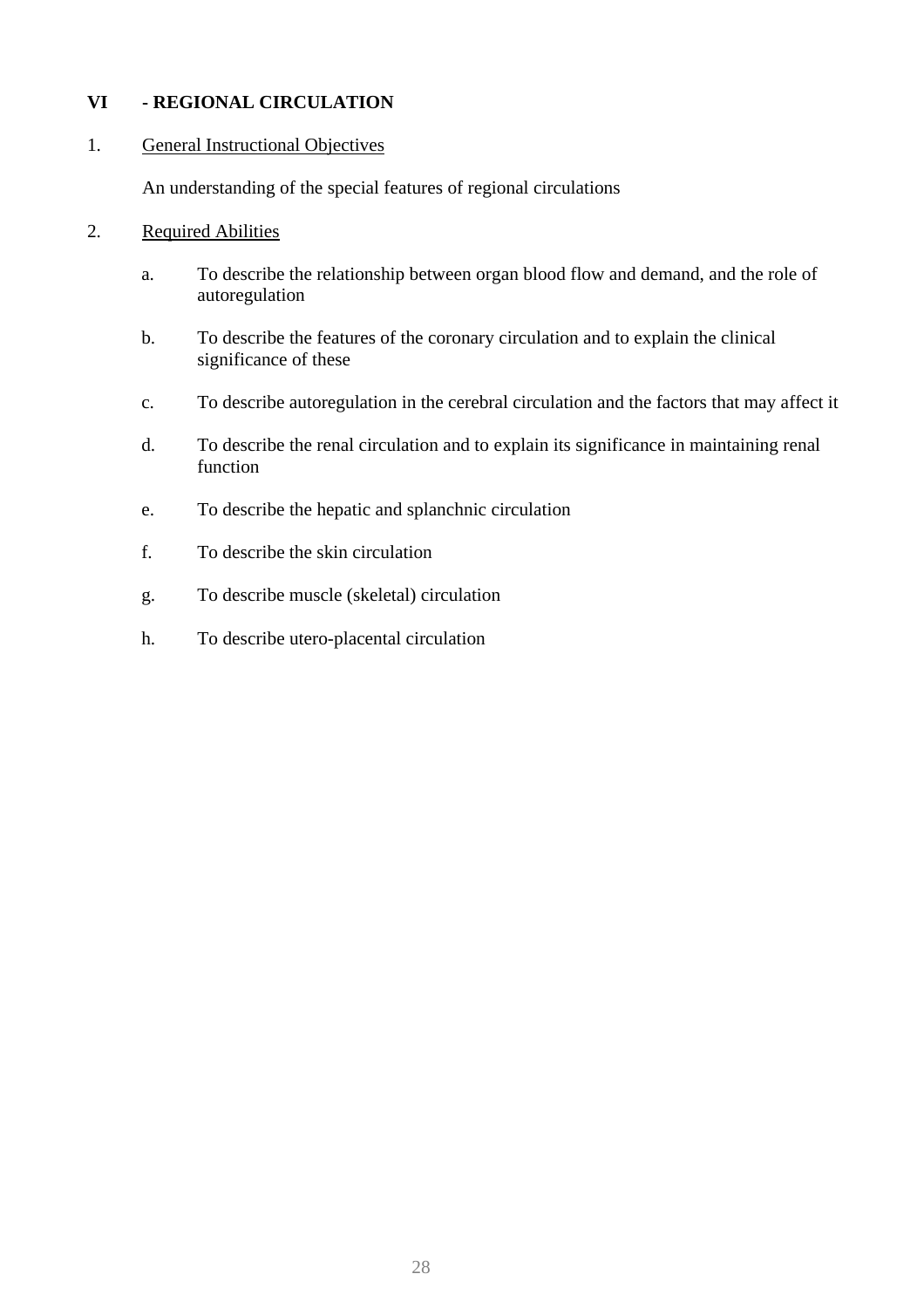## <span id="page-28-0"></span>**VII - APPLIED ASPECTS OF CVS PHYSIOLOGY**

#### 1. General Instructional Objectives

An understanding of the cardiovascular responses to common conditions in health and disease

- a. To describe the responses to changes in posture
- b. To account for the cardiovascular changes seen in haemorrhage and hypovolaemia
- c. To explain the cardiovascular effects and responses in different forms of shock
- d. To explain the cardiovascular responses in pregnancy, exercise, cardiac failure, and during intermittent positive pressure ventilation, anaesthesia, positive end-expiratory pressure, and the Valsalva manoeuvre.
- e. To explain the cardiovascular changes accompanying the process of ageing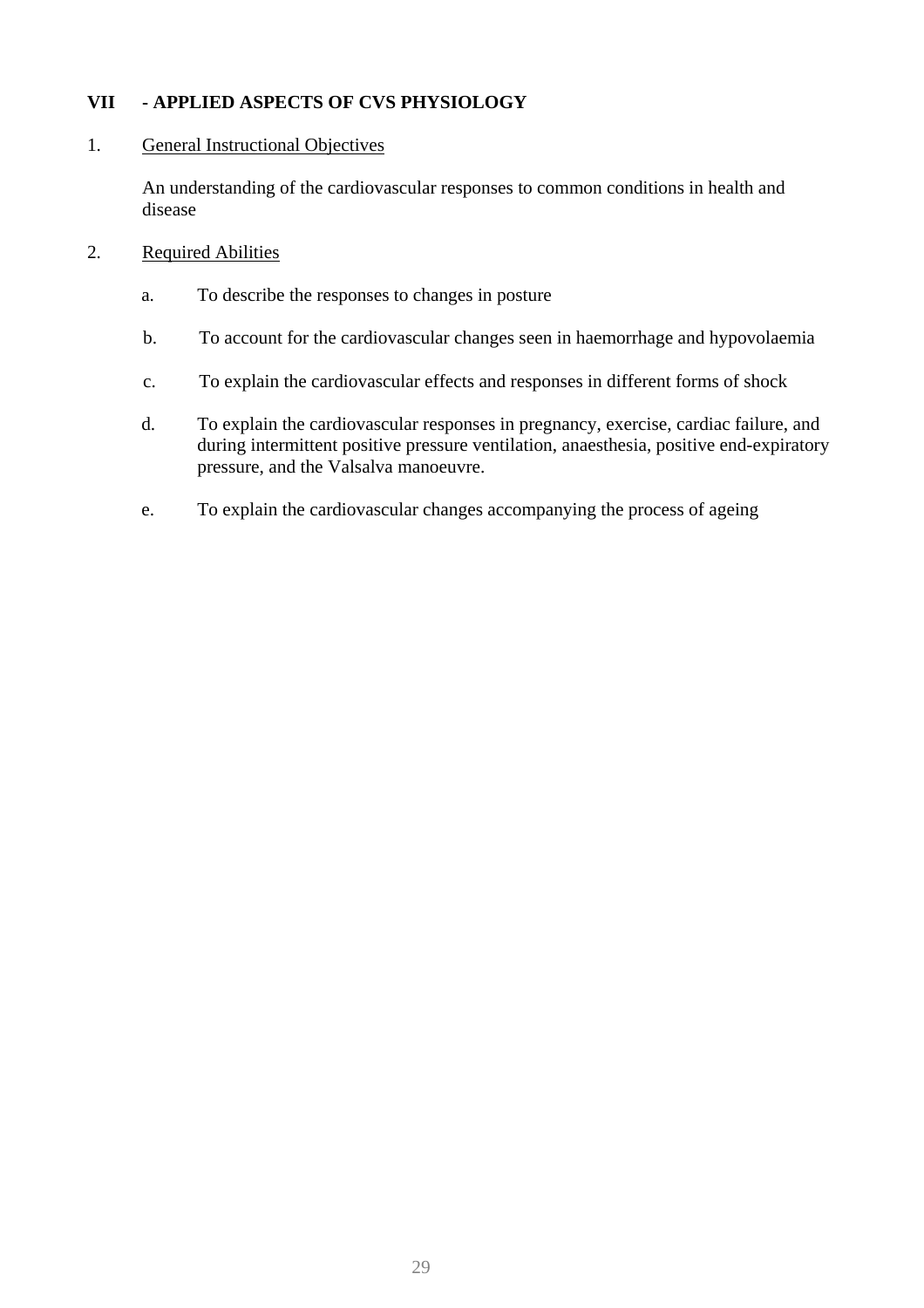## <span id="page-29-0"></span>**VIII - MEASUREMENT OF CVS FUNCTION**

#### 1. General Instructional Objectives

An understanding of the physics and the application of the principles involved in the measurement of blood flow and pressures within the circulation

- a. To outline the physics of blood flow
- b. To give a detailed account of the various methods of measuring blood pressure
- c. To explain the various methods of measuring cardiac output as well as their limitations
- d. To outline methods and principles used to measure regional blood flow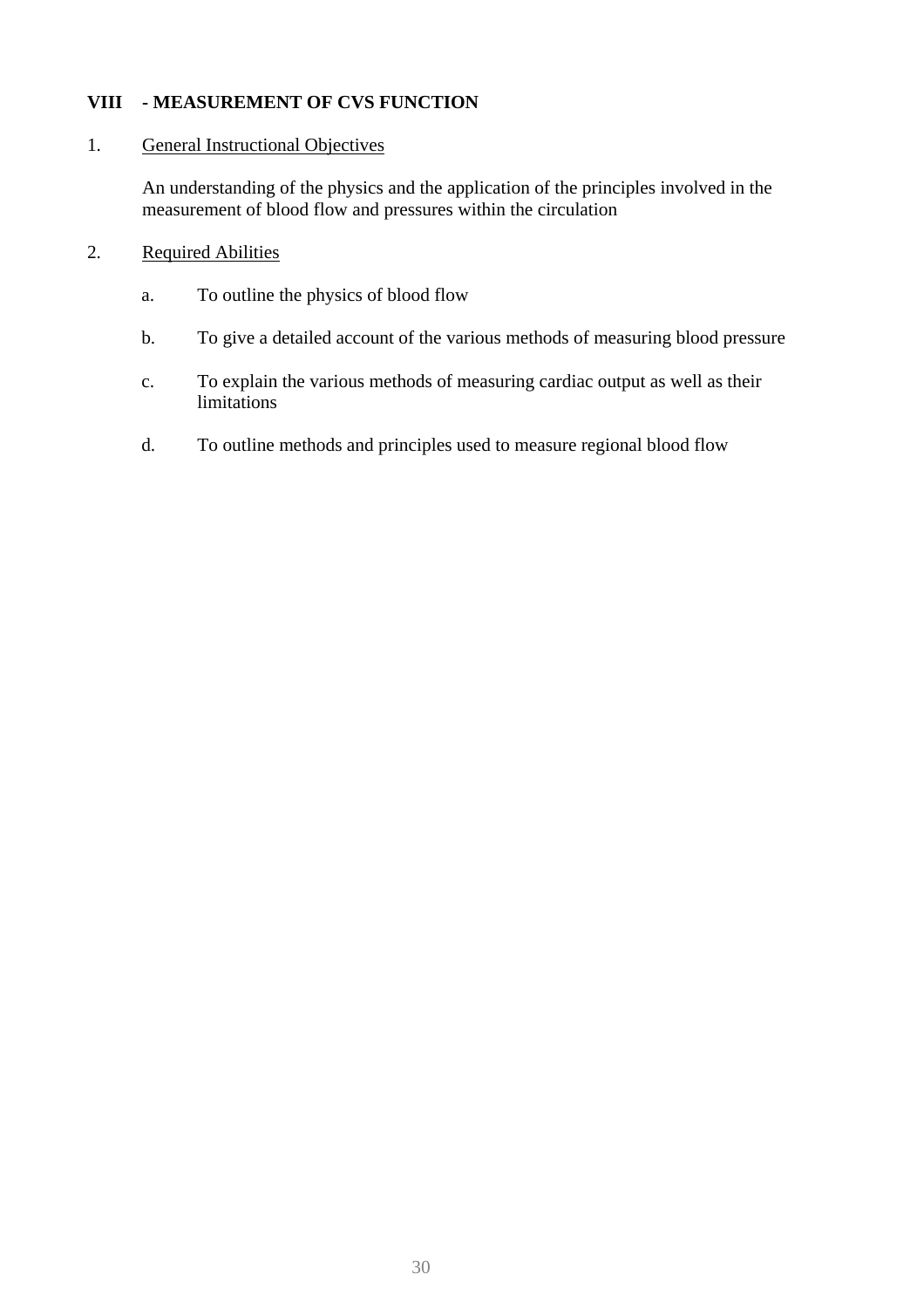## <span id="page-30-0"></span>**SECTION D - RENAL PHYSIOLOGY**

#### 1. General Instructional Objectives

An understanding of the function of the kidneys and their control, including changes that occur in clinical practice

- 2. Required Abilities
	- a. To describe the functional anatomy of the kidneys and to explain the physiology of renal blood flow
	- b. To describe glomerular filtration and tubular function
	- c. To explain the counter-current mechanisms in the kidney
	- d. To explain the mechanisms involved in the regulation of renal function
	- e. To outline the endocrine functions of the kidney
	- f. To describe the role of the kidneys in the maintenance of acid/base balance
	- g. To describe the role of the kidneys in the maintenance of fluid and electrolyte balance
	- h. To describe the role of the kidneys in the maintenance of osmolality
	- i. To describe the role of the kidney in the handling of glucose, nitrogenous products and drugs
	- j. To describe the principles of measurement of glomerular filtration rate and renal blood flow
	- k. To describe the physiological effects and clinical assessment of renal dysfunction
	- l. To explain the renal responses to hypovolaemia
	- m. To explain the effects of general anaesthesia on renal function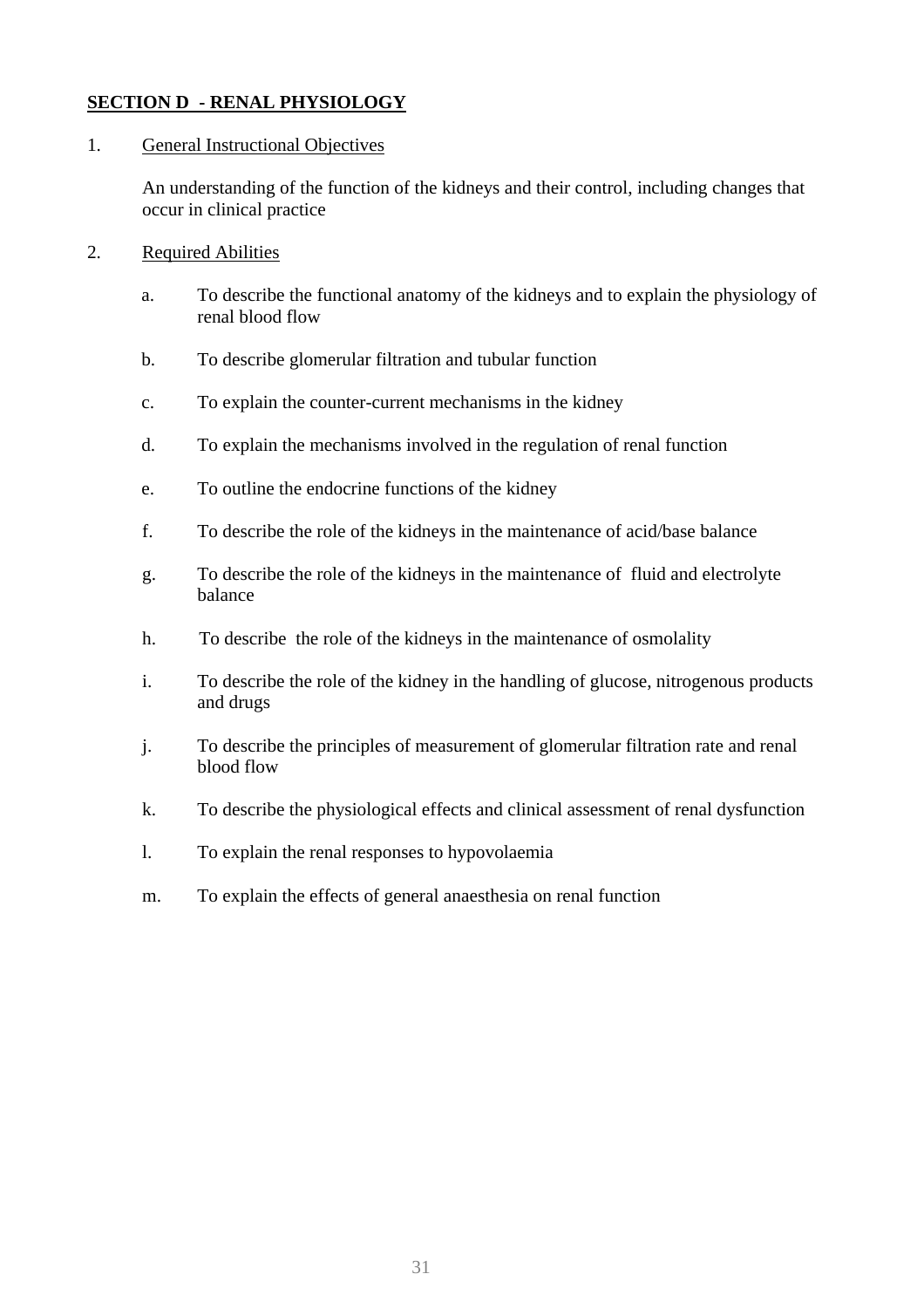## <span id="page-31-0"></span>**SECTION E - BODY FLUIDS AND ELECTROLYTES**

#### 1. General Instructional Objectives

An understanding of the basics of body fluids and electrolyte physiology and their application in health and disease

- a. To explain the distribution of body fluids and their measurement
- b. To describe the function, distribution and physiological importance of sodium, potassium, magnesium, calcium and phosphate ions
- c. To outline the composition and functions of lymph
- d. To define osmotic pressure and to explain the factors that determine it
- e. To outline the significance of oncotic pressure, colloid osmotic pressure and reflection coefficients
- f. To describe the measurement of osmolality and the control mechanisms involving the regulation of osmolality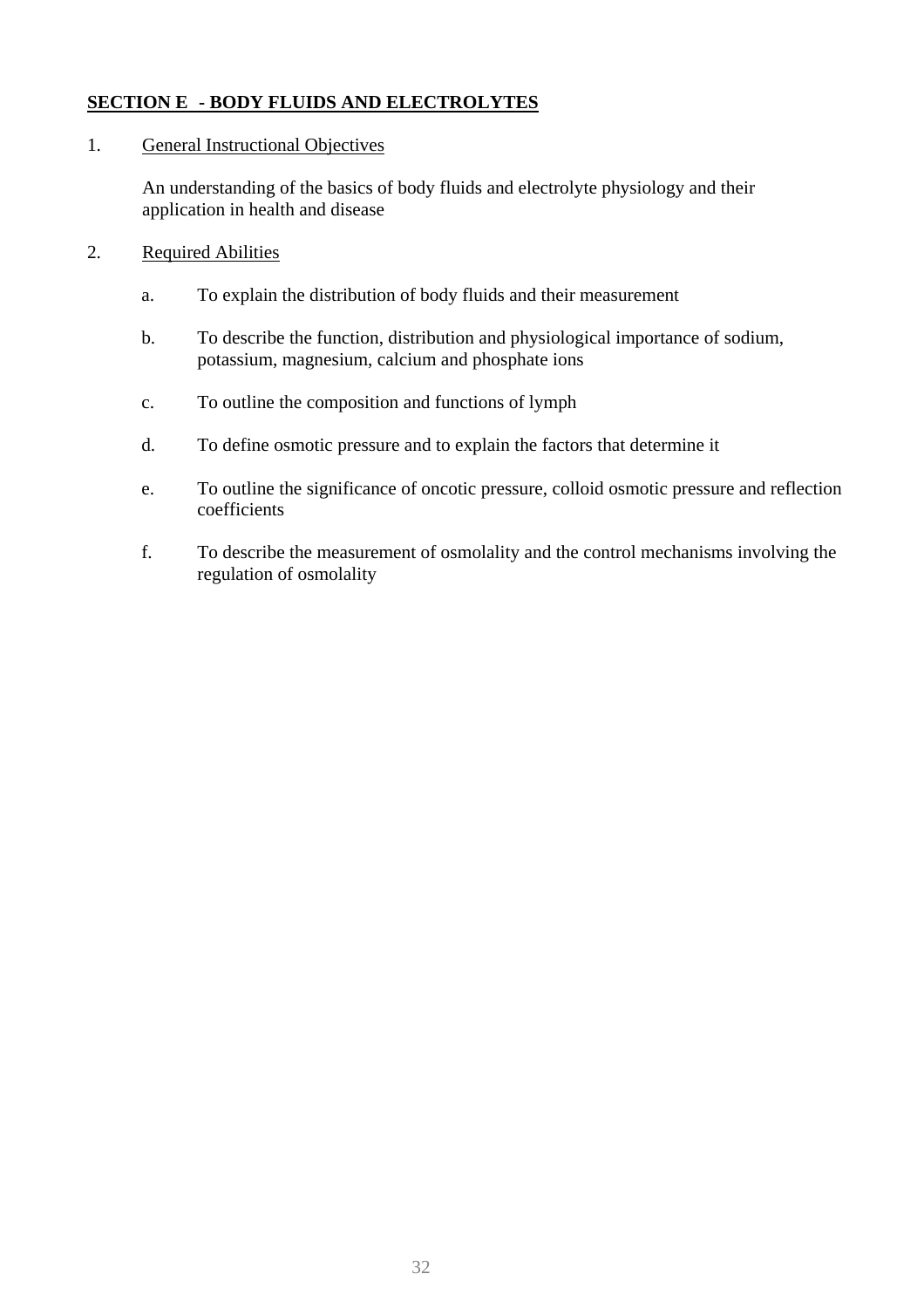## <span id="page-32-0"></span>**SECTION F - ACID BASE PHYSIOLOGY**

#### 1. General Instructional Objectives

An understanding of the chemistry and physiology of acid-base balance in the body and the application of this knowledge to clinical situations

- a. To explain and describe acid-base chemistry using the Henderson-Hasselbalch equation
- b. To describe the chemistry of buffer mechanisms and to explain their relevant roles in the body
- c. To describe the regulation of acid-base balance
- d. To explain the principles of blood gas and acid-base analysis
- e. To interpret blood gas analysis and its management in clinical situations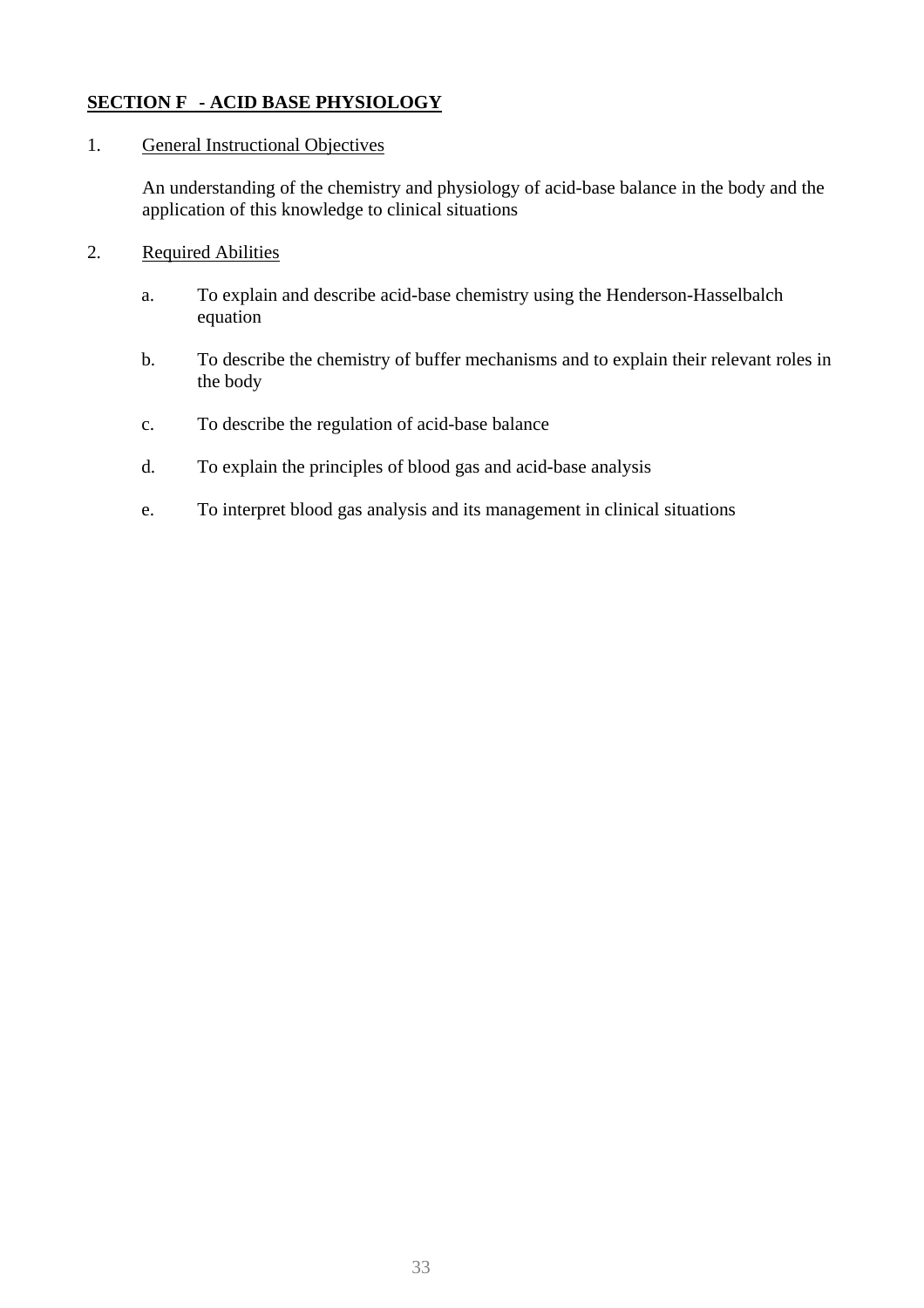## <span id="page-33-0"></span>**SECTION G - NERVOUS SYSTEM PHYSIOLOGY**

## 1. General Instructional Objectives

An understanding of basic neurophysiology and its application to clinical practice

- a. To explain the basic electro-physiology of neural tissue
	- e.g. Resting membrane potential Conduction of nervous impulses Action potentials Excitatory and inhibitory post-synaptic potentials Synaptic function
- b. To describe the major sensory and motor pathways
- c. To describe the physiology of pain with respect to the mediators, pathways and reflexes. (see section in Pharmacology)
- d. To describe the physiology of cerebrospinal fluid
- e. To describe the autonomic nervous system and to explain its role in controlling body function
- f. To describe the major neurotransmitters and their physiological role
- g. To explain the physiology of the control of intra-cranial and intra ocular pressure
- h. To describe the integration of central nervous system activity via the cerebellum, hypothalamus, and limbic system
- i. To describe the physiology of sleep
- j. To outline the basis of the electroencephalogram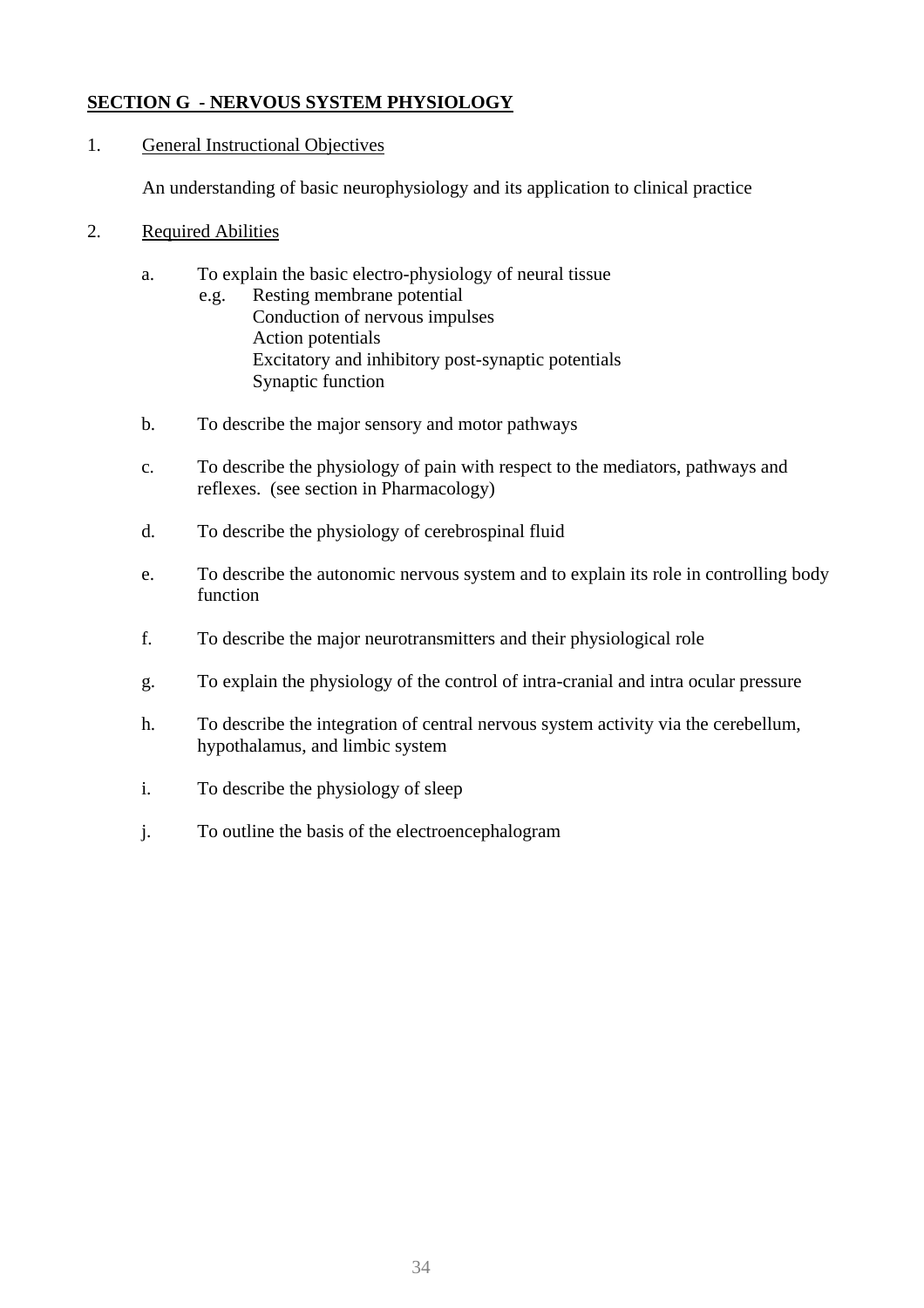## <span id="page-34-0"></span>**SECTION H - MUSCLE PHYSIOLOGY**

#### 1. General Instructional Objectives

An understanding of the physiology of striated and non-striated muscle and how structure and function are related

An understanding of the structure and function of the neuromuscular junction

- 2. Required Abilities
	- a. To describe the comparative physiology of skeletal, smooth, and cardiac muscle
	- b. To describe the muscle spindle and Golgi organ and to explain their physiological roles
	- c. To describe the physiology of the neuromuscular junction and its receptors
	- d. To describe the mechanism of excitation-contraction coupling
	- e. To describe the different types of skeletal muscle fibres (i.e. fast or slow)
	- f. To explain the concept of motor units
	- g. To describe the monosynaptic stretch reflex
	- h. To define single twitch, tetanus and Treppe effect, and explain their physiological basis
	- i. To describe the relationship between muscle length and tension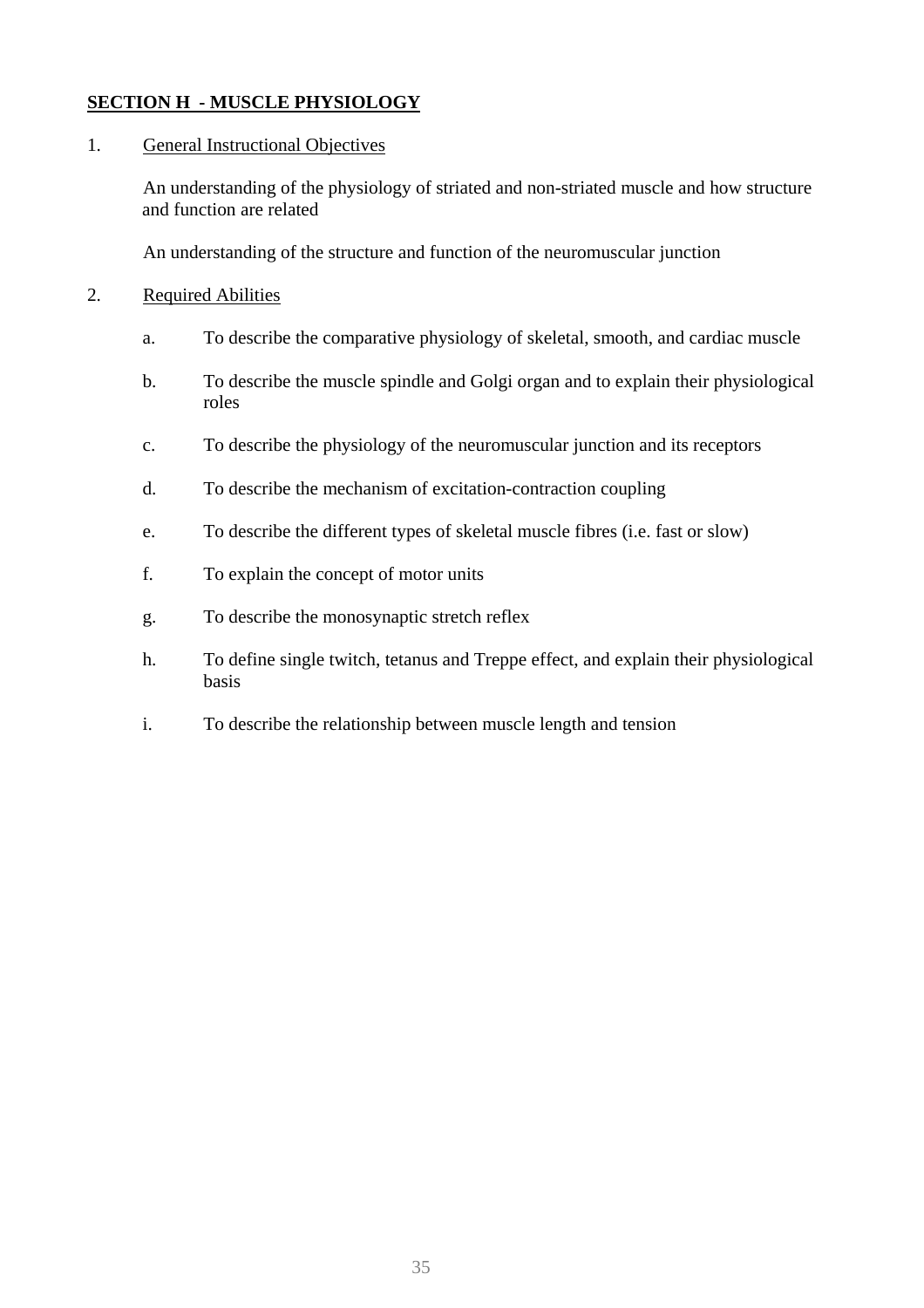## <span id="page-35-0"></span>**SECTION I - LIVER PHYSIOLOGY**

#### 1. General Instructional Objectives

An understanding of hepatic function and the changes that are relevant to anaesthesia and intensive care

- 2. Required Abilities
	- a. To describe the storage, synthetic, metabolic and excretory functions of the liver and to identify the physiological consequences of hepatic disease
	- b. To describe the clinical laboratory assessment of liver function and hepatic failure
	- c. To describe the handling of bilirubin in the body
	- d. To describe the anatomical and physiological considerations in hepatic blood flow, and the changes that occur with anaesthesia
	- e. To outline the reticulo-endothelial functions of the liver
	- f. To explain the protective function of the liver between the gut and the body
	- g. To describe the portal circulation and its significance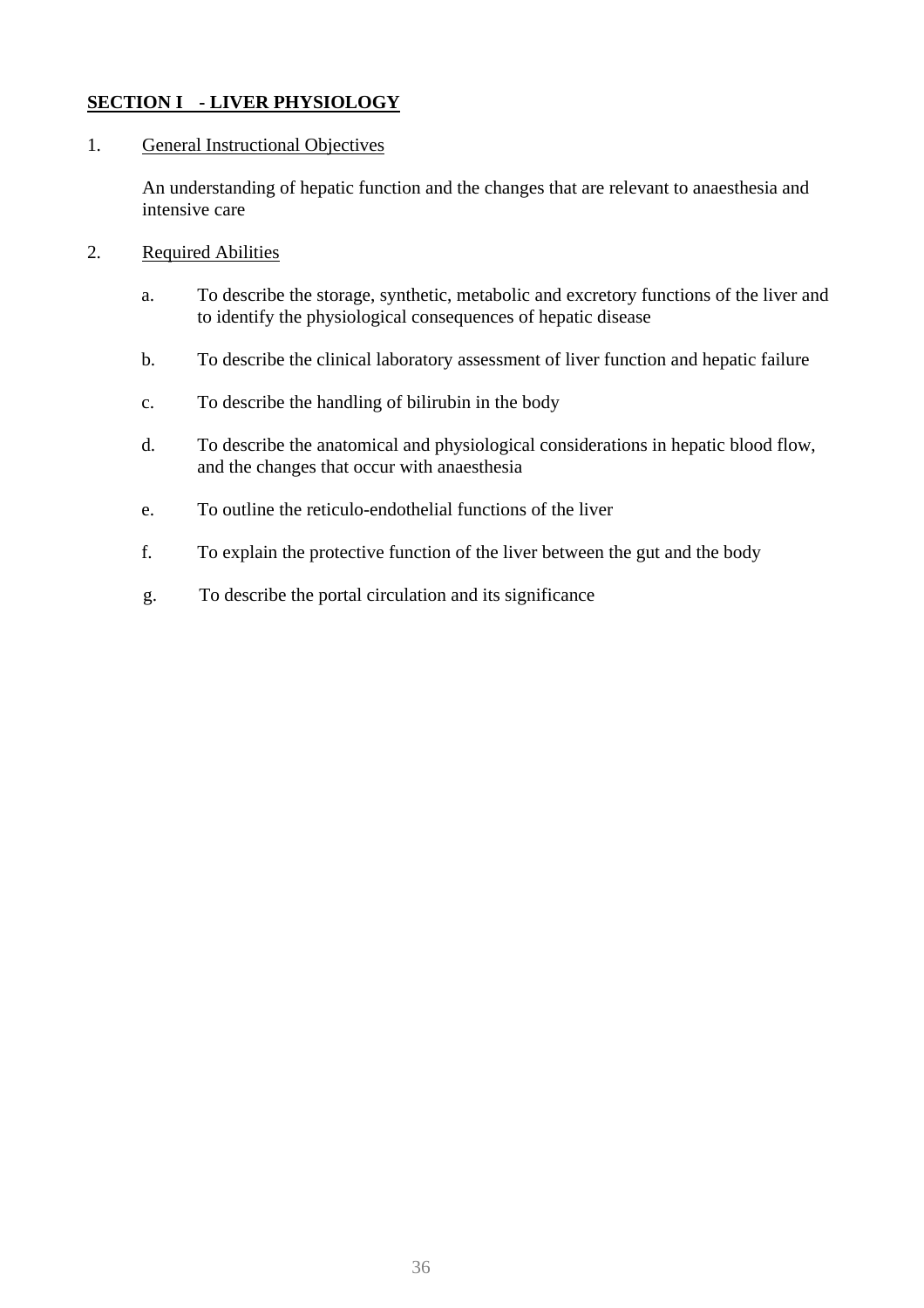# **SECTION J - HAEMATOLOGY**

### 1. General Instructional Objectives

An understanding of the normal physiology of blood and its constituents

An understanding of the mechanisms of haemostasis and coagulation relevant to anaesthesia, surgery and intensive care

- 2. Required Abilities
	- a. To explain the origin and importance of blood groups
	- b. To outline the constituents and functions of plasma
	- c. To describe platelets and their role in coagulation
	- d. To describe the intrinsic and extrinsic coagulation pathways
	- e. To describe the normal mechanisms of preventing thrombosis including endothelial factors and natural anticoagulants
	- f. To describe fibrinolysis and its regulation
	- g. To outline the methods for assessing coagulation, platelet function and fibrinolysis
	- h. To explain the physiological consequences of acute and chronic anaemia
	- i. To outline the production of blood constituents including red blood cells, haemoglobin, and plasma proteins
	- j. To outline the constituents of blood products, their source, role and risks
	- k. To describe the changes during blood storage and the problems of massive blood transfusion and their management
	- l. To describe the breakdown of haemoglobin
	- m. To describe abnormal haemoglobins and their clinical significance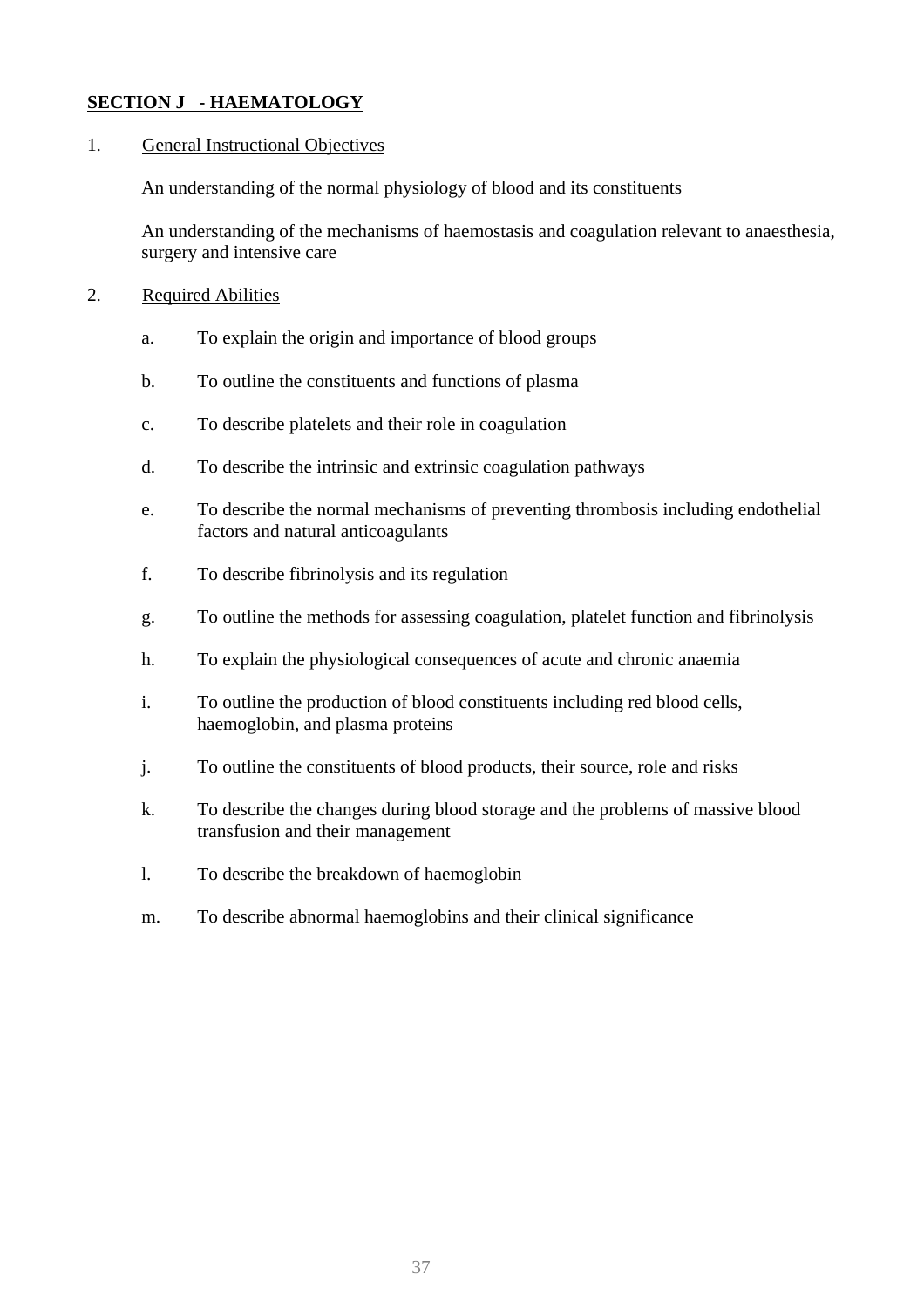# **SECTION K - NUTRITION & METABOLISM**

### 1. General Instructional Objectives

An understanding of the metabolic physiology of the fasting surgical patient, and the nutritional requirement of critically ill patients as well as the means available for the provision of nutrition

- 2. Required Abilities
	- a. To define basal metabolic rate and to describe its measurement
	- b. To describe the factors that influence metabolic rate
	- c. To describe relevant, cellular biochemical pathways and the control of fat, carbohydrate and protein metabolism, including the role of vitamins and trace elements
	- d. To explain the physiological principles of parenteral nutrition
	- e. To describe the consequences of anaerobic metabolism
	- f. To describe the physiological consequences of starvation
	- g. To describe the metabolic consequences of sepsis, burns and trauma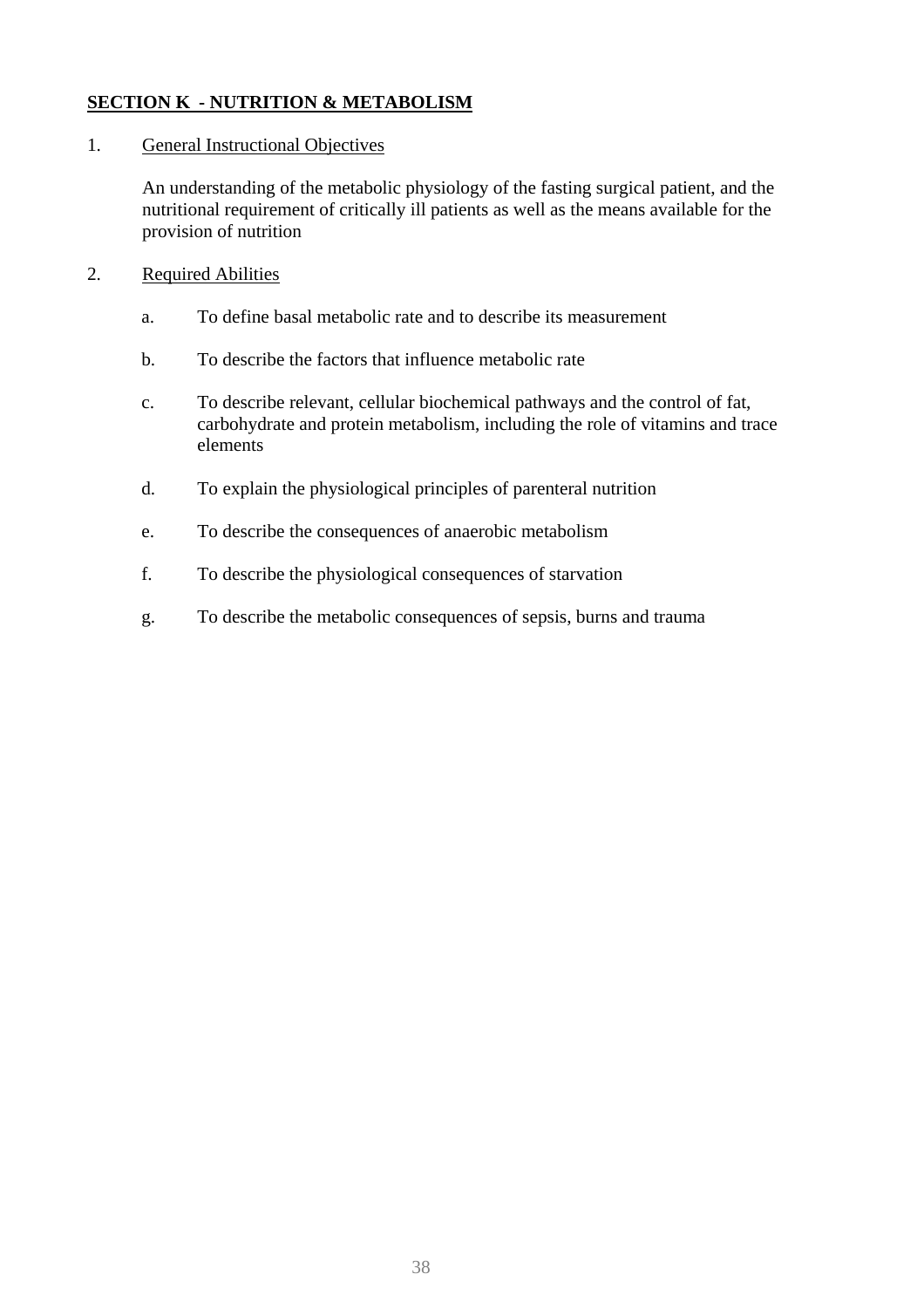# **SECTION L - THERMOREGULATION**

### 1. General Instructional Objectives

An understanding of the significance of temperature control, the physiological mechanisms controlling and regulating body temperature and the effects of anaesthesia on body temperature

An understanding also of the differences between physiological processes available to neonates as compared with adults

- a. To outline the mechanisms for heat transfer between the body and its environment
- b. To describe the mechanisms by which heat is produced by the body
- c. To describe the mechanisms by which heat is lost and gained by the body
- d. To explain the processes used for conserving as well as generating heat under situations of lowered environmental temperature, and the effects of anaesthesia on these processes
- e. To explain the processes used for losing heat as well as increasing heat loss under situations of raised environmental temperature, and the effects of anaesthesia on these processes
- f. To define thermoneutral zone, and describe the energy requirements for maintaining normal body temperature
- g. To explain how the neonate differs in the regulation of body temperature compared with the adult and to explain the physical and physiological reasons for these differences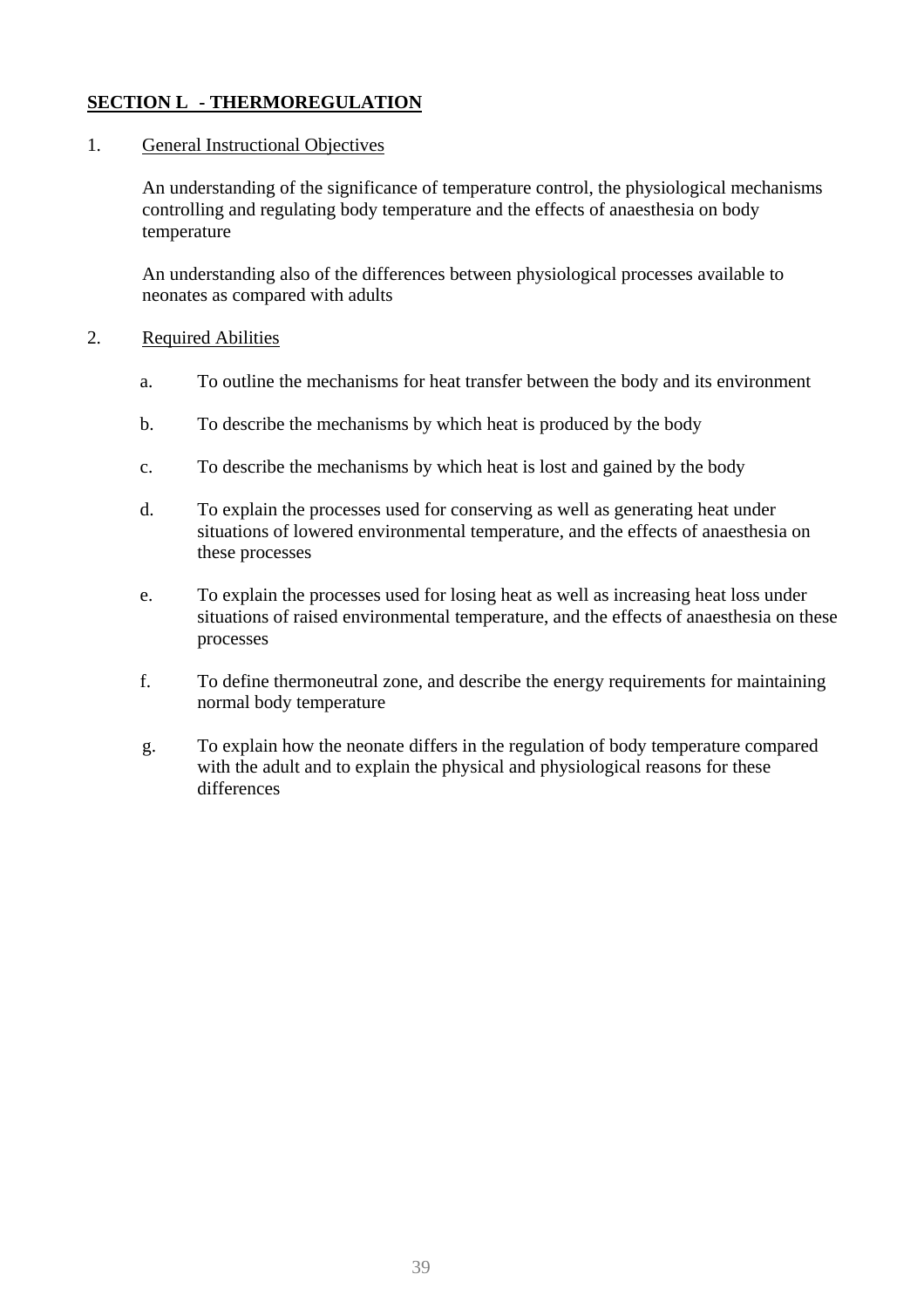# **SECTION M - IMMUNOLOGY**

# 1. General Instructional Objectives

An understanding of basic immunological principles and their application to anaesthesia and intensive care

- 2. Required Abilities
	- a. To use basic immunological principles to explain how the body defends against infection
	- b. To identify effects of anaesthesia and critical illness on immune function
	- c. To explain the immunological basis and pathophysiological effects of hypersensitivity
	- d. To outline the principles of management strategies for anaphylactic/anaphylactoid reactions
	- e. To describe the role of complement
	- f. To describe the role of cytokines
	- g. To describe passive and active immunity
	- h. To outline the principles of tissue/organ transplantation and the mechanisms of rejection of allogeneic organs
	- i. To understand the principles of tissue typing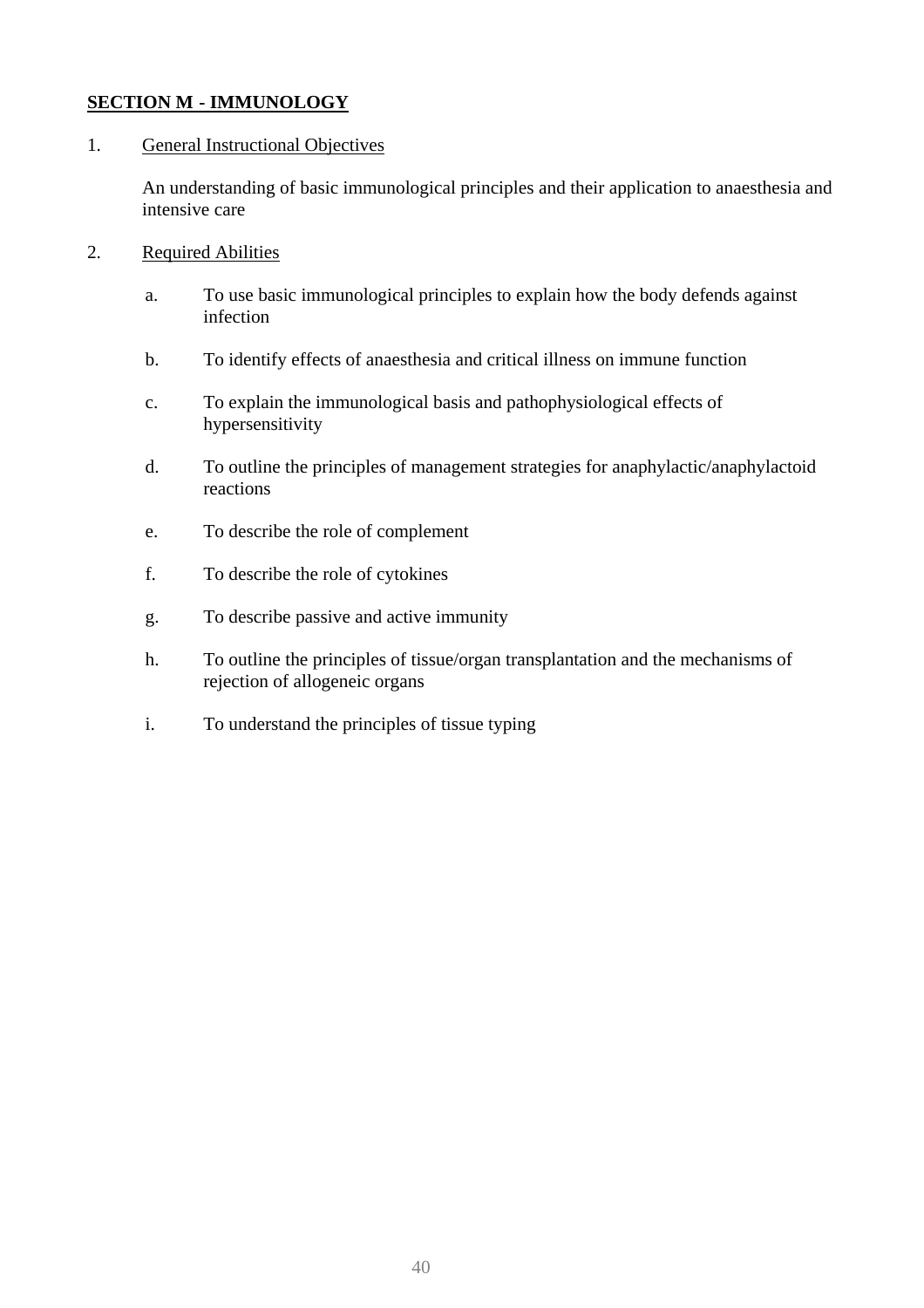# **SECTION N - ENDOCRINE PHYSIOLOGY**

# 1. General Instructional Objectives

An understanding of the physiological effects of hormones and the derangements that result from dysfunction, including the various mechanisms by which hormones affect target cells

- a. To describe the actions of pancreatic hormones and the control of their secretion
- b. To explain the control of blood glucose levels
- c. To describe the role of the hypothalamus in the integration of neuro-humoral responses
- d. To describe the control of secretion and the functions of pituitary hormones
- e. To describe the synthesis and functions of thyroid hormones and how their secretion is regulated
- f. To describe the control of secretion and the functions of adreno-cortical hormones
- g. To describe the control of secretion and the functions of adrenal medullary hormones
- h. To describe the control of secretion and the functions of renin and angiotension
- i. To describe the regulation of plasma calcium including the actions and control of vitamin D, parathormone and calcitonin
- j. To describe the role of prostaglandins and other autocoids
- k. To describe control of secretion and the functions of atrial natriuretic peptide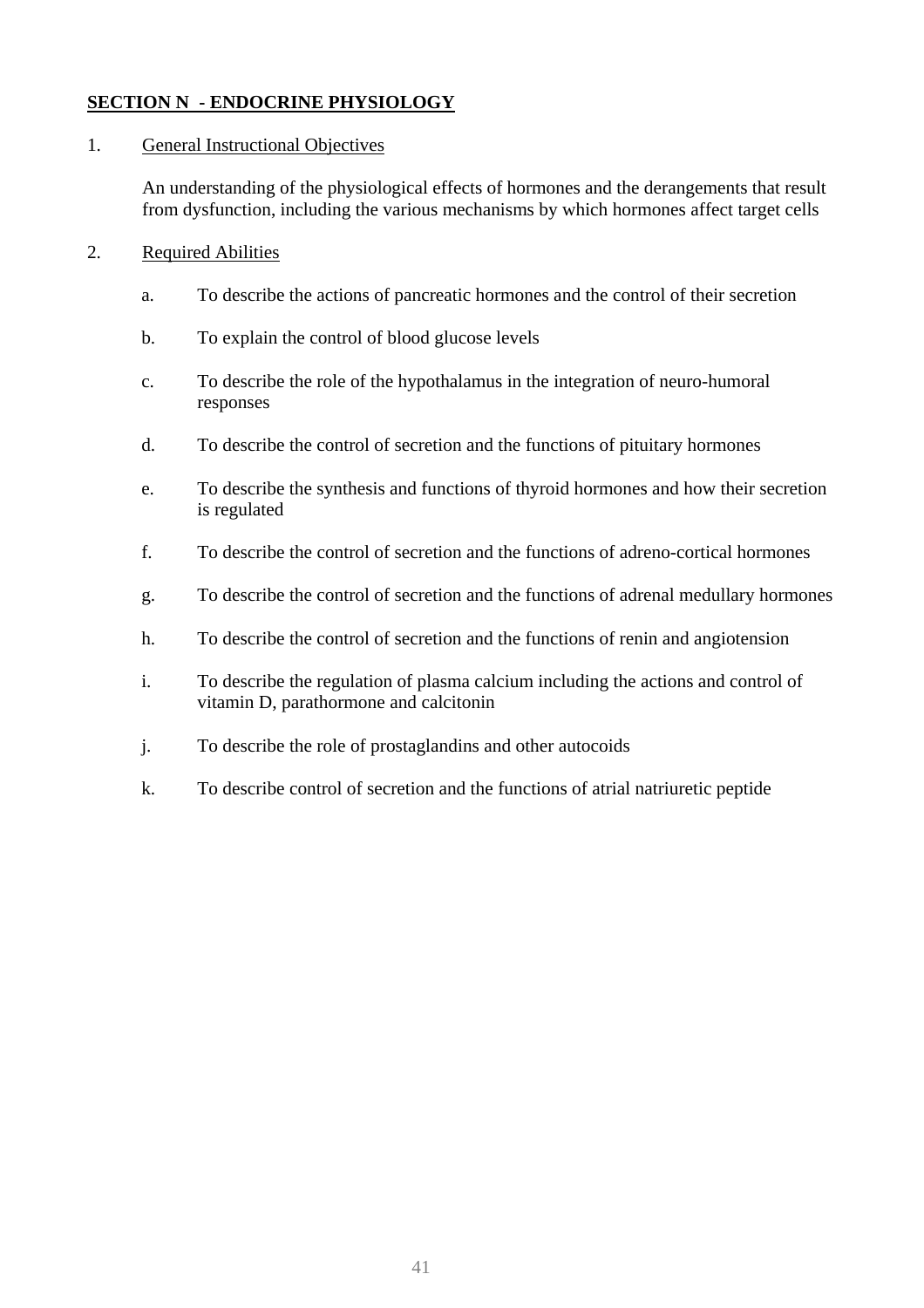# **SECTION O - MATERNAL PHYSIOLOGY**

## 1. General Instructional Objectives

An understanding of the physiological changes occurring during pregnancy and the application of this understanding to the management of the pregnant patient

- a. To explain the cardiovascular and respiratory changes during pregnancy, their causes, and their consequences
- b. To explain the consequences of the supine posture during pregnancy
- c. To outline the functions of the placenta
- d. To describe the transfer of gases between mother and fetus including the double Bohr and Haldane effects
- e. To describe the endocrine changes that occur during pregnancy and their consequences
- f. To describe the haematological changes with pregnancy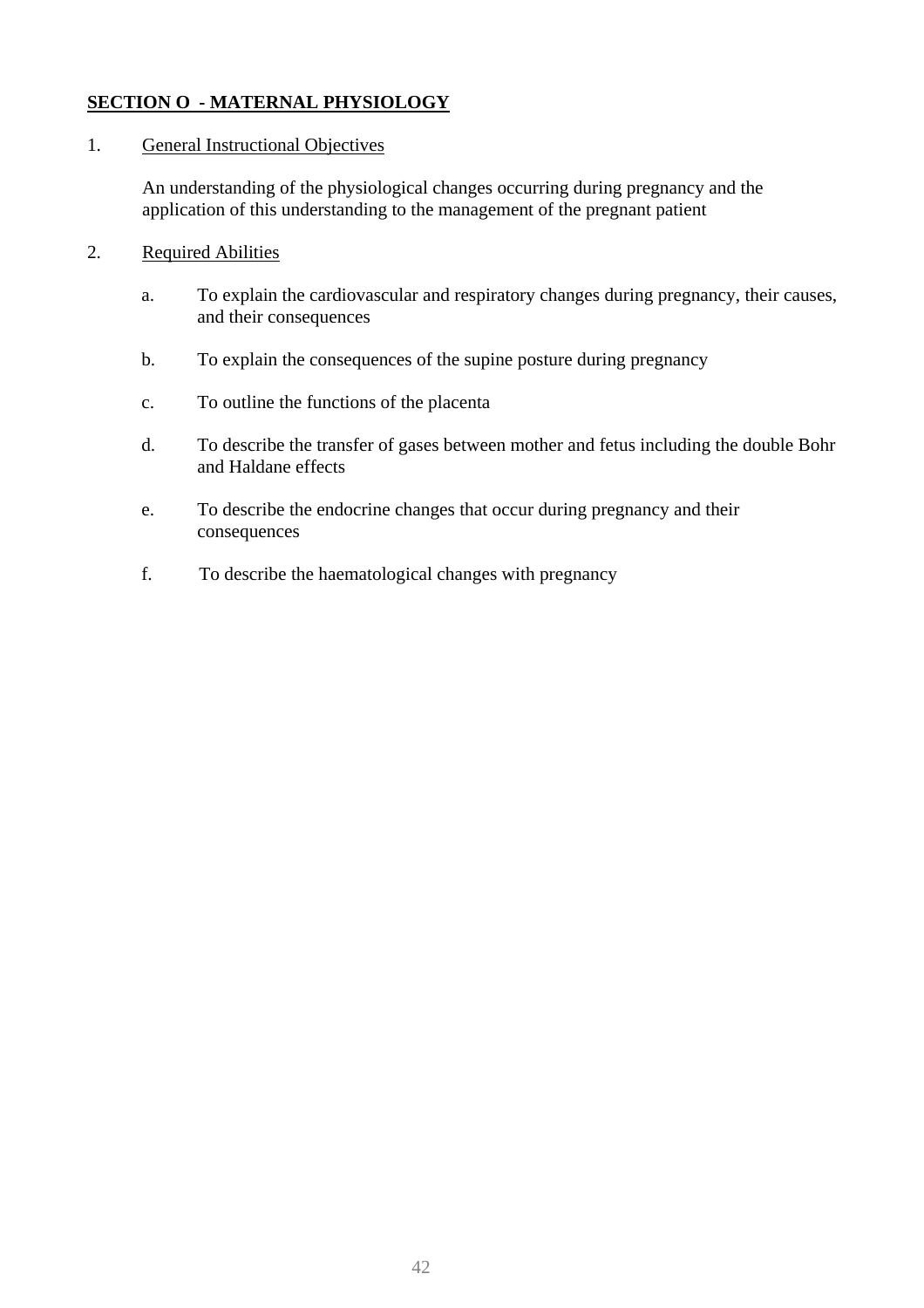# **SECTION P - FETAL AND NEONATAL PHYSIOLOGY**

### 1. General Instructional Objectives

An understanding of fetal and neonatal physiology and the application of these to clinical practice

- a. To describe the fetal circulation
- b. To describe the circulatory and respiratory changes that occur at birth
- c. To explain temperature regulation in the neonate and how this differs from the adult
- d. To compare the physiological differences in organ function between the neonate and the adult
- e. To explain the control of body fluids in the neonate and how the control and composition differ from the adult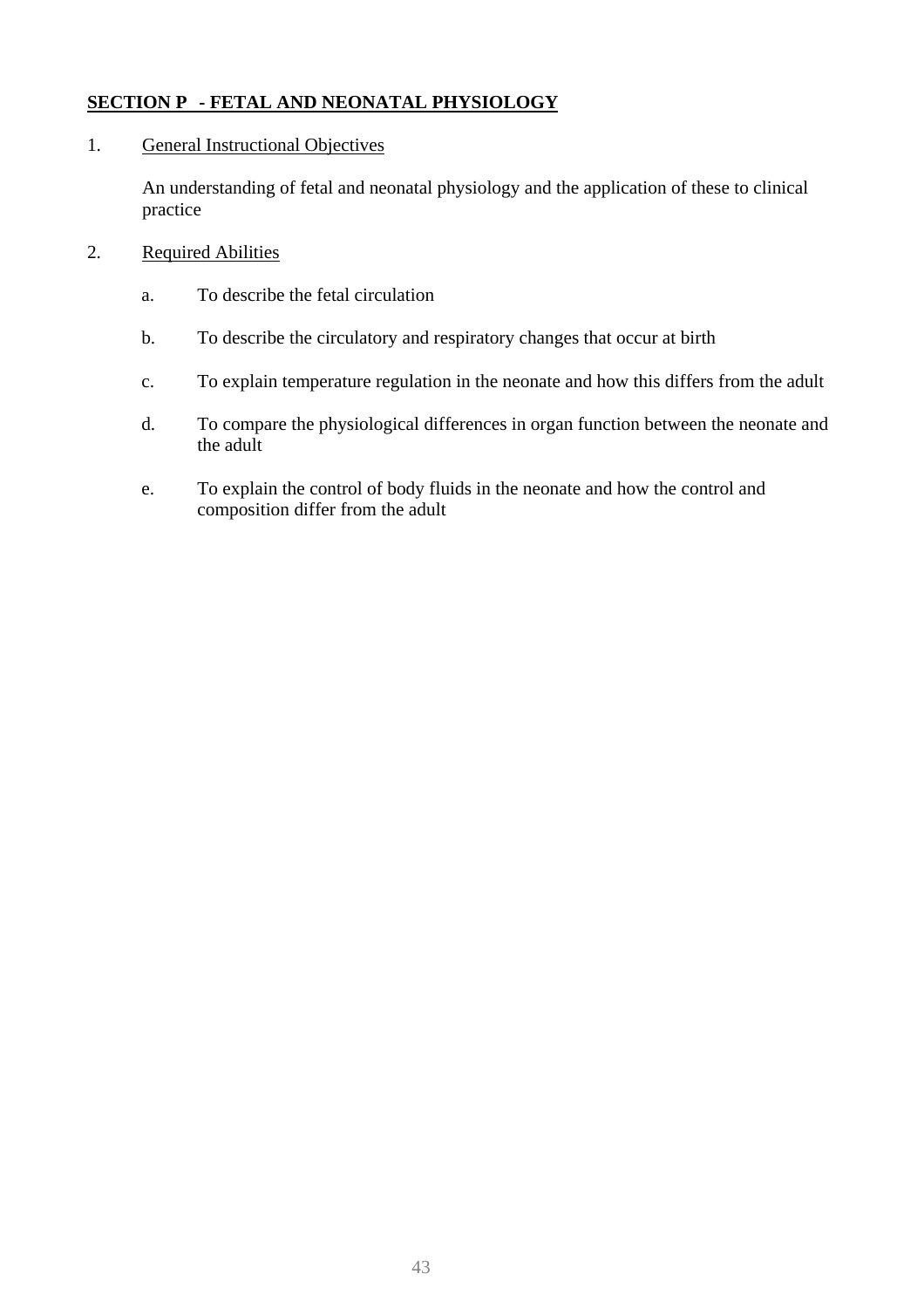# **SECTION Q - GASTROINTESTINAL PHYSIOLOGY**

### 1. General Instructional Objectives

An understanding of basic gastrointestinal physiology and the application of this to the surgical and critically ill patient

- a. To outline the autonomic and hormonal regulation of secretion from the gut
- b. To outline the composition and volumes of secretions from the alimentary tract including saliva, gastric fluid, bile and intestinal fluid
- c. To outline basic aspects of fat, protein, and carbohydrate digestion and absorption
- d. To describe the control of gastric motility and emptying
- e. To describe the physiology of swallowing and vomiting
- f. To describe the consequences of prolonged vomiting, bowel obstruction and malabsorption syndromes
- g. To explain the factors preventing reflux of gastric contents into the oesophagus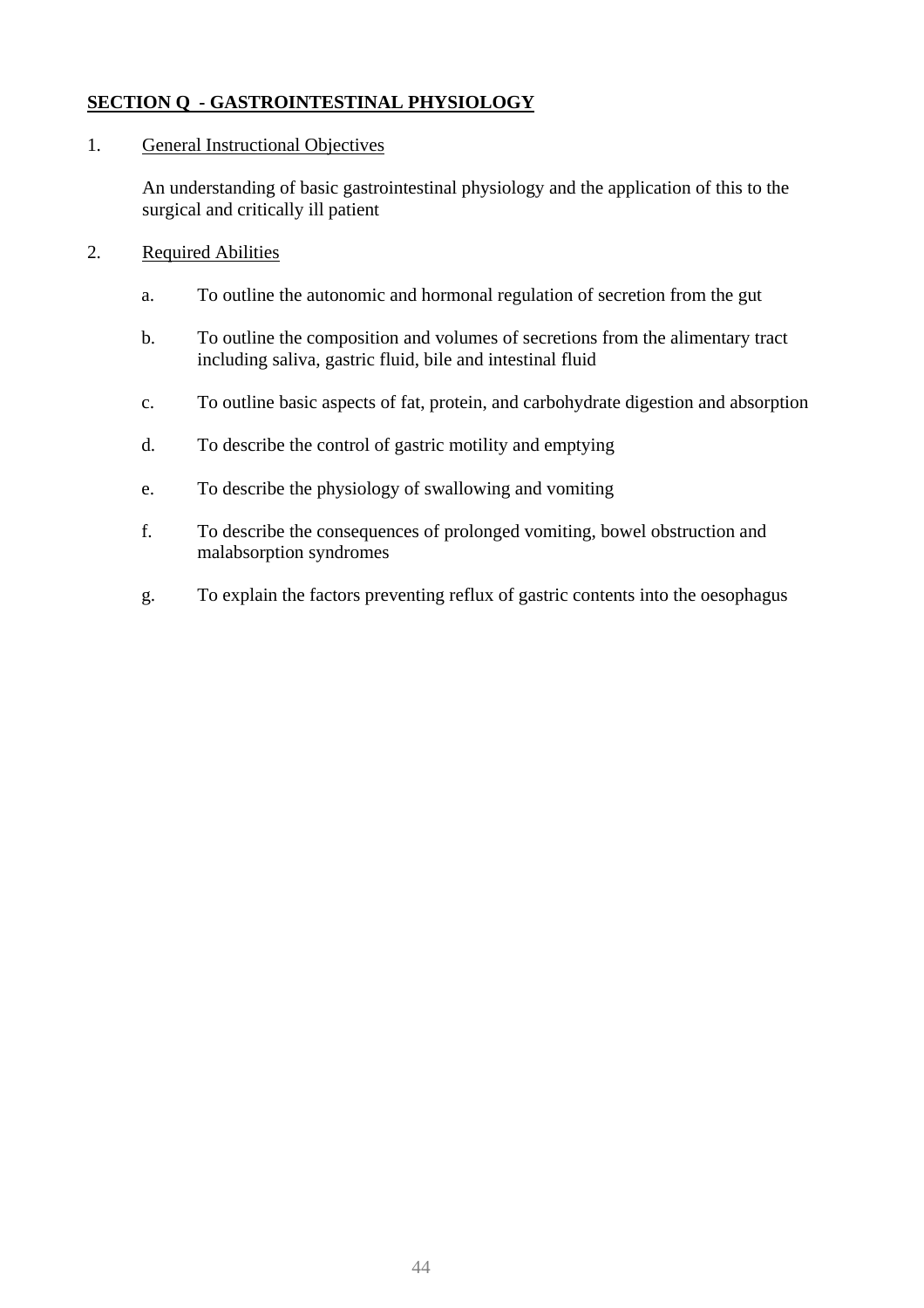# **SECTION R - PRINCIPLES OF MEASUREMENT**

### 1. General Instructional Objectives

An understanding of the physics involved in the measurement of relevant variables

- a. To explain mathematical concepts such as exponential functions, integration and differentiation
- b. To explain electrical concepts such as current, potential difference, resistance, impedance, inductance and capacitance as they relate to biomedical apparatus
- c. To explain the SI system of units
- d. To outline the conversion between the different units of pressure measurement
- e. To describe the laws governing the behaviour of gases and liquids
- f. To describe the principles of measurement employed by apparatus in clinical use, including transducers, and to describe their calibration
- g. To describe the measurement of flow, pressure and velocity of fluids
- h. To describe the basic physics of ultrasound and the Doppler principle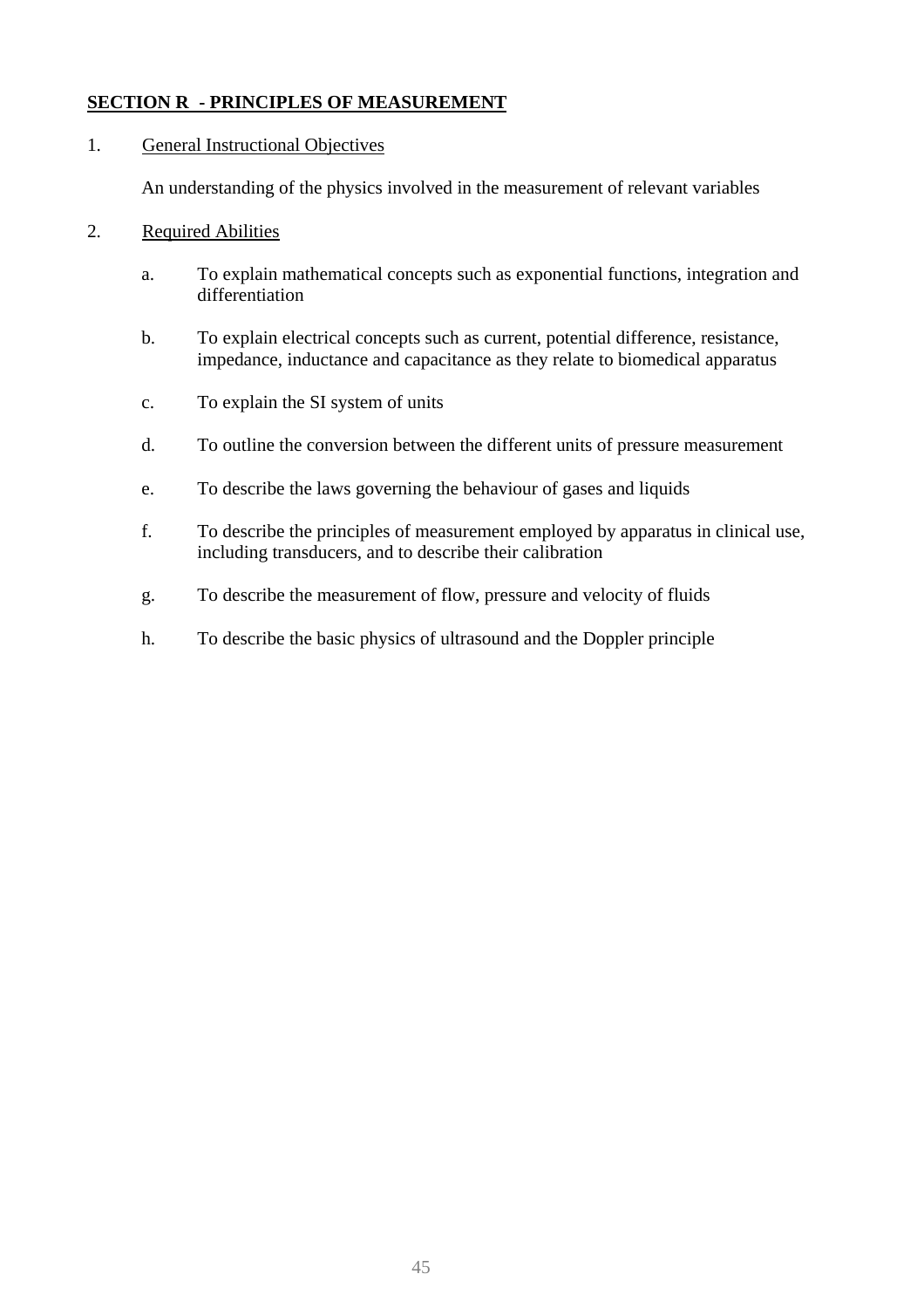# **SECTION S - CLINICAL MONITORING**

#### 1. General Instructional Objectives

An understanding of the principles of monitoring in clinical practice

The evaluation of the accuracy, reliability, convenience and hazards of methods of monitoring

- 2. Required Abilities
	- a. To describe in detail the measurement the electrocardiogram including calibration, sources of errors and limitations
	- b. To describe and to compare the methods of measuring blood pressure
	- c. To describe and to compare the methods of measuring temperature
	- d. To describe and to compare the methods of measuring humidity
	- e. To explain in detail the principles of pulse oximetry including calibration, sources of errors and limitations
	- f. To explain the principles of gases using ultraviolet or infra-red absorption, paramagnetic analysis, gas chromatography, mass spectrometry and Raman scattering
	- g. To explain in detail the principles of capnography including calibration, sources of errors and limitations
	- h. To describe and to compare the methods of measuring gas flow
	- i. To explain the principles involved in the electronic monitoring of depth of sedation and anaesthesia, including the use of EEG analysis
	- j. To describe the principles involved in ultrasound imaging in echocardiography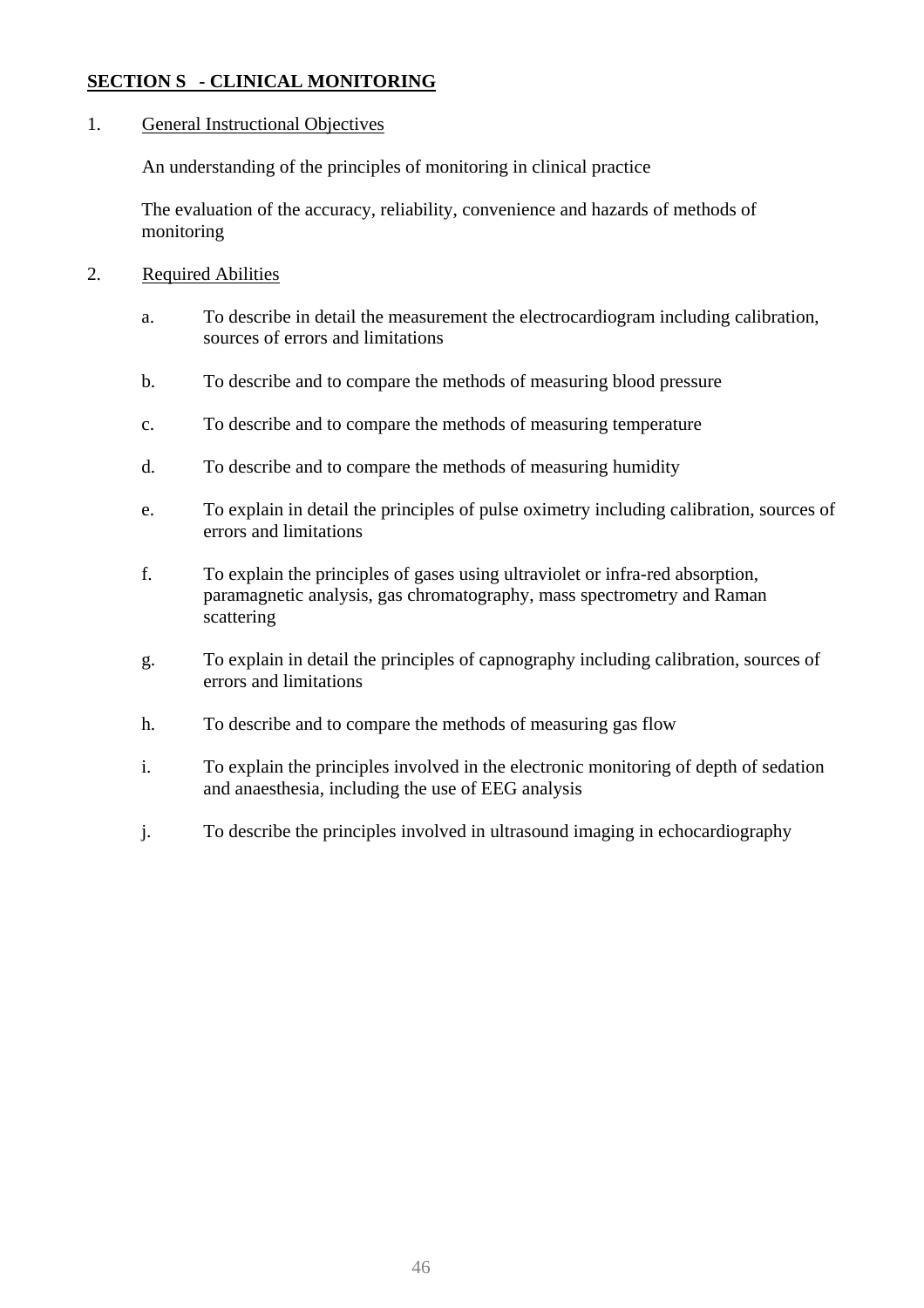# **PHARMACOLOGY**

# **SECTION A - GENERAL PHARMACOLOGY**

### **I - PHARMACODYNAMICS**

#### 1. General Instructional Objective

A general understanding of how drugs work and how their actions may be modified. An understanding of the clinical application of this knowledge

- a. To explain the concept of drug action with respect to: receptor theory enzyme interactions physico-chemical interactions
- b. To explain receptor activity with regard to: ionic fluxes second messengers and G proteins nucleic acid synthesis evidence for the presence of receptors regulation of receptor number and activity
- c. To define and explain dose-effect relationships of drugs with reference to: graded and quantal response therapeutic index potency and efficacy competitive and non-competitive antagonists partial agonists, mixed agonist-antagonists and inverse agonists
- d. To describe efficacy and potency with reference to dose-response curves
- e. To explain the Law of Mass Action and describe affinity and dissociation constants
- f. To describe the theories of mechanism of action of general anaesthetic agents
- g. To describe the mechanisms of adverse drug effects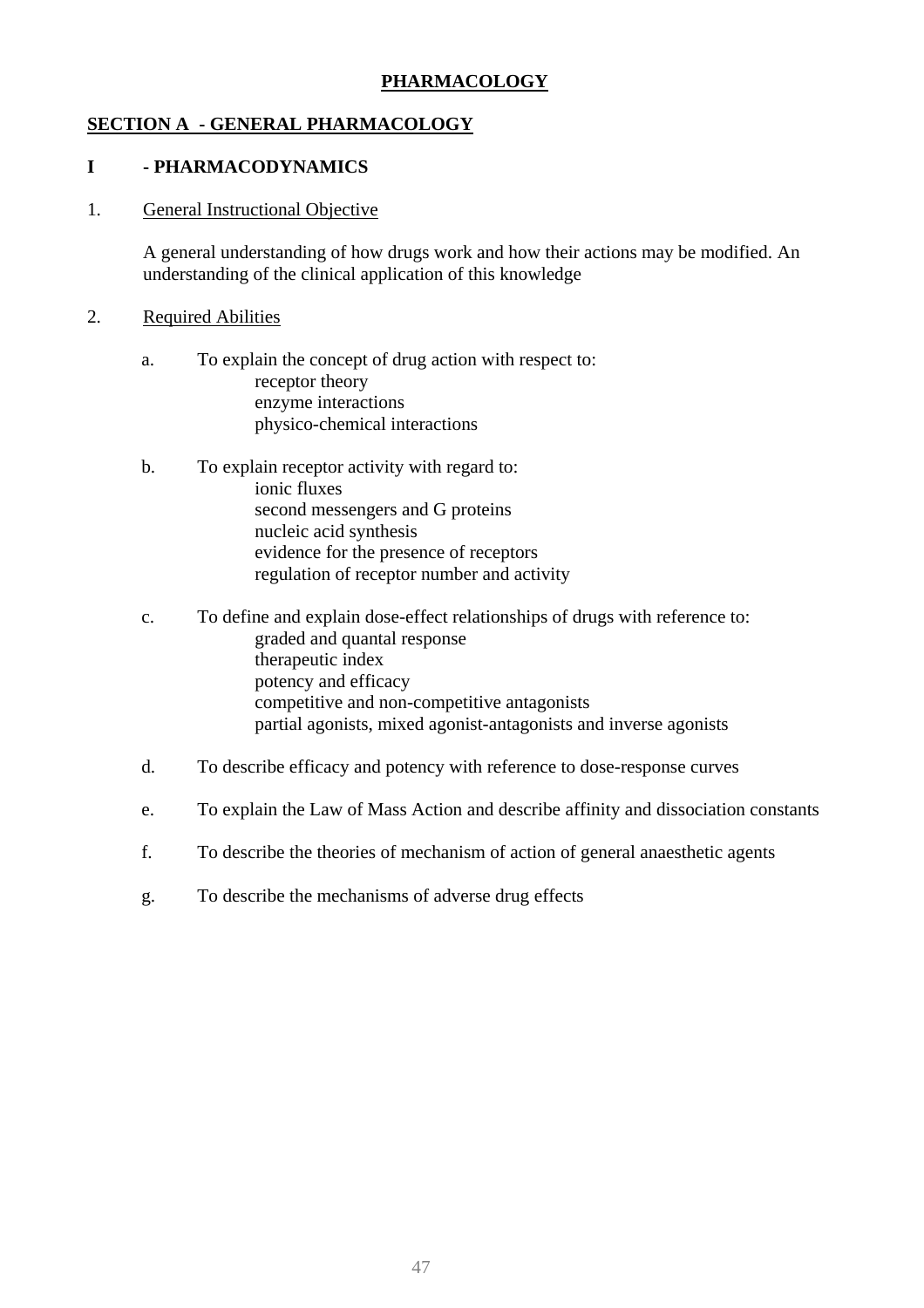### **II - PHARMACOKINETICS**

### 1. General Instructional Objective

An understanding of the fate of drugs in the body and how this may be affected by physiological and pathological disturbance

An understanding of the clinical application of this knowledge

- a. To explain the concept of pharmacokinetic modeling of single and multiple compartment models and define:
	- half-life clearance zero and first order kinetics volume of distribution bio-availability area under the plasma concentration time curve extraction ratio
- b. To describe absorption and factors that will influence it with reference to clinically utilised sites of administration
- c. To describe factors influencing the distribution of drugs (e.g. protein binding, lipid solubility, pH, pKa) and their alteration in physiological and pathological disturbance
- d. To describe the mechanisms of drug clearance and how physiological and pathological disturbance may effect these
- e. To describe the mechanisms of non-hepatic and hepatic metabolism of drugs. To describe Phase 1 and Phase 2 reactions, hepatic extraction ratio and its significance, first pass effect, enzyme induction and inhibition
- f. To explain and apply concepts related to intravenous and infusion kinetics. To describe the concepts of effect-site and effect-site equilibration time and their clinical applications. To describe the concept of context sensitive half time and its clinical applications
- g. To calculate loading and maintenance dosage regimens
- h. To describe the pharmacokinetics of drugs administered in the epidural and subarachnoid space
- i. To explain clinical drug monitoring with regard to peak and trough concentrations, minimum therapeutic concentration and toxicity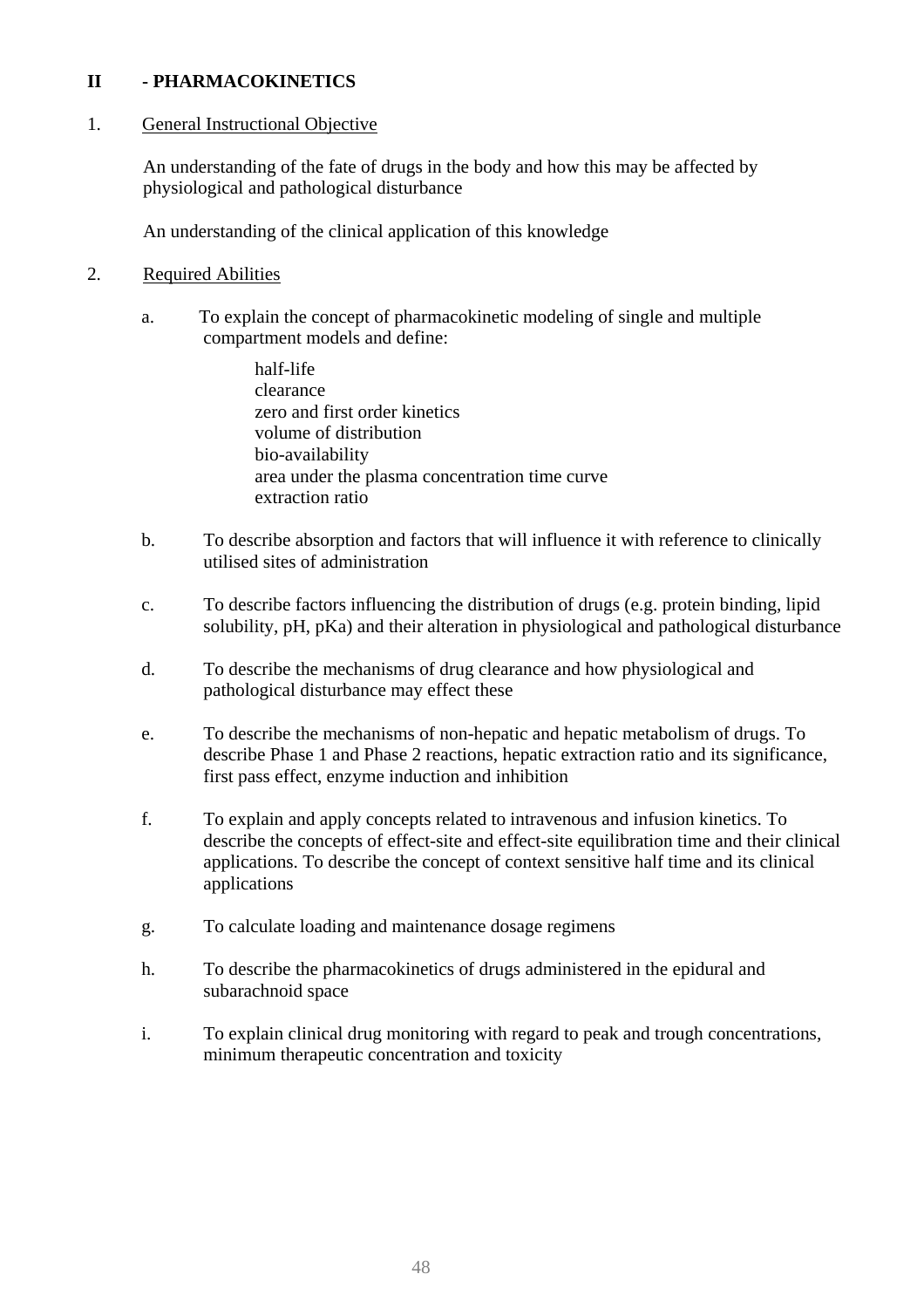# **III - VARIABILITY IN DRUG RESPONSE**

#### 1. General Instructional Objectives

An understanding of the factors that may alter inter- and intra-individual drug responses and the significance of this as applied in anaesthetic practice

- a. To define tachyphylaxis, tolerance, addiction, dependence and idiosyncrasy
- b. To describe mechanisms of tolerance
- c. To describe alterations to drug response due to physiological change with special reference to neonates, the elderly and pregnancy
- d. To describe alterations to drug response due to pathological disturbance with special reference to cardiac, respiratory, renal and hepatic disease
- e. To classify and describe adverse drug effects
- f. To classify and describe mechanisms of drug interaction
- g. To outline the pathophysiology of drug abuse with particular reference to the perioperative period and potential drug interactions (specific drugs to consider include alcohol, nicotine, benzodiazepines, opioids, cannabinoids, cocaine, amphetamines and ecstasy)
- h. To explain the mechanisms and significance of pharmacogenetic disorders such as malignant hyperpyrexia, porphyria, atypical cholinesterase and disturbance of cytochrome function
- i. To outline the management of malignant hyperthermia with particular reference to the pharmacology of dantrolene
- j. To describe immune mechanisms which may result in reactions to drugs, intravenous fluids and latex. To describe the management of anaphylactic and anaphylactoid reactions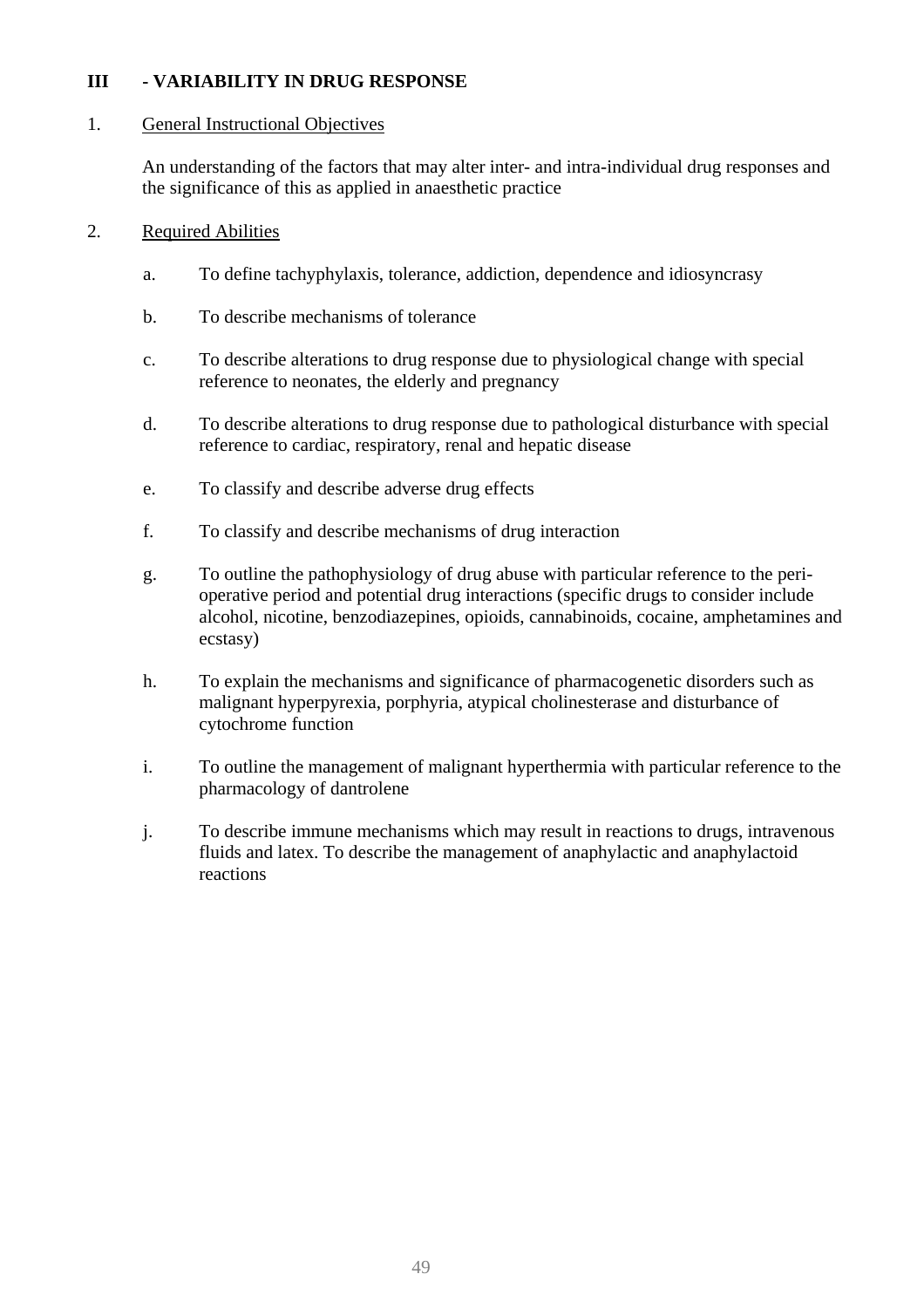# **IV - PHARMACEUTICAL ASPECTS AND DRUG DEVELOPMENT**

#### 1. General Instructional Objective

An appreciation of how drugs are developed, formulated and the importance of additives in drugs

- 2. Required Abilities
	- a. To define shelf-life and outline factors that may influence drug potency during storage
	- b. To describe methods of preserving shelf-life of drugs.
	- c. To describe the mechanisms of action and potential adverse effects of buffers, antioxidants, anti-microbial and solubilizing agents added to drugs
	- d. To outline the variations in generic nomenclature of commonly used drugs (e.g. epinephrine/adrenaline, lidocaine/lignocaine)
	- e. To define isomerism and provide a classification with examples. To describe the clinical importance of isomerism
	- f. To describe the processes by which new drugs are approved for research and clinical use in Australia, and to outline the phases of human drug trials (phase I-IV)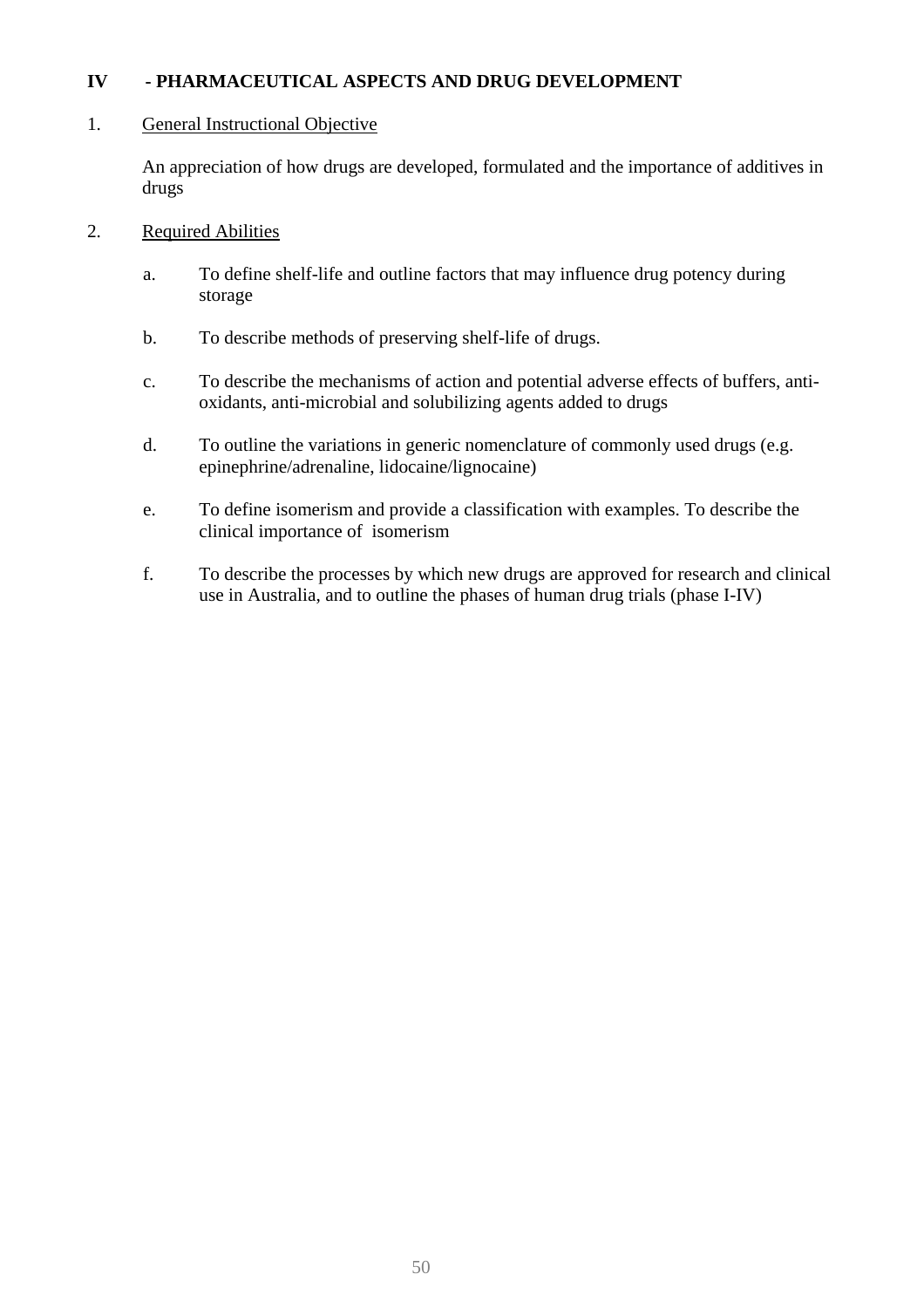# **SECTION B - PHARMACOLOGY OF DRUGS USED IN ANAESTHESIA, INTENSIVE CARE AND PAIN MEDICINE**

# **I - INHALATIONAL ANAESTHETIC AGENTS**

#### 1. General Instructional Objectives

An understanding of the pharmacology of the inhalational anaesthetic agents and the clinical application of this knowledge

An understanding of the uptake, distribution and elimination of inhalational anaesthetic agents and the clinical application of this knowledge

An understanding of the pharmacological differences between these agents and the clinical importance of these differences

- 2. Required Abilities
	- a. To describe the principles of vaporization of inhalational agents
	- b. To explain the concepts of partition coefficients, concentration effect and second gas effect
	- c. To describe the relationships between inhaled and alveolar concentration. To describe the factors that affect this and their clinical importance
	- d. To explain the significance of the distribution of cardiac output and tissue partition coefficients on uptake and distribution of volatile agents
	- e. To describe factors that affect recovery from inhalational anaesthesia. To compare induction and recovery
	- f. To describe the properties of an ideal inhalational anaesthetic agent
	- g. To describe the structure-activity relationships of inhalational agents
	- h. To describe the pharmacology of nitrous oxide. To give a detailed account of its potential adverse effects
	- i. To describe the comparative pharmacology of nitrous oxide, halothane, enflurane, isoflurane, desflurane, sevoflurane, xenon and ether
	- j. To describe the cardiovascular effects of the inhalational agents
	- k. To describe the central nervous system effects of the inhalational agents
	- l. To describe the respiratory effects of the inhalational agents
	- m. To describe the toxicity of the inhalational agents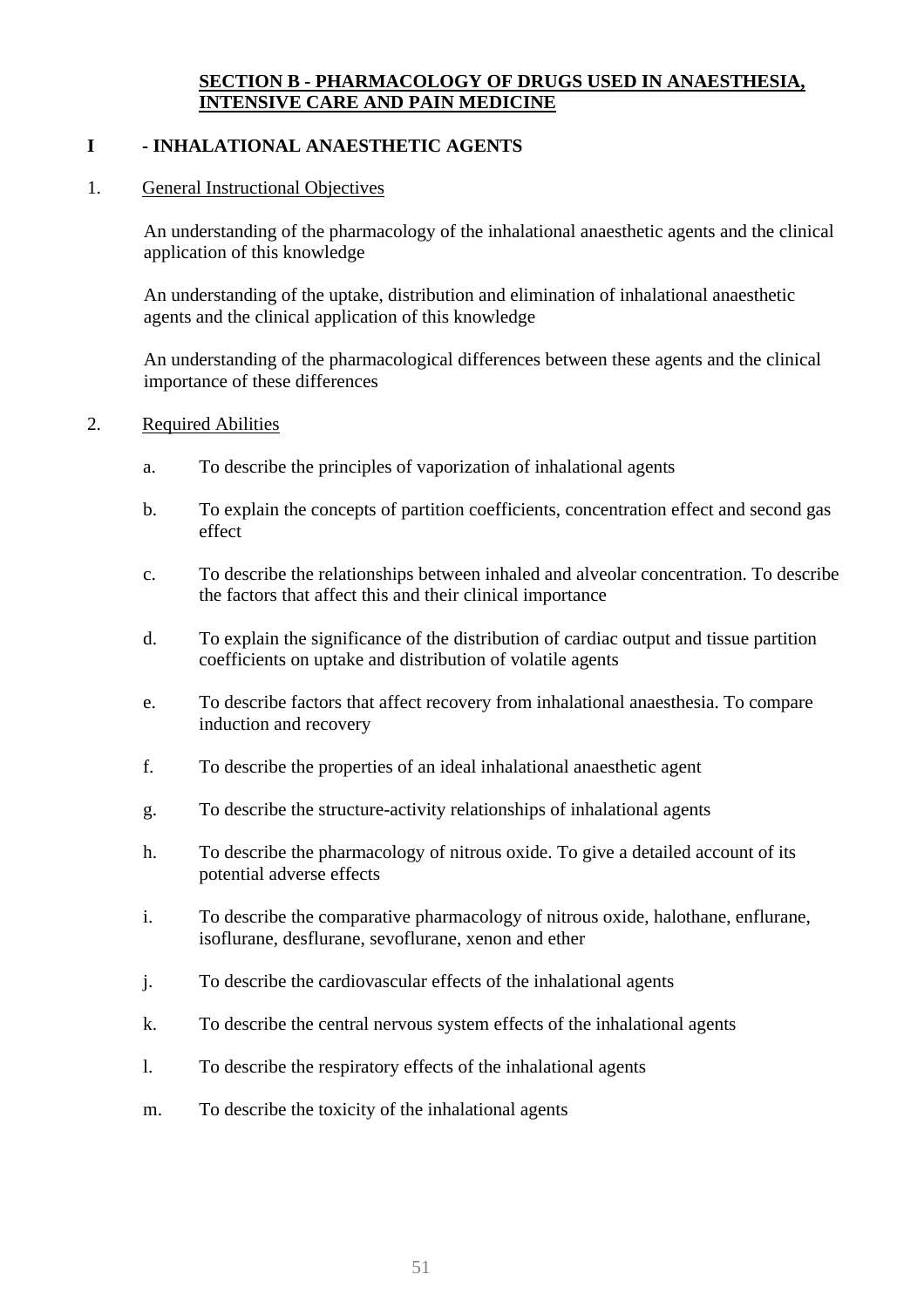### **II - INTRAVENOUS ANAESTHETIC AGENTS**

### 1. General Instructional Objective

An understanding of the pharmacology of the intravenous anaesthetic agents and the clinical application of this knowledge

An understanding of the pharmacological differences between these agents and the clinical importance of these differences

- 2. Required Abilities
	- a. To describe the properties of an ideal intravenous induction agent
	- b. To describe the formulations of thiopentone, propofol, midazolam and ketamine
	- c. To describe the central nervous system effects and proposed mechanisms of action of the intravenous anaesthetic agents
	- d. To describe the pharmacokinetics of the intravenous anaesthetic agents. To compare the pharmacokinetics and the clinical implications of these differences
	- e. To describe total intravenous anaesthesia with reference to the underlying pharmacological principles
	- f. To describe the factors which affect recovery from intravenous anaesthesia.
	- g. To describe the pharmacodynamics of propofol, thiopentone, midazolam, ketamine and etomidate. Provide a detailed account of the cardiovascular and respiratory effects of these agents
	- h. To describe the adverse effects of individual agents
	- i. To outline how physiological and pathological disturbance can alter the pharmacology of the intravenous anaesthetic agents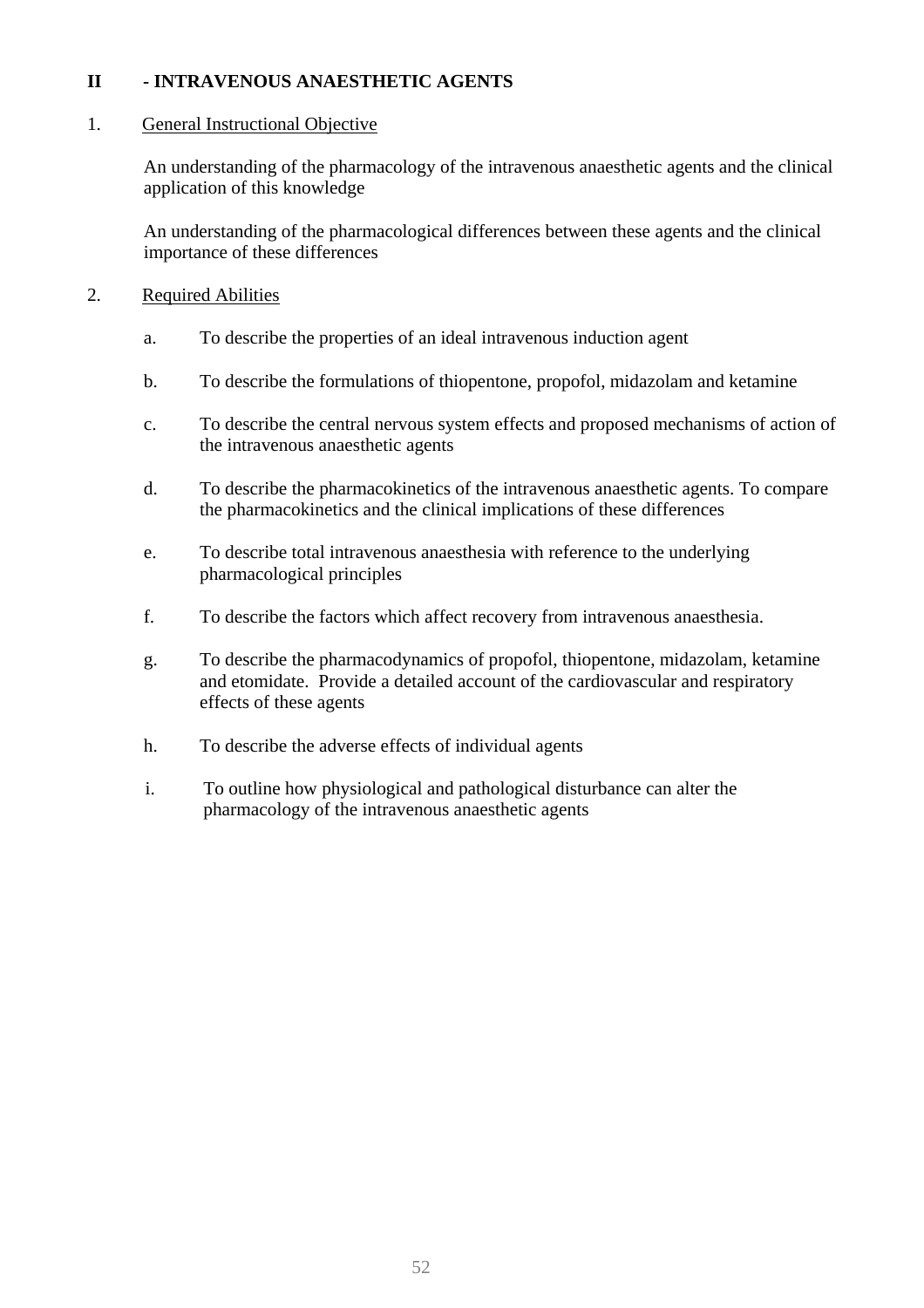### **III - LOCAL ANAESTHETIC DRUGS**

#### 1. General Instructional Objectives

An understanding of the pharmacology of the local anaesthetic agents and the clinical application of this knowledge

An understanding of the pharmacological differences between these agents and the clinical importance of these differences

- 2. Required Abilities
	- a. To describe the structure-activity relationships of local anaesthetic drugs
	- b. To describe the mechanisms of action of local anaesthetic drugs
	- c. To describe the formulations of local anaesthetics and their clinical importance
	- d. To describe the pharmacokinetics of local anaesthetics and potential alterations with physiological and pathological disturbance
	- e. To describe the pharmacodynamics of the local anaesthetics with particular reference to the neuronal, central nervous system and cardiovascular effects
	- f. To explain the factors that determine the clinical effects of local anaesthetic drugs
	- g. To compare the pharmacology of the local anaesthetics with particular reference to lignocaine, prilocaine, bupivacaine, levobupivacaine, ropivacaine, cocaine and procaine
	- h. To describe local anaesthetic toxicity. To describe its prevention and management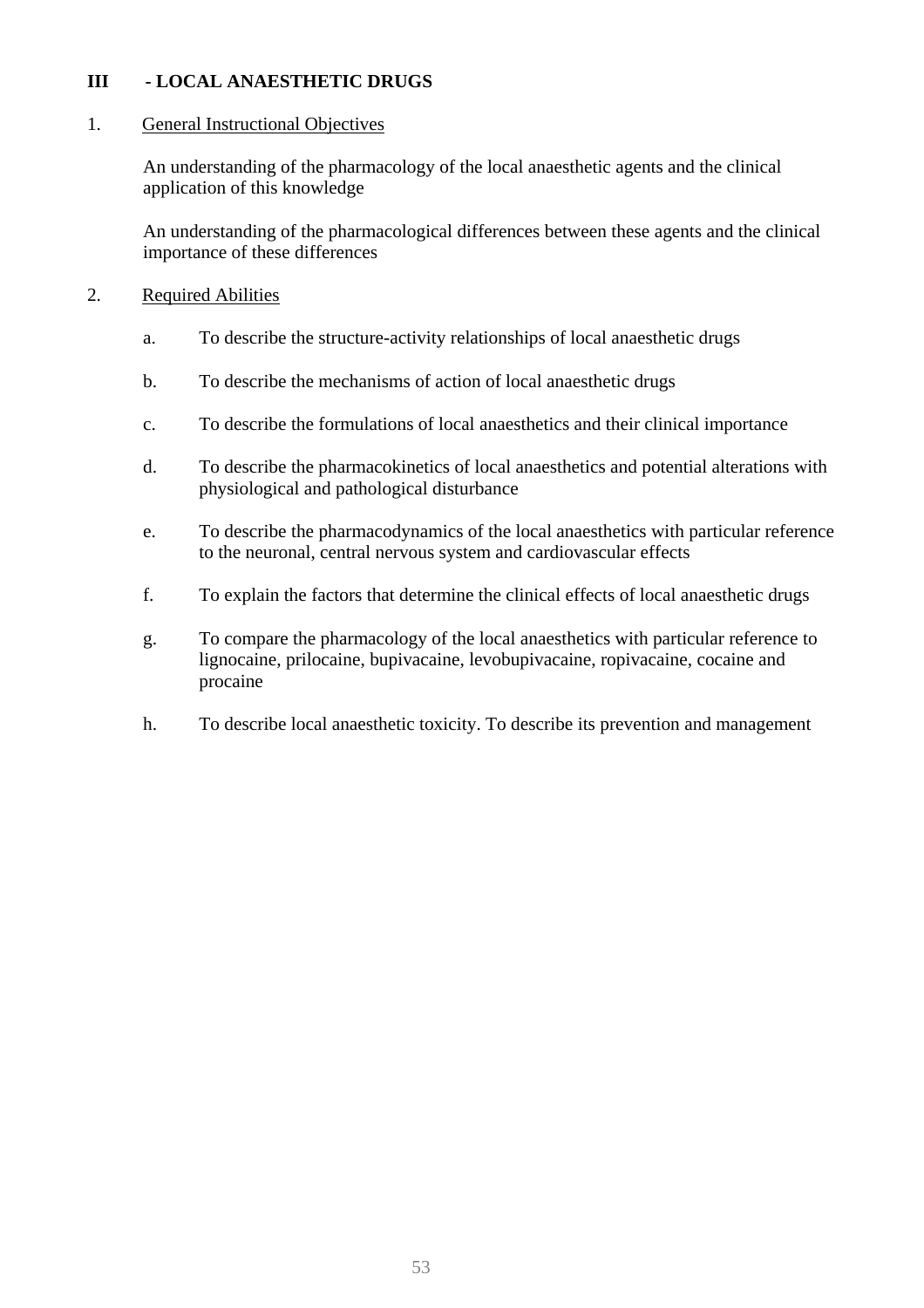# **IV - PAIN**

### 1. General Instructional Objectives

An understanding of the basic physiological mechanisms involved in peripheral nociception, conduction, spinal cord modulation and central processing of pain

An understanding of the pharmacological agents used to provide acute and chronic pain relief

### 2. Required Abilities

- a. To define pain
- b. To describe pain pathways and mediators involved in nociception. To describe peripheral and central sensitization, gate control theory, preemptive and preventive analgesia
- c. To describe the pharmacology as pertaining to pain management of:

 opioids tramadol local anaesthetic agents NSAIDs paracetamol NMDA antagonists anticonvulsants antidepressants corticosteroids inhalational analgesics - nitrous oxide, methoxyflurane

d. To describe the different modes of administration of analgesic agents and evaluate their clinical applications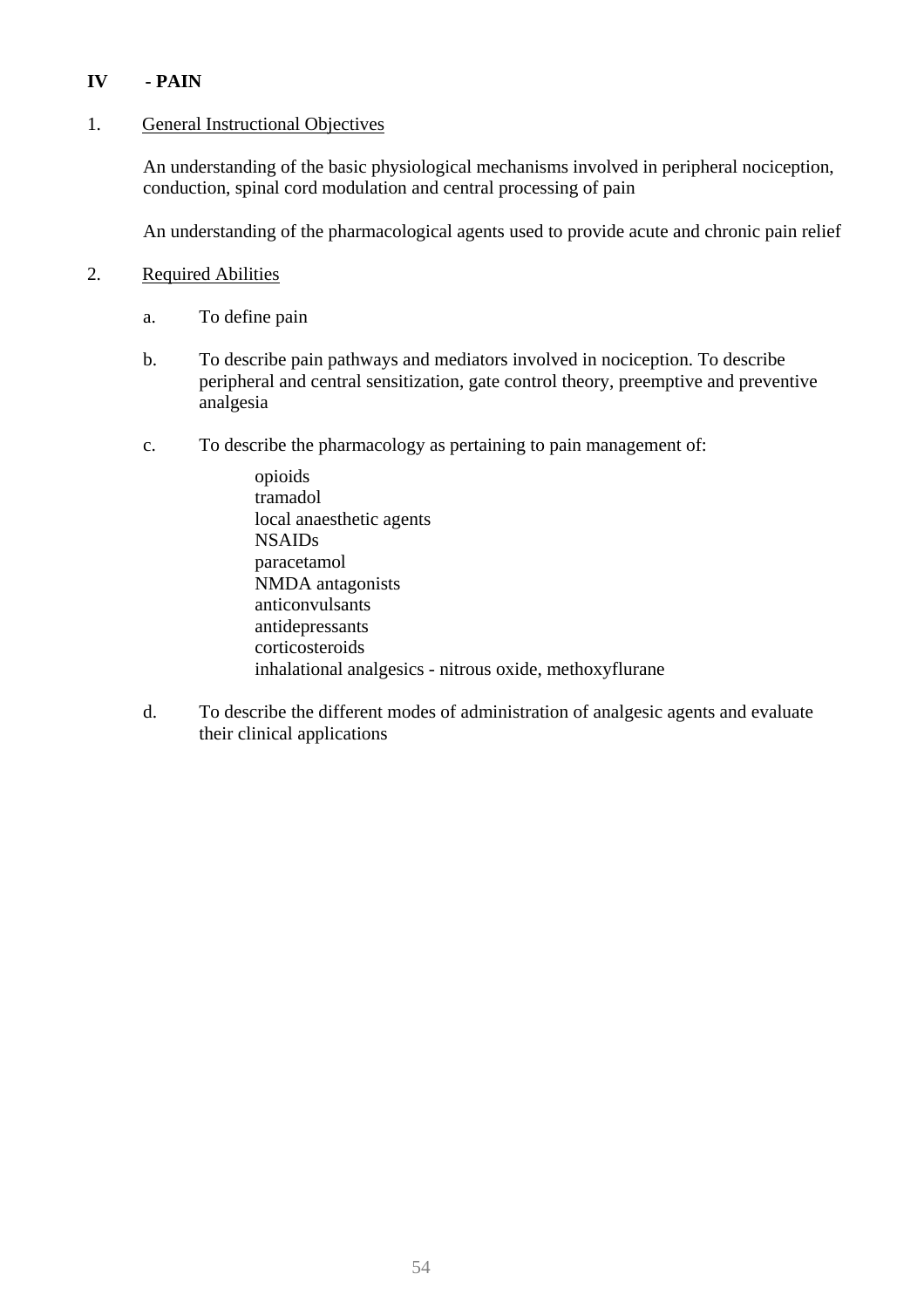## **V - OPIOID AGONISTS AND ANTAGONISTS**

#### 1. General Instructional Objectives

An understanding of the pharmacology of the opioid agents and the clinical application of this knowledge

An understanding of the pharmacological differences between these agents and their clinical implications

- 2. Required Abilities and Attitudes
	- a. To describe opioid receptors
	- b. To describe the mechanisms of action of opioids
	- c. To describe the actions of agonists, partial agonists, mixed agonists-antagonists and antagonists
	- d. To describe the pharmacokinetics of different routes of administration and the clinical implications with reference to intravenous, oral, subcutaneous, intramuscular, transdermal and patient controlled administration
	- e. To describe the pharmacokinetics of intravenous opioids and their clinical applications with particular reference to morphine, fentanyl, alfentanil and remifentanil
	- f. To describe the pharmacology of opioids deposited in the epidural space or cerebrospinal fluid
	- g. To provide a detailed account of the pharmacodynamics of individual opioids and their clinical applications with particular reference to morphine, pethidine, codeine, fentanyl, alfentanil, remifentanil, sufentanil, codeine, methadone and oxycodone
	- h. To describe the adverse effects of opioids. To describe the prevention and management of these adverse effects
	- i. To describe the potential adverse drug interactions between opioids and other agents
	- j. To describe the pharmacology of opioid antagonists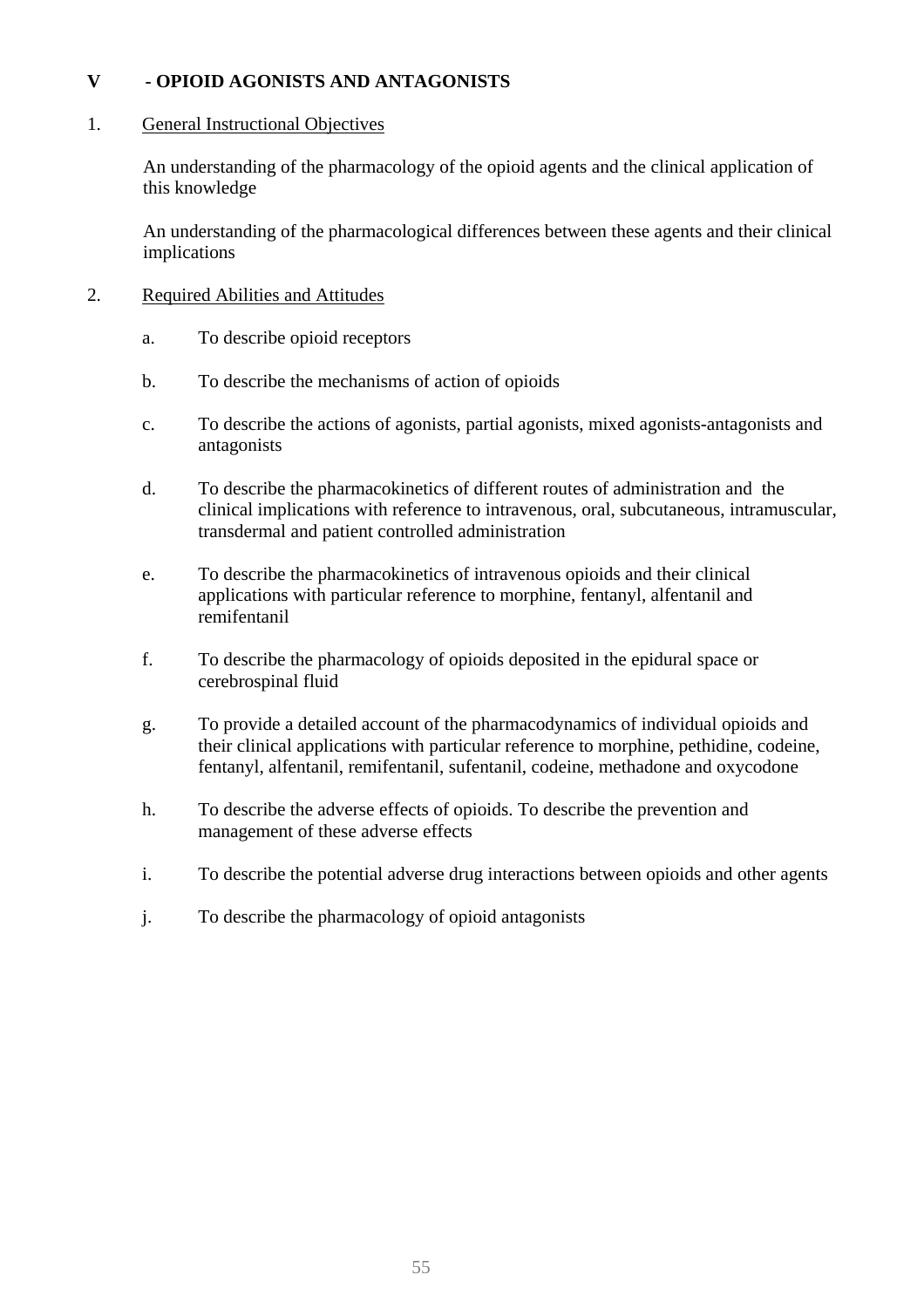# **VI - NON-STEROIDAL ANTI-INFLAMMATORY DRUGS**

### 1. General Instructional Objective

An understanding of the role of the prostaglandin pathway in the production of pain and the modulation of this pathway to provide pain relief

- a. To describe the eicosanoid pathway and the physiological role of prostaglandins
- b. To classify the non-steroidal anti-inflammatory drugs
- c. To describe the pharmacology of paracetamol and its toxicity
- d. To describe the pharmacology of aspirin and its adverse effects
- e. To outline the pharmacology of the non-selective COX inhibitors
- f. To outline the pharmacology of the selective COX 2 inhibitors
- g. To describe the adverse effects of the NSAIDS
- h. To describe the pharmacology of the injectable NSAIDS (ketorolac, diclofenac and parecoxib)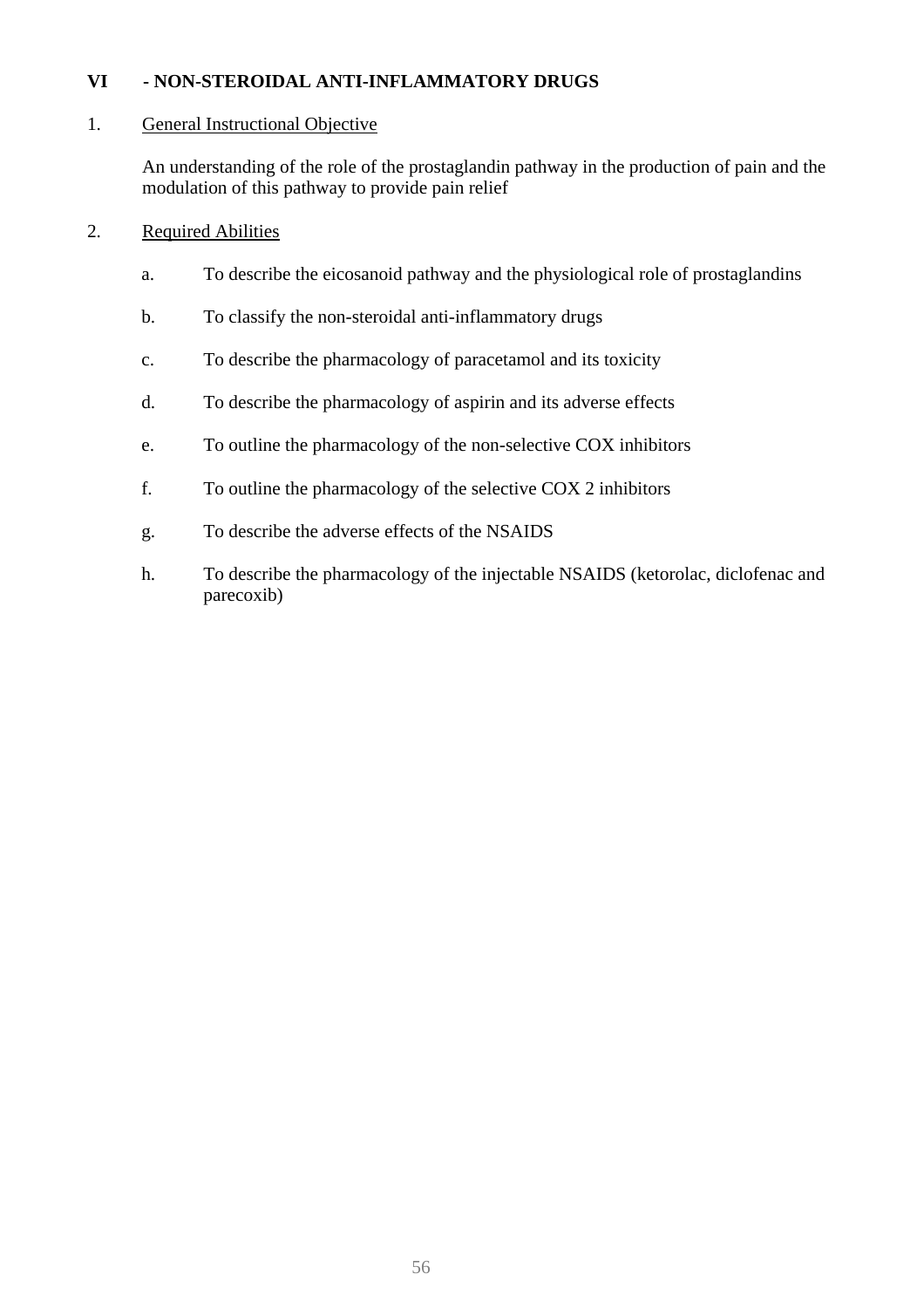### **VII - NEUROMUSCULAR BLOCKING AGENTS**

#### 1. General Instructional Objectives

An understanding of the pharmacology of neuromuscular blocking agents and the clinical application of this knowledge

An understanding of the pharmacological differences between these agents and the clinical importance of these differences

- a. To explain the physiology of neuromuscular transmission and how this may be interfered with to produce muscle relaxation
- b. To describe depolarizing and non-depolarising block
- c. To describe the post-junctional and pre-junctional receptors
- d. To outline the properties of an ideal neuromuscular blocking agent
- e. To describe and evaluate different methods of monitoring the neuromuscular junction
- f. To give a detailed account of the pharmacology of suxamethonium including its undesirable properties
- g. To describe the pharmacokinetics of the neuromuscular blocking agents. To describe the clinical implications of the pharmacokinetic differences
- h. To describe the pharmacodynamics of the non-depolarising muscle relaxants with particular reference to cisatracurium, atracurium, rocuronium, vecuronium, mivacurium and pancuronium
- i. To describe the physiological and pathological factors that may modify responses to muscle relaxants
- j. To describe the adverse effects of muscle relaxants
- k. To describe the physiological and pathological factors which may effect recovery from neuromuscular blockade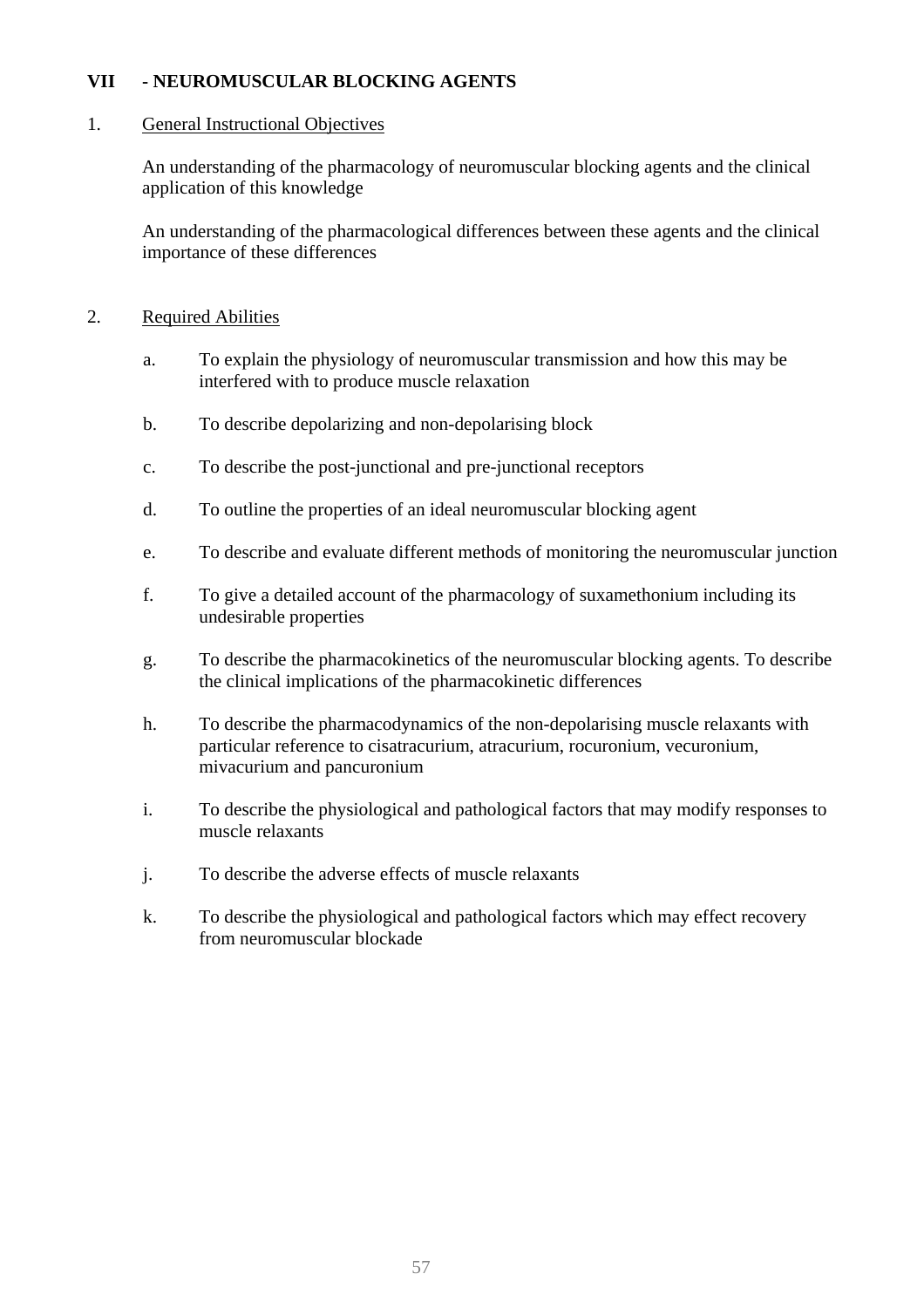## **VIII - ANTICHOLINESTERASE DRUGS**

### 1. General Instructional Objectives

An understanding of the pharmacology of anticholinesterase drugs and their clinical applications

- 2. Required Abilities
	- a. To classify the anti-cholinesterase drugs in relation to mechanism of action
	- b. To compare and contrast the pharmacodynamics and pharmacokinetics of neostigmine, edrophonium, pyridostigmine and physostigmine
	- c. To describe the adverse effects of anticholinesterase agents
	- d. To outline the effects and treatment of poisoning with organophosphate compounds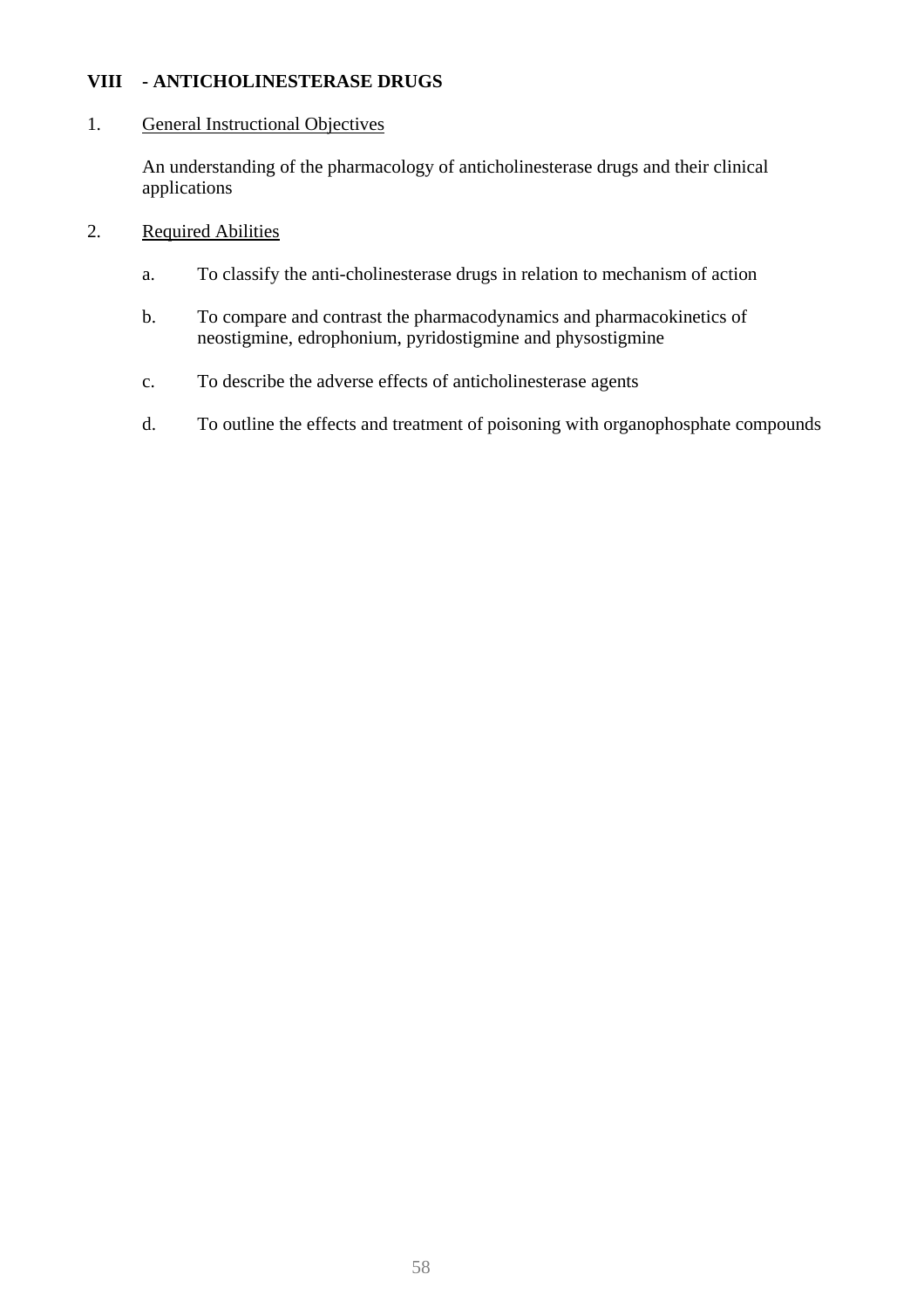# **IX - ANTICHOLINERGIC DRUGS**

### 1. General Instructional Objectives

An understanding of the pharmacology of the anticholinergic drugs and their clinical applications

- 2. Required Abilities
	- a. To describe the pharmacology of acetylcholine and the muscarinic and nicotinic receptors
	- b. To compare and contrast the pharmacodynamics and pharmacokinetics of atropine, hyoscine and glycopyrrolate
	- c. To describe the effects of overdosage of anti-cholinergic drugs and its management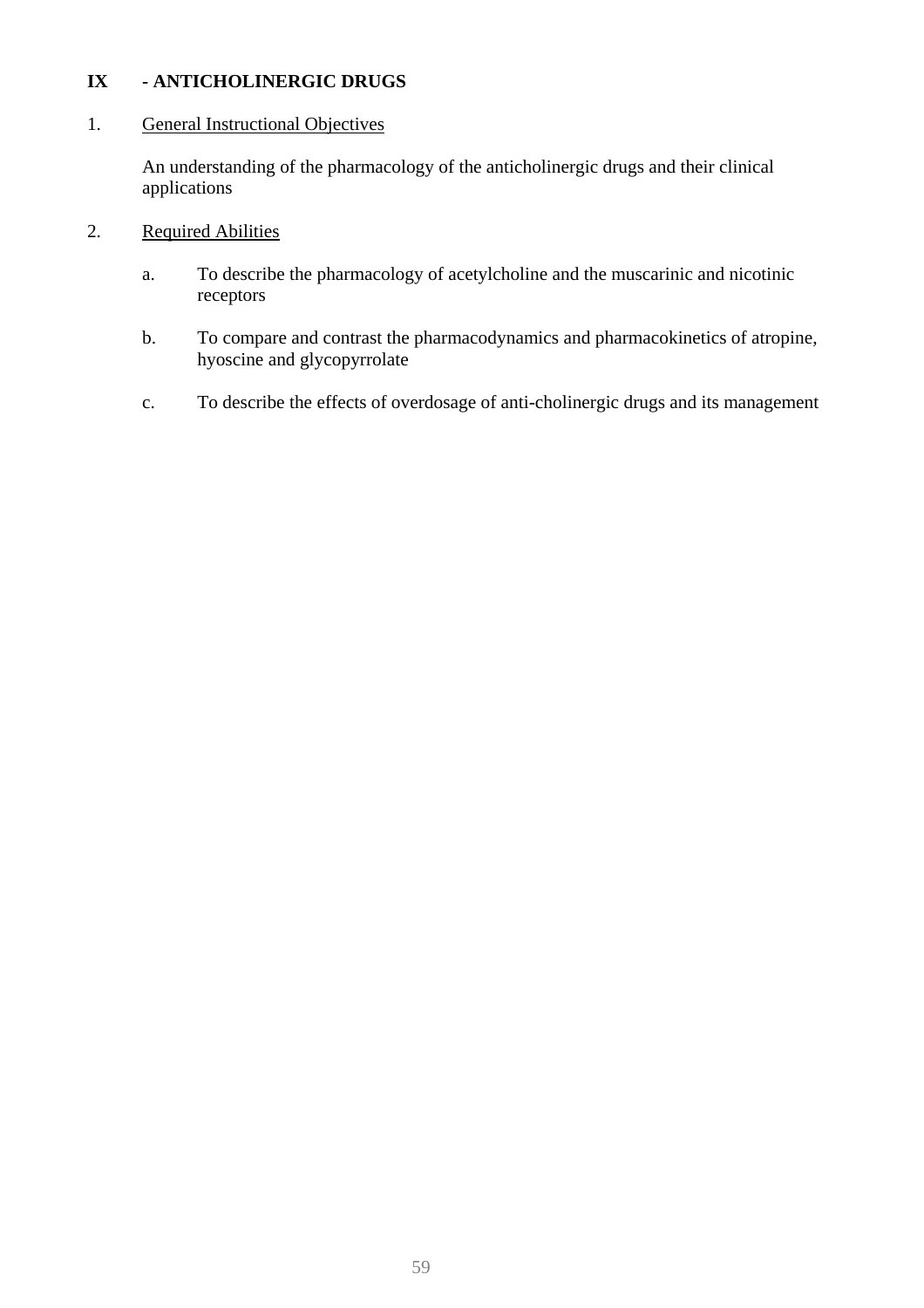# **X - PHARMACOLOGY OF THE AUTONOMIC NERVOUS SYSTEM**

### 1. General Instructional Objectives

An understanding of the physiology and pharmacology of the autonomic nervous system

An understanding of the clinical application of this knowledge

- a. To describe the physiological roles of the sympathetic and parasympathetic nervous systems
- b. To describe the physiological actions of adrenergic, cholinergic, and dopaminergic receptors including the subtypes and their cellular effects
- c. To describe the synthesis, fate and release of adrenergic and cholinergic transmitters
- d. To describe the structure activity relationships of adrenergic and cholinergic agents
- e. To compare and contrast the mechanism of action and effects of sympathomimetic and cholinomimetic agents used clinically
- f. To describe pharmacology of the alpha 1, alpha 2, beta 1 and beta 2 adrenergic agonists and their clinical applications
- g. To describe clinically important drug interactions with the autonomic nervous system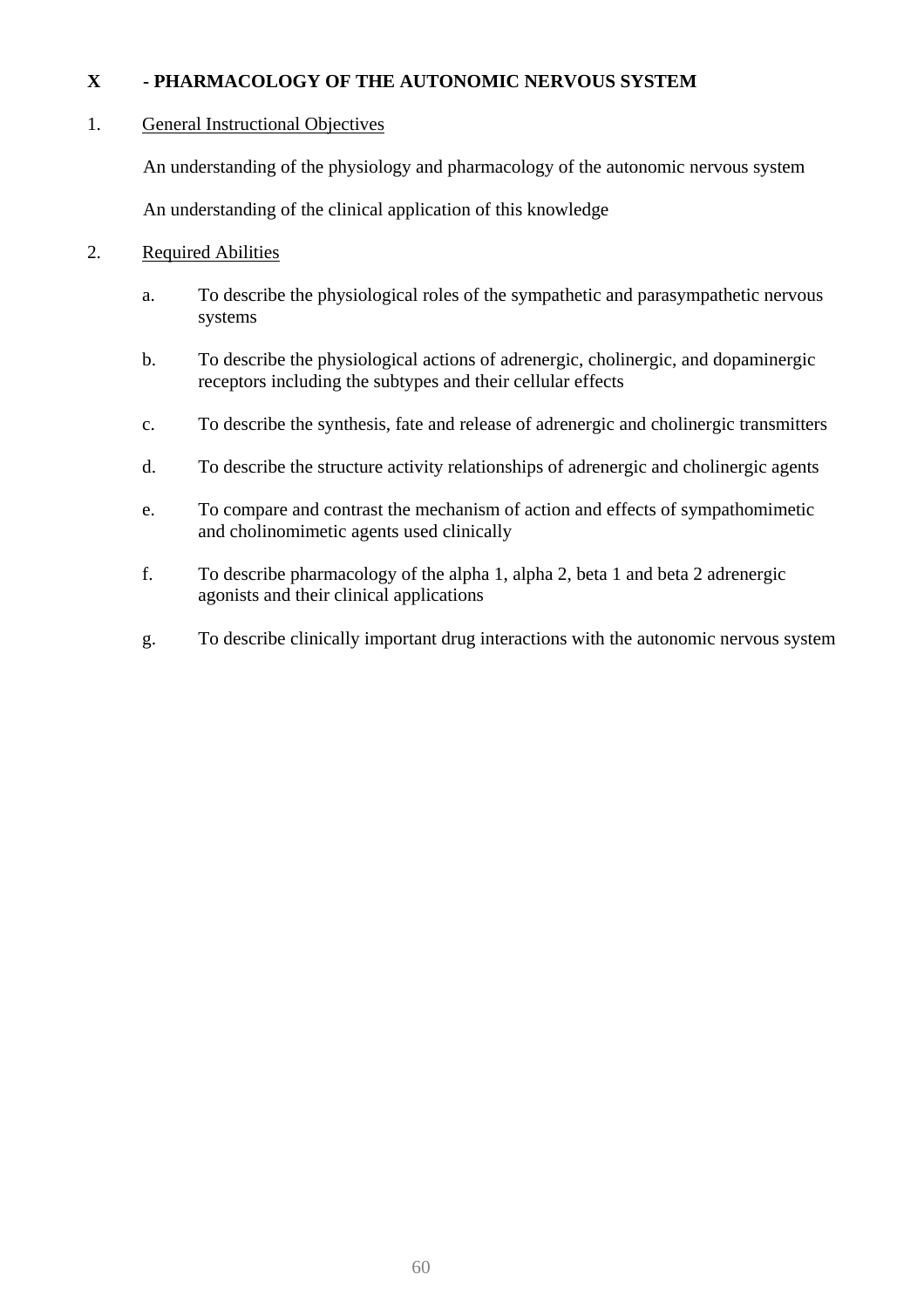# **XI - ADRENOCEPTOR BLOCKING AGENTS**

### 1. General Instructional Objectives

An understanding of the physiological consequences of alpha and beta receptor blocking agents as well as their detailed pharmacology

- 2. Required Abilities
	- a. To explain mechanisms and physiological consequences of alpha 1, alpha 2, beta 1 and beta 2 receptor blockade
	- b. To classify alpha and beta receptor blocking agents according to their pharmacokinetic and pharmacodynamic properties
	- c. To describe the pharmacology of alpha receptor blocking agents and apply this to their clinical use
	- d. To describe the pharmacology of beta blockers with particular reference to propanolol, atenolol, metoprolol, esmolol, carvedilol, sotalol and labetalol
	- e. To describe the clinical uses of beta receptor blocking agents and their potential adverse effects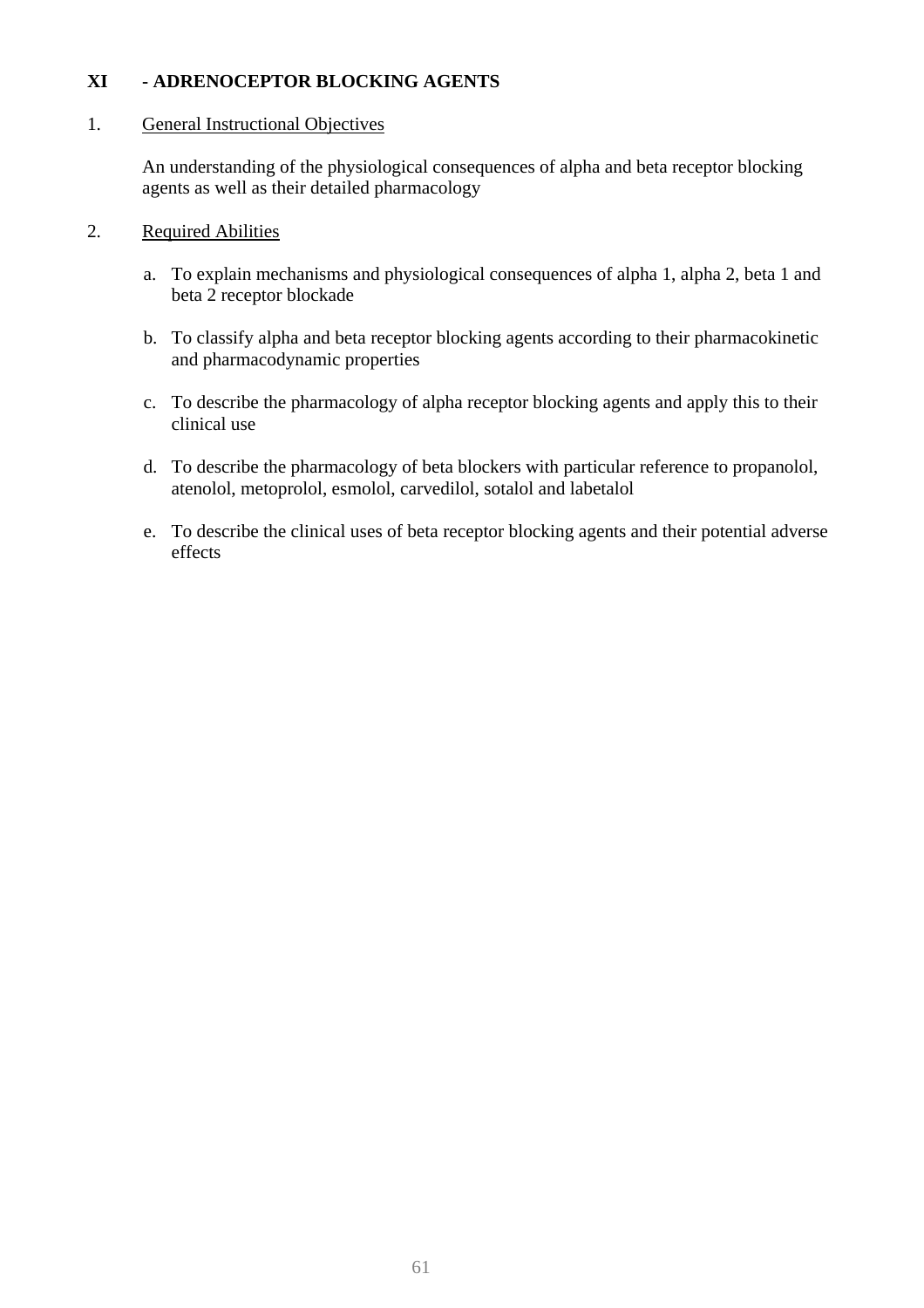### **XII - ANTI-HYPERTENSIVE DRUGS**

#### 1. General Instructional Objectives

An understanding of the pharmacology of anti-hypertensive agents and the clinical application of this knowledge

- 2. Required Abilities
	- a. To classify the mechanisms of action of the anti-hypertensive agents
	- b. To describe the pharmacology of centrally acting agents such as clonidine and alphamethyl dopa
	- c. To outline the actions of ganglion blocking agents
	- d. To describe the pharmacology of agents which act at the adrenergic nerve ending
	- e. To describe the pharmacology of alpha and beta blockers with reference to the management of hypertension
	- f. To describe the physiology and pharmacology of the vascular endothelium and smooth muscle with particular reference to nitric oxide
	- g. To describe the pharmacology of calcium antagonists with reference to the management of hypertension
	- h. To describe in detail the pharmacodynamics and pharmacokinetics of sodium nitroprusside and glyceryl trinitrate including their adverse effects
	- i. To describe the pharmacology of the ACE inhibitors and angiotensin receptor antagonists with reference to the management of hypertension
	- j. To outline the pharmacology of hydrallazine and the potassium channel activators (nicorandil and minoxidil)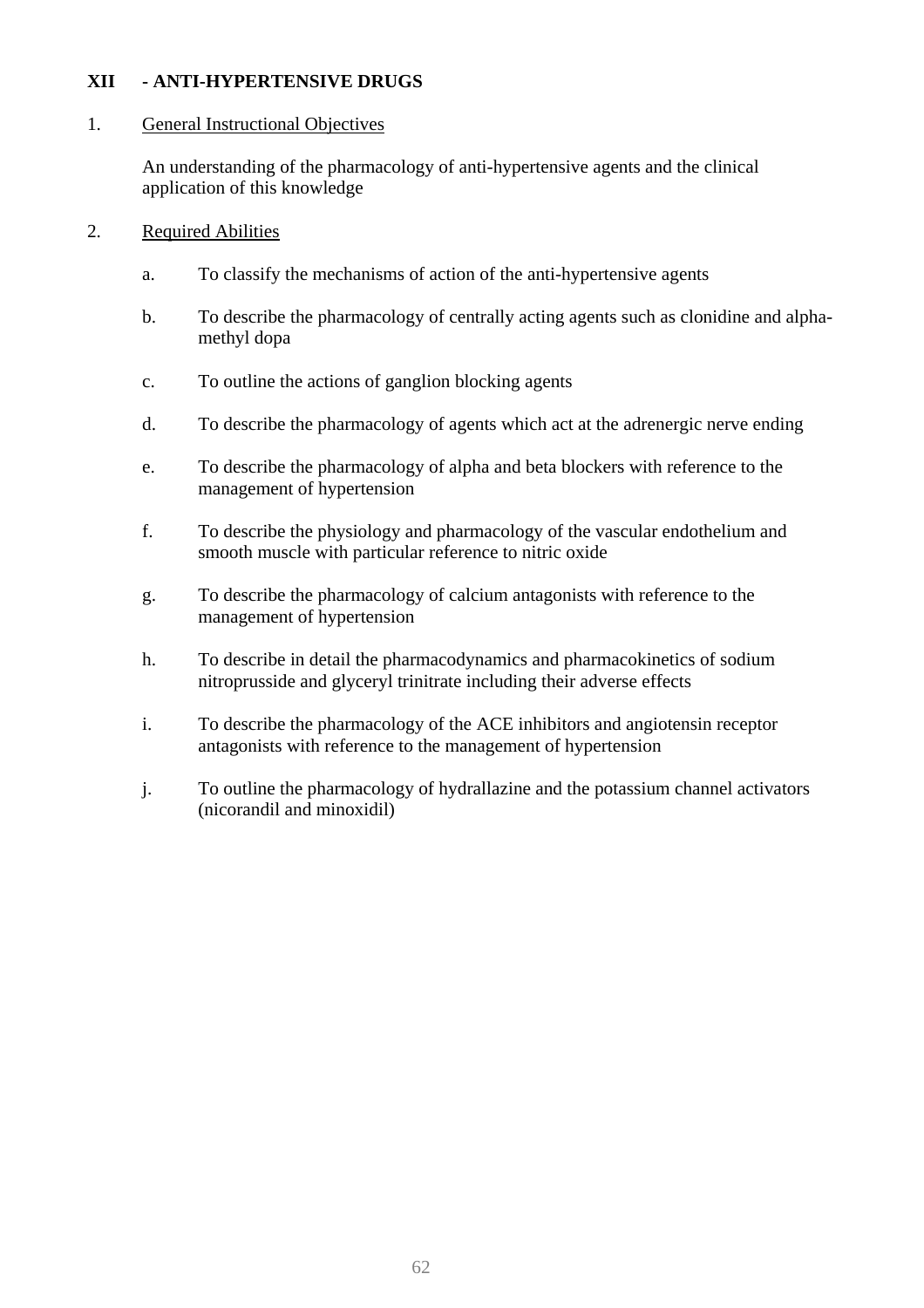### **XIII - ANTI-ARRHYTHMIC DRUGS**

### 1. General Instructional Objectives

An understanding of the physiological and pharmacological basis of antiarrhythmic therapy

An understanding of the pharmacology of antiarrhythmic agents and their clinical applications

- 2. Required Abilities
	- a. To classify antiarrhythmic agents by their electro-physiological activity and mechanisms of action
	- b. To describe the pharmacology of the sodium channel blocking agents with particular reference to lignocaine and flecainide
	- c. To describe the pharmacology of the beta blockers with reference to their antiarrhythmic properties
	- d. To describe the pharmacology of the potassium channel blockers with particular reference to amiodarone, sotalol and ibutilide
	- e. To describe the pharmacology of the calcium antagonists with reference to their antiarrhythmic properties
	- f. To describe the pharmacology of digoxin with reference to its antiarrhythmic properties
	- g. To describe the pharmacology of adenosine with reference to its antiarrhythmic properties
	- h. To describe the pharmacology of magnesium with reference to its antiarrhythmic properties
	- i. To describe the adverse effects of the anti-arrhythmic agents with particular reference to the potential pro-arrhythmic properties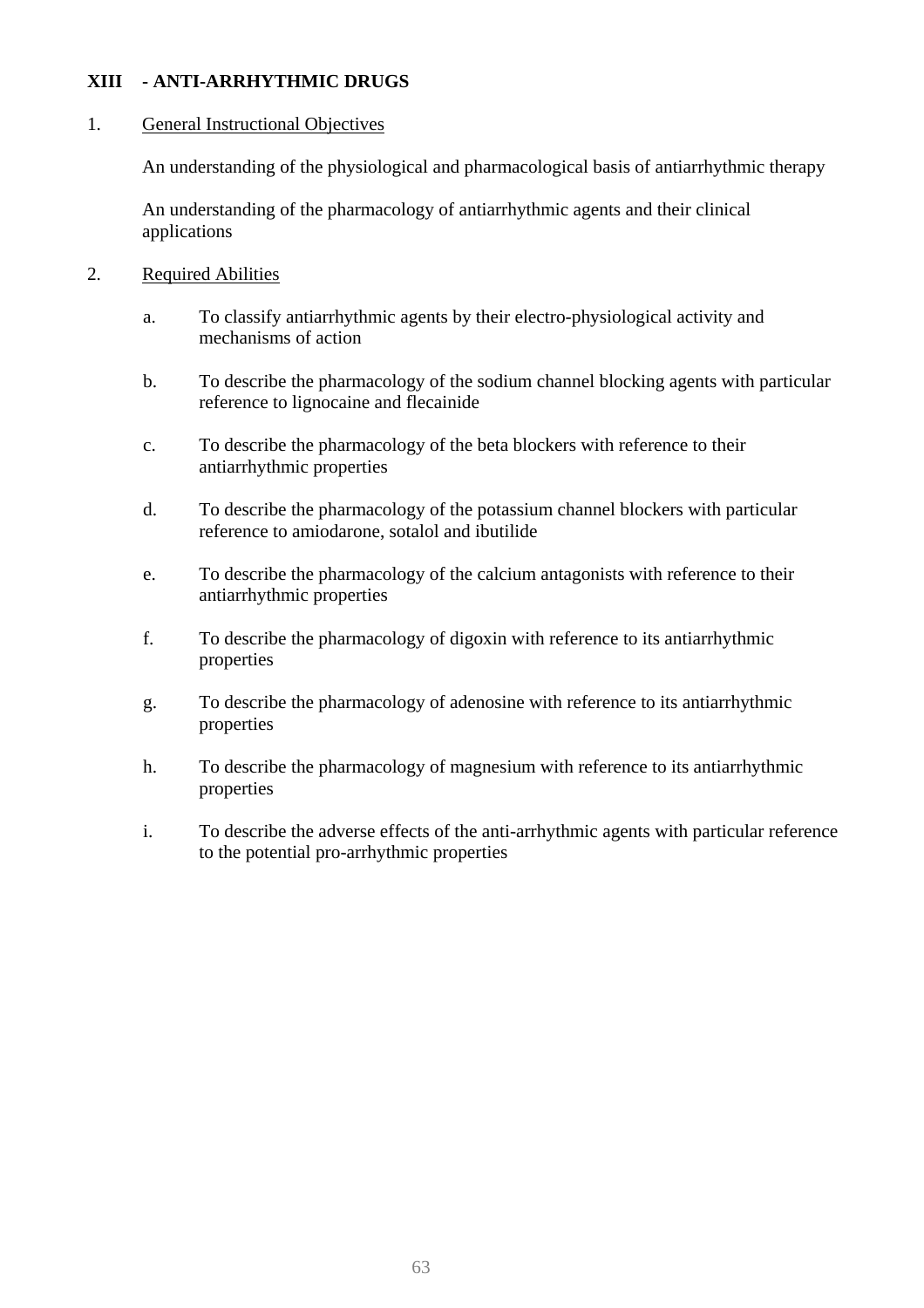### **XIV - THERAPY OF CARDIAC ARREST, ISCHAEMIA AND FAILURE**

#### 1. General Instructional Objectives

An understanding of the pathophysiology and therapy of cardiac arrest, myocardial ischaemia and cardiac failure

- 2. Required Abilities
	- a. To describe the international cardiopulmonary resuscitation guidelines
	- b. To describe the role of defibrillation and its potential benefits and risks during cardiac arrest
	- c. To describe the pharmacology of adrenaline, vasopressin, amiodarone and lignocaine with reference to cardiopulmonary resuscitation
	- d. To describe the pharmacology of drugs used to manage myocardial ischaemia/infarction with particular reference to nitrates, beta blockers, calcium antagonists, anti-platelet agents, anti-coagulants and fibrinolytic agents
	- e. To describe the pharmacology of drugs used to manage acute or chronic cardiac failure with particular reference to sympathomimetics, phosphodiesterase inhibitors, digoxin, diuretics, ACE inhibitors, nitrates and beta blockers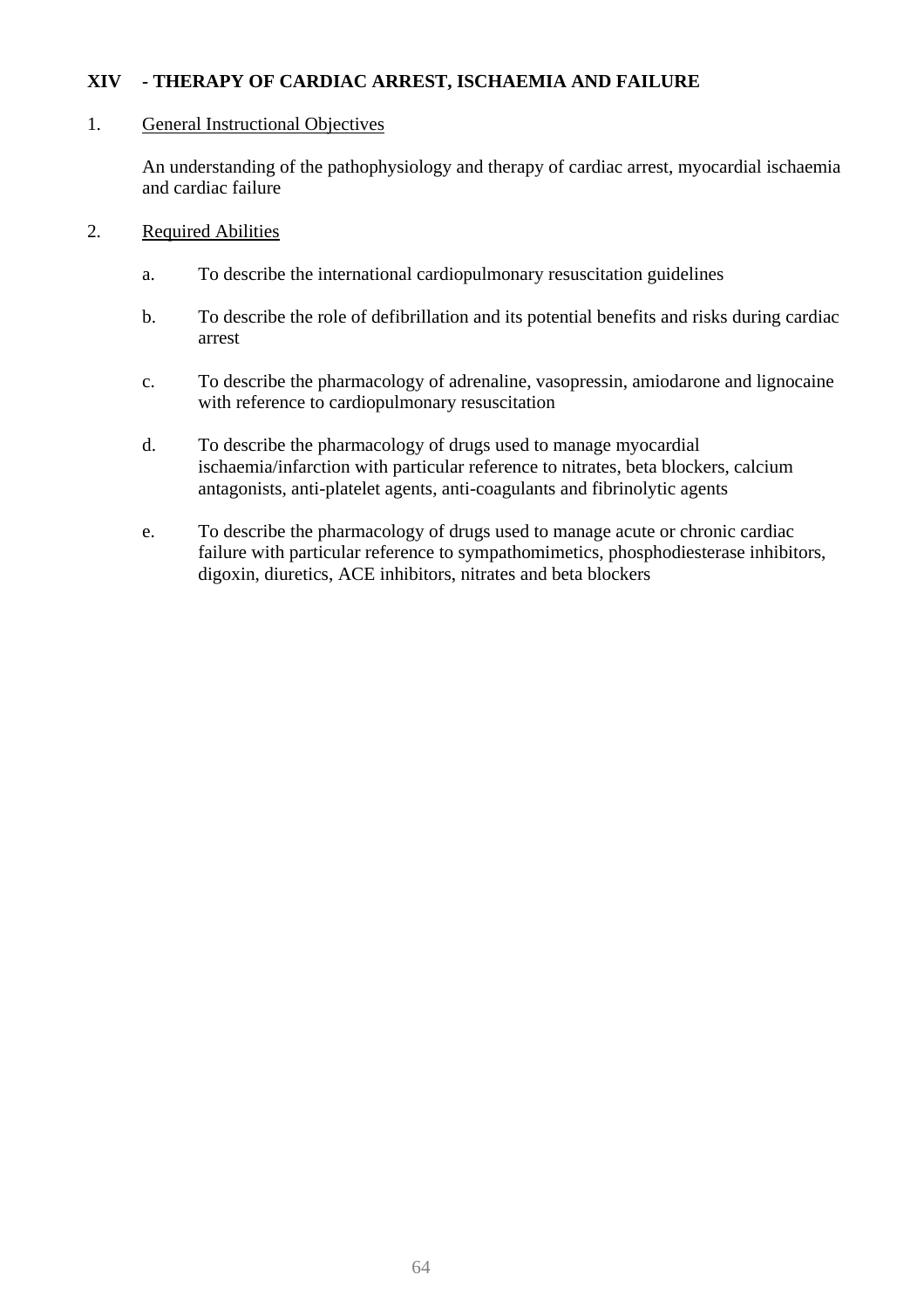### **XV - NEUROPHARMACOLOGY**

#### 1. General Instructional Objectives

An understanding of the pharmacology of neurotransmitters and their receptors

An understanding of the pharmacology of anxiolytic, hypnotic, anti-depressant, antipsychotic, anti-convulsant, anti-parkinsonian and anti-migraine medication

- a. To describe the physiology and pharmacology of neurotransmitters and their receptors with particular reference to GABA, excitatory amino acids, acetylcholine, noradrenaline, dopamine and serotonin
- b. To describe the pharmacology of anxiolytic/hypnotic agents with particular reference to benzodiazepenes and barbiturates
- c. To describe the comparative pharmacology of the benzodiazepines with particular reference to midazolam, diazepam, lorazepam and flumazenil
- d. To outline the pharmacology of the antidepressant medications and their adverse effects. To describe the potential adverse drug interactions with these agents
- e. To outline the pharmacology of antipsychotic medication
- f. To outline the mechanisms of action and pharmacology of the anticonvulsants drugs
- g. To outline the pharmacology of the antiparkinsonian drugs
- h. To outline the pharmacology of drugs used to treat migraine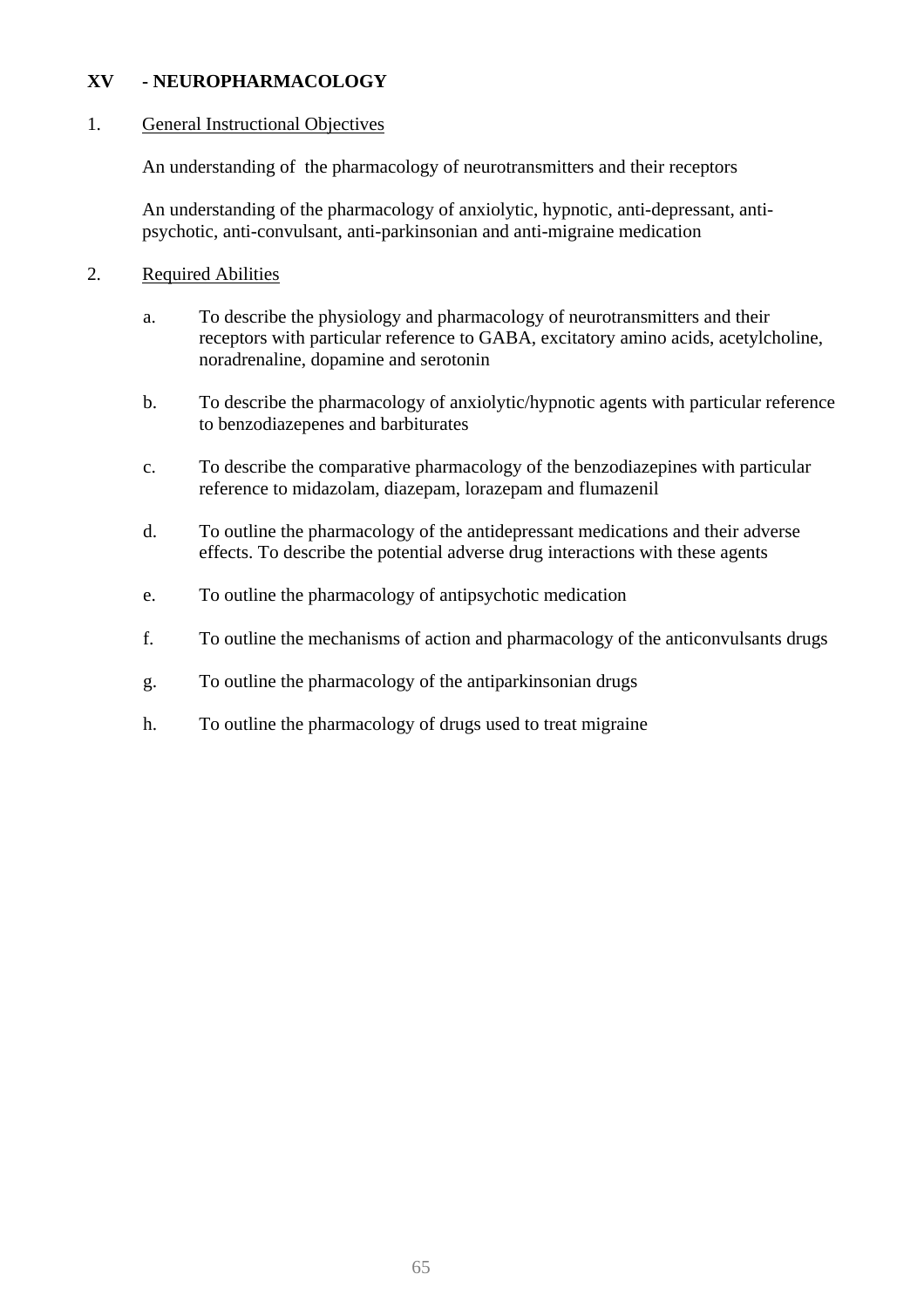## **XVI - ANTI-EMETIC DRUGS**

### 1. General Instructional Objectives

An understanding of the physiological basis of vomiting and the pharmacological basis of anti-emetic drugs

- 2. Required Abilities
	- a. To describe the pharmacodynamics and pharmacokinetics of dopamine antagonists, anti-cholinergic agents, serotonin antagonists, anti-histamines and steroids
	- b. To critically appraise the clinical usage of these drugs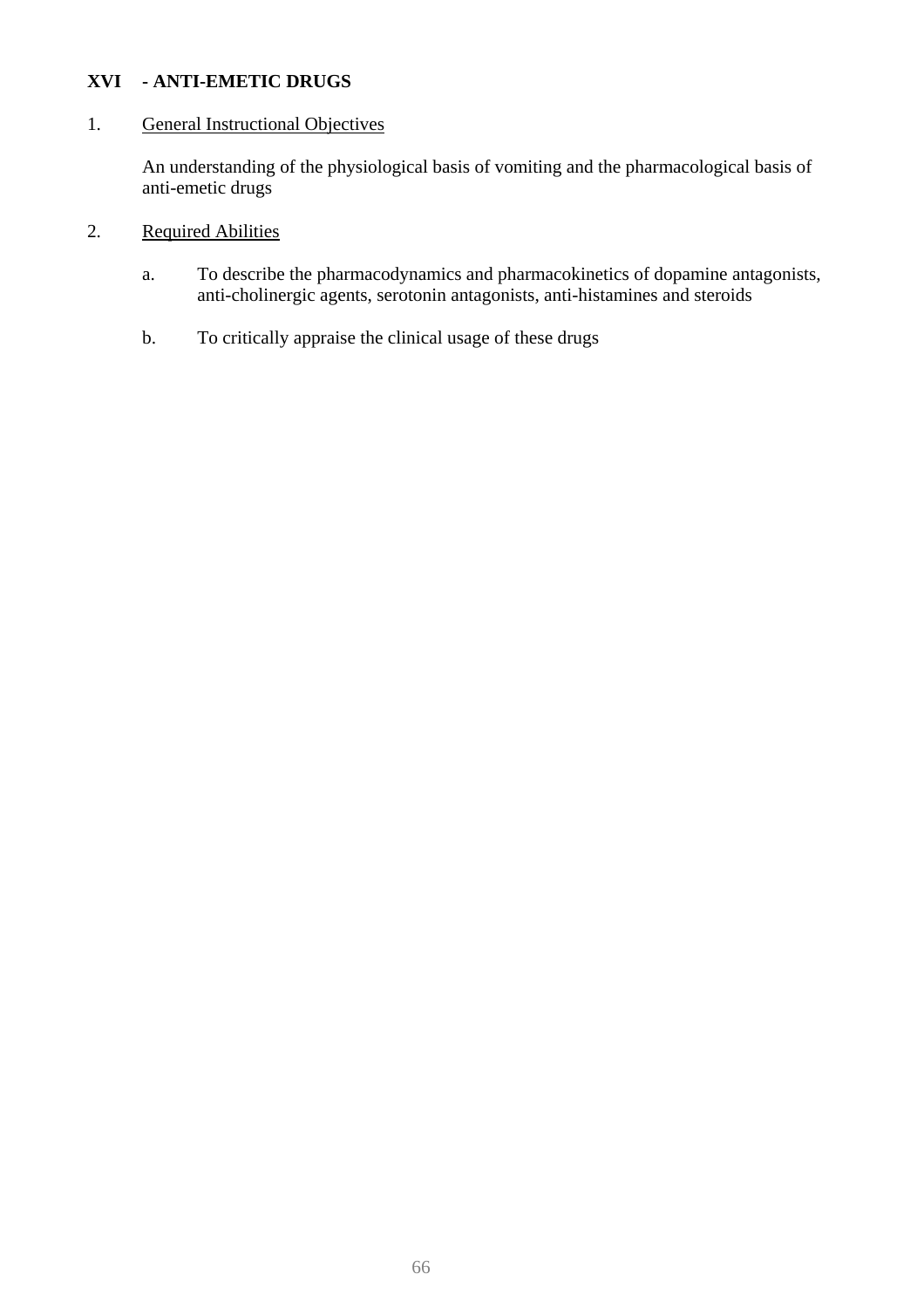## **XVII - RESPIRATORY PHARMACOLOGY AND THERAPEUTIC GASES**

#### 1. General Instructional Objectives

An understanding of the pharmacological management of asthma and pulmonary hypertension

An understanding of the pharmacology of oxygen and nitric oxide and their clinical applications

- 2. Required Abilities
	- a. To describe the pharmacology of anti-asthma drugs with particular reference to beta 2 agonists, corticosteroids, anticholinergics, leukotriene antagonists and theophylline
	- b. To outline the pharmacology of drugs used to treat pulmonary hypertension
	- c. To describe the pharmacology of oxygen including its manufacture and adverse effects
	- d. To describe the pharmacology of nitric oxide with particular reference to its inhaled use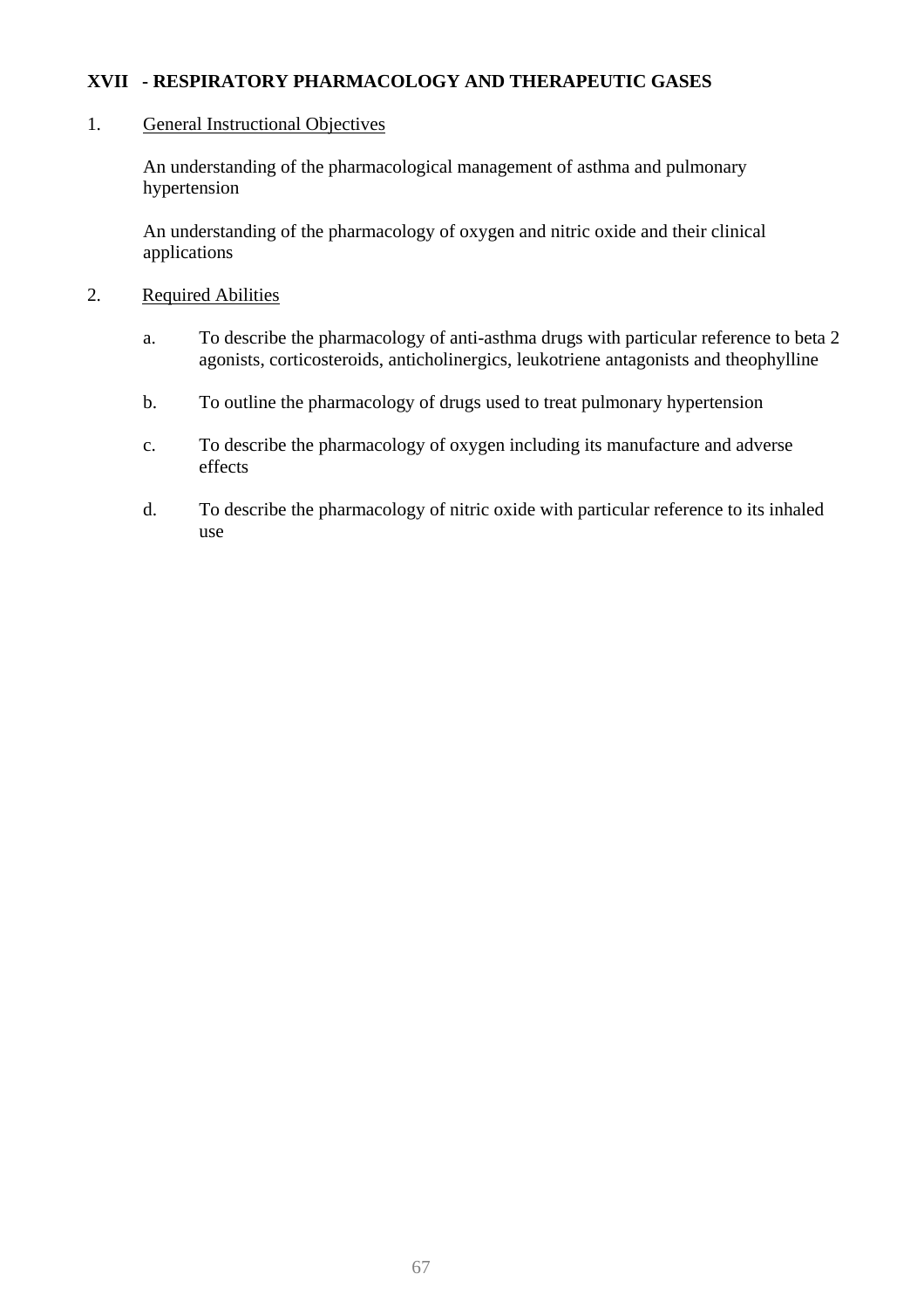## **XVIII - HISTAMINE AND SEROTONIN**

### 1. General Instructional Objectives

An understanding of the pharmacology of histamine, serotonin and the agents acting at these receptors

- 2. Required Abilities
	- a. To describe the roles of histamine and serotonin receptor subtypes
	- b. To outline the pharmacology of histamine antagonists
	- c. To outline the pharmacology of drugs acting via effects on serotonin or serotonin receptors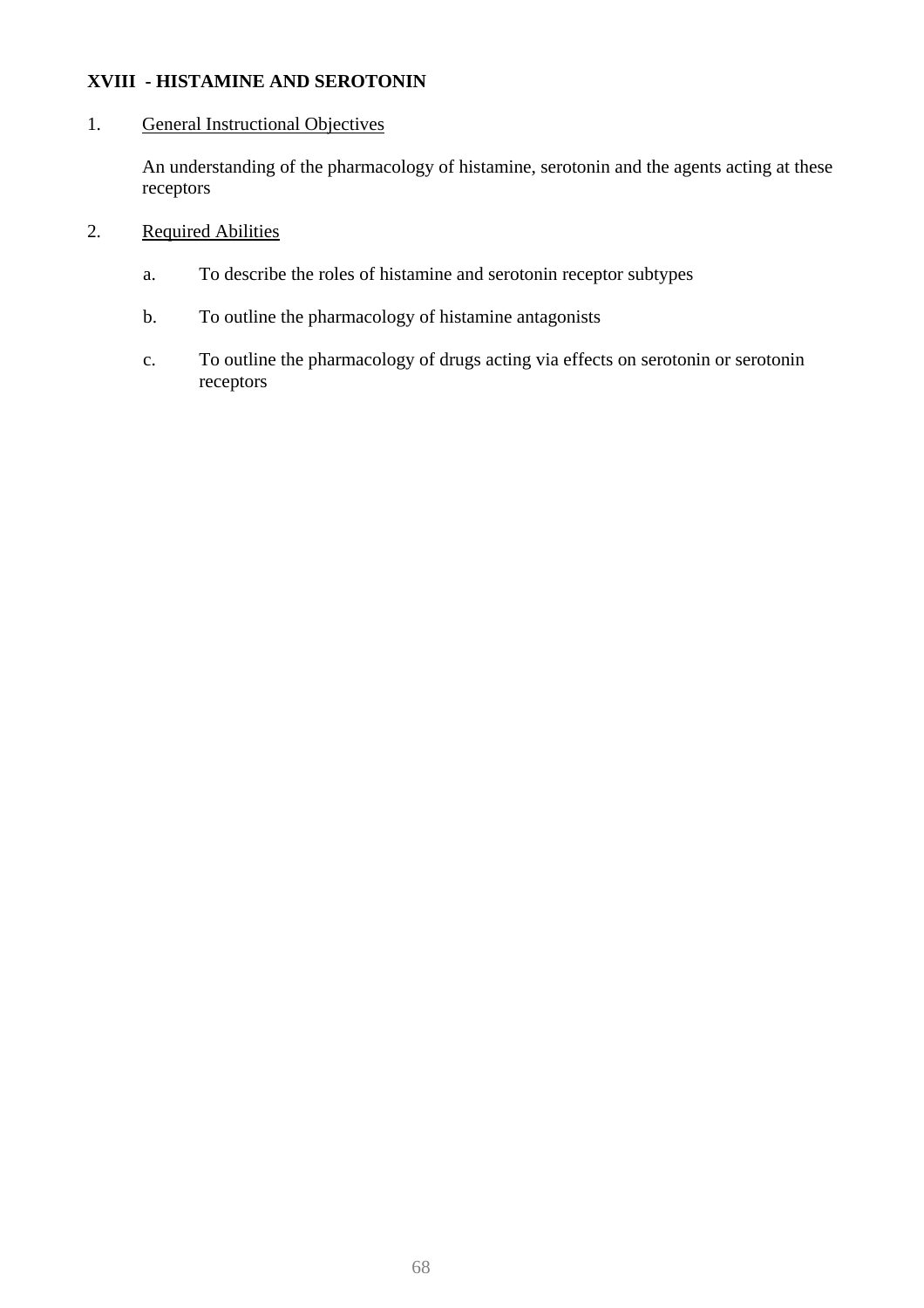# **XIX - DIURETICS**

### 1. General Instructional Objectives

An understanding of diuretics and their clinical implications

- a. To outline a physiological basis of classifying diuretics related to their site of action
- b. To describe the actions of mannitol, frusemide, thiazides, aldosterone antagonists and carbonic anhydrase inhibitors
- c. To outline the side-effects of the diuretics
- d. To describe the major applications and toxicities of thiazides, loop diuretics and potassium-sparing diuretics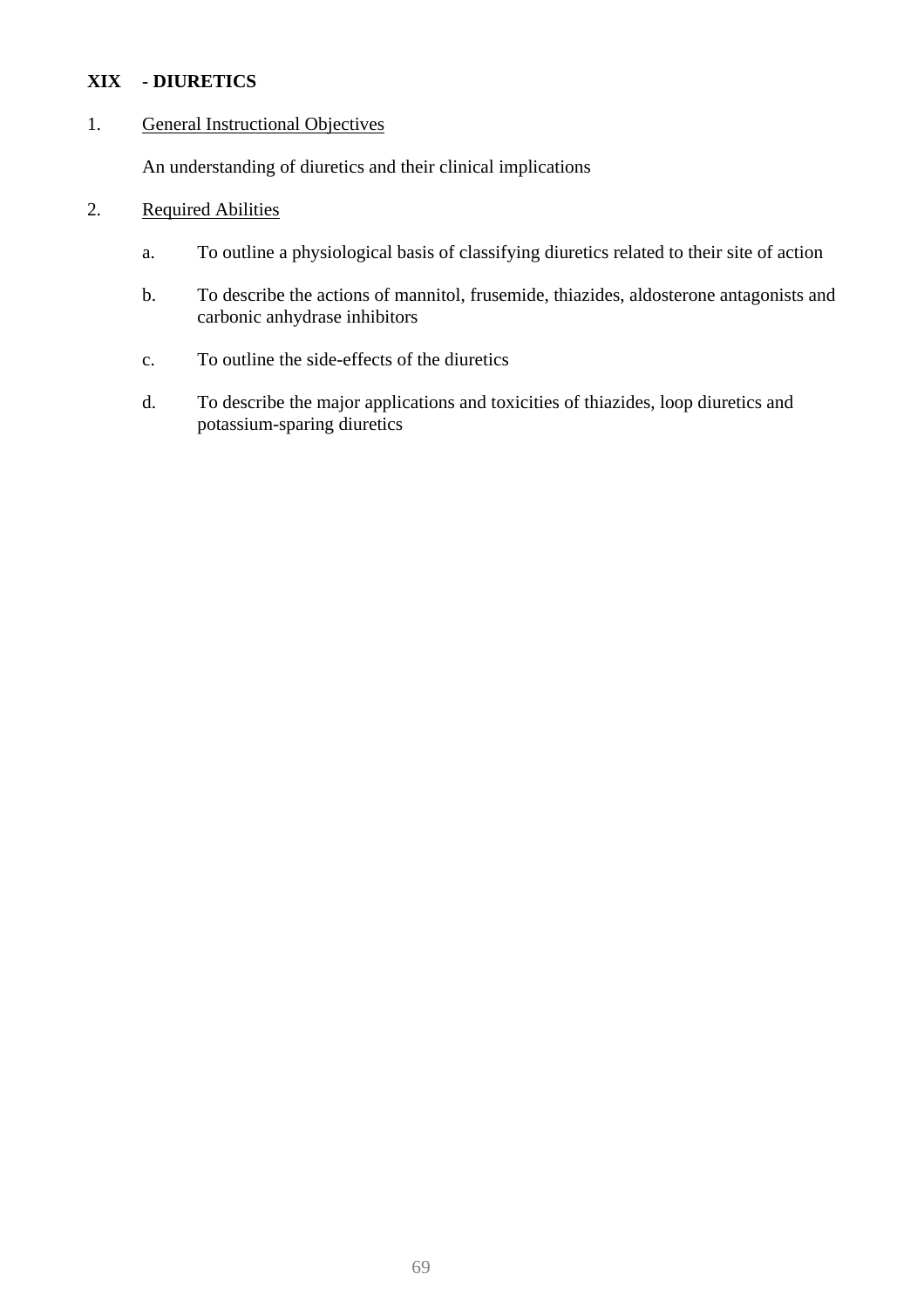# **XX - DRUGS AND COAGULATION**

#### 1. General Instructional Objectives

An understanding of the physiological basis of clotting and thrombolysis and the application of this knowledge to the pharmacology of anti-coagulants, anti-platelet drugs, thrombolytic agents and anti-fibrinolytic agents

- a. To classify the anti-coagulants
- b. To describe the pharmacodynamics and pharmacokinetics of heparin and low molecular weight heparins including their side-effects
- c. To describe the mode of action and side effects of protamine
- d. To describe the pharmacology of warfarin
- e. To classify and describe the pharmacology of anti-platelet drugs
- f. To describe the fibrinolytic pathway and outline the pharmacology of the thrombolytic agents
- g. To outline the pharmacology of antifibrinolytic agents such as epsilon aminocaproic acid, tranexamic acid and aprotinin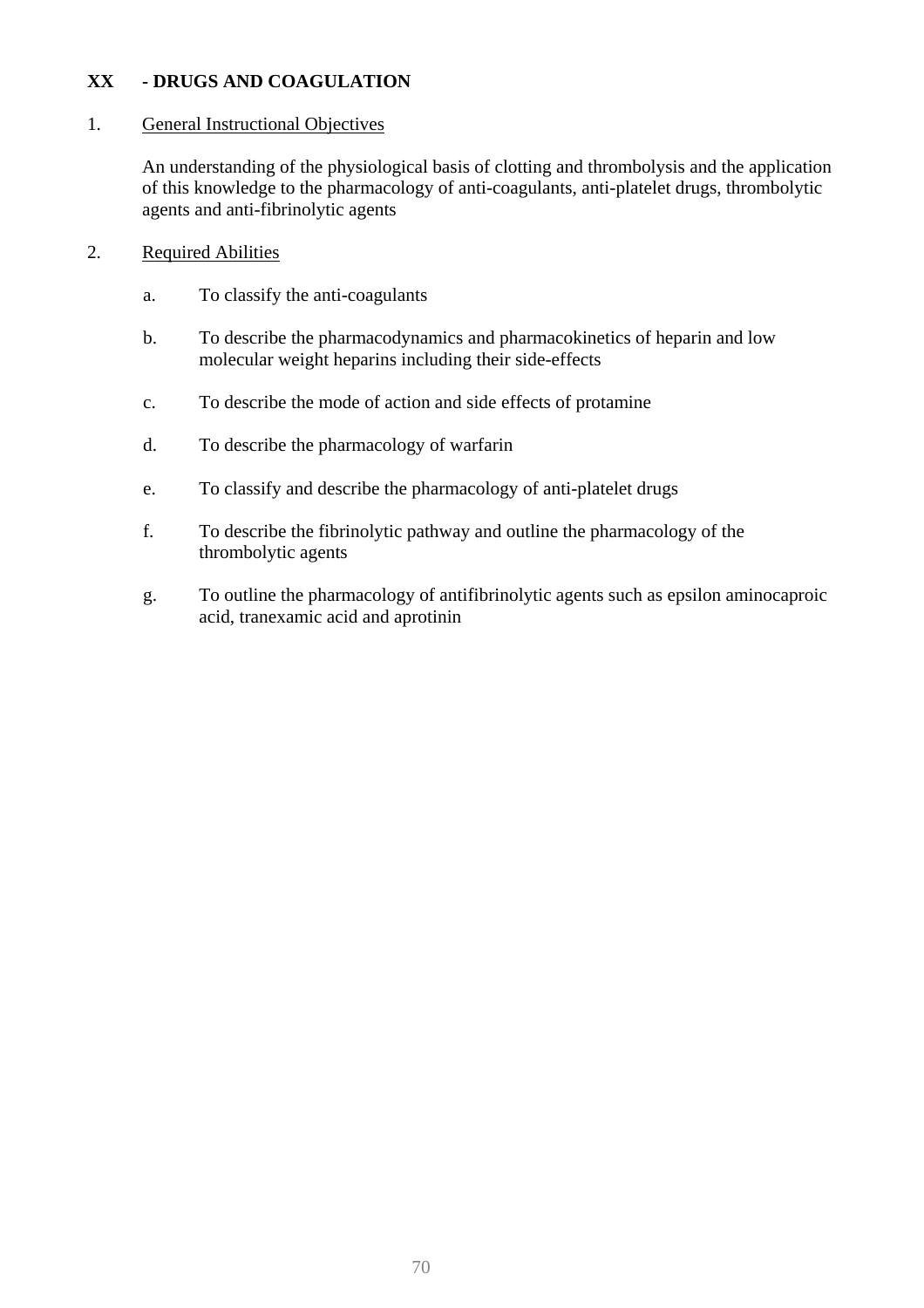# **XXI - OBSTETRIC PHARMACOLOGY**

#### 1. General Instructional Objectives

An understanding of the physiological changes in pregnancy and their pharmacological implications

An understanding of the pharmacology of drugs used in pregnancy

- a. To explain the physiological consequences of pregnancy and its pharmacological implications
- b. To describe the pharmacology of oxytocic agents with special reference to oxytocin derivatives, ergot derivatives and prostaglandins
- c. To describe the pharmacology of tocolytic agents with particular reference to beta 2 agonists, calcium antagonists, magnesium, inhalational anaesthetics, nitrates and **NSAIDS**
- d. To explain the factors which influence the transfer of drugs across the placenta to the fetus
- e. To outline the potential effects on the fetus and neonate of drugs administered during pregnancy
- f. To outline the potential effects on the neonate of drug administration in association with lactation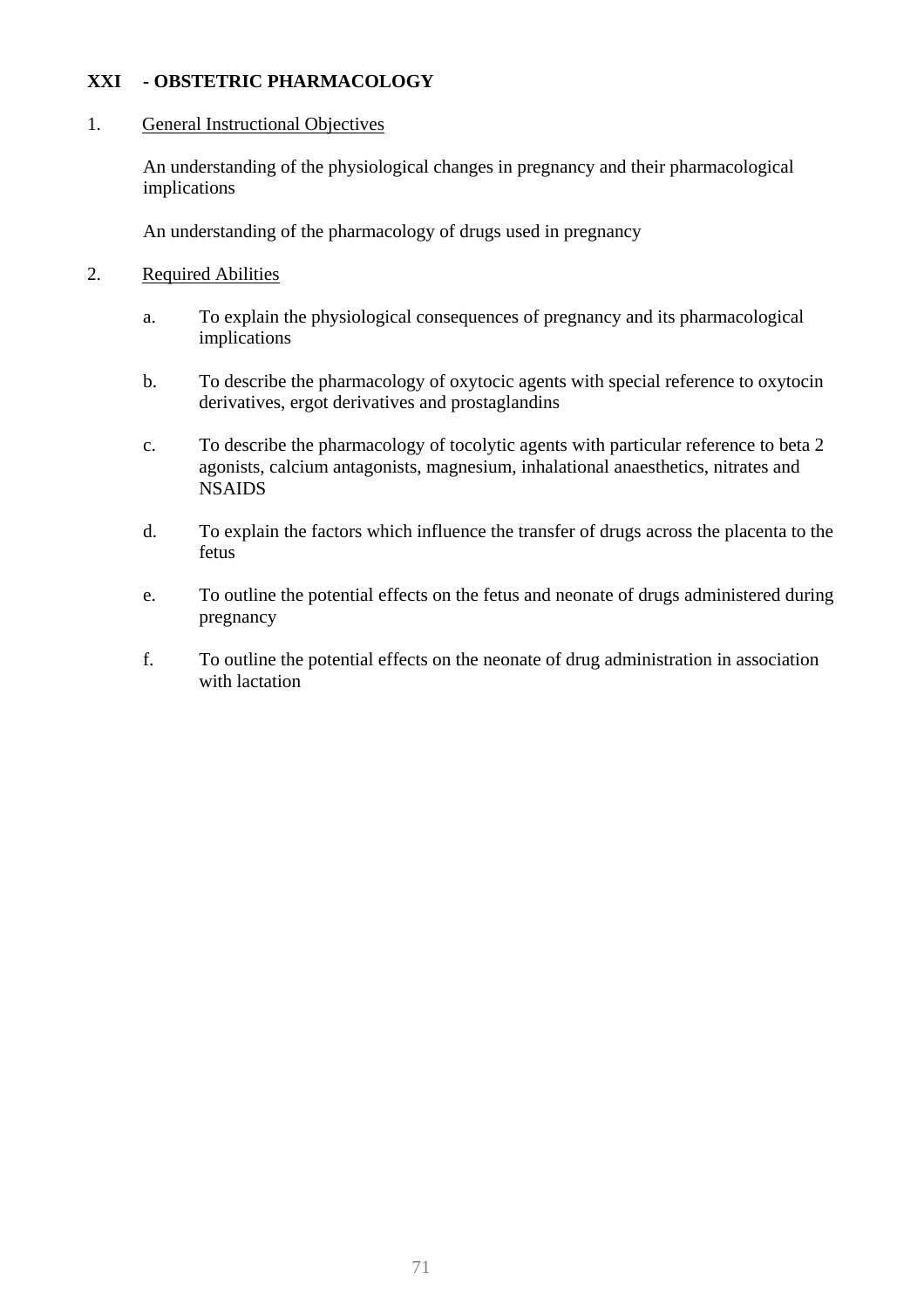# **XXII - ENDOCRINE PHARMACOLOGY**

#### 1. General Instructional Objectives

An understanding of the physiological and pharmacological basis of drugs used in endocrine disorders

- 2. Required Abilities
	- a. To describe the pharmacology of insulin preparations and their use
	- b. To outline the pharmacology of the oral hypoglycaemic agents
	- c. To outline the mode of action and side-effects of thyroid hormones and anti-thyroid drugs
	- d. To describe the pharmacology of steroid drugs and their adverse effects
	- e. To outline the pharmacology of glucagon
	- f. To describe the pharmacology of vasopressin and its analogues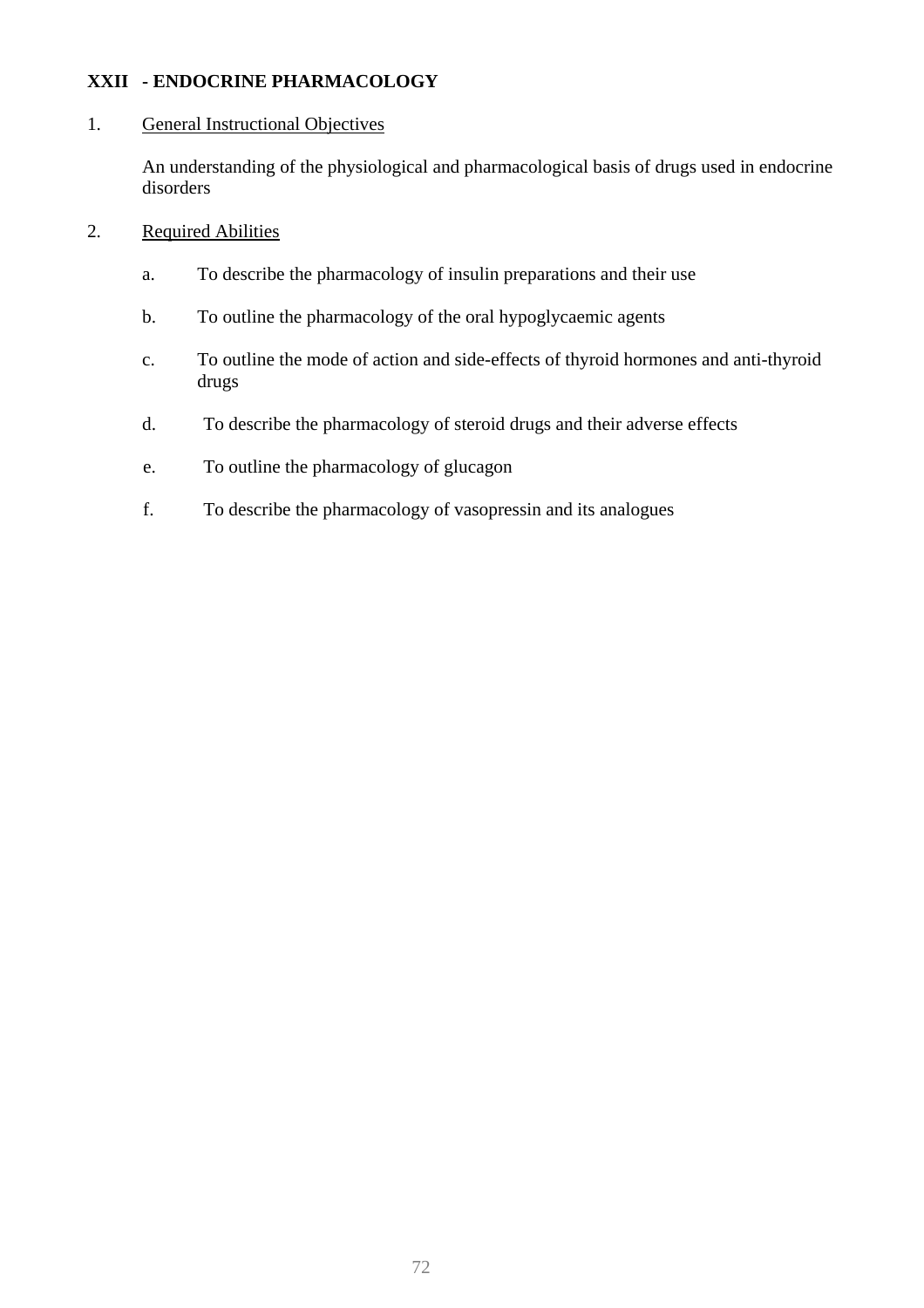# **XXIII - GASTROINTESTINAL PHARMACOLOGY**

### 1. General Instructional Objectives

An understanding of the physiology of gastric physiology and its pharmacological manipulation

## 2. Required Abilities

- a. To describe the pharmacology of the non-particulate and particulate antacids
- b. To describe the pharmacology of the histamine 2 antagonists
- c. To describe the pharmacology of the proton pump inhibitors
- d. To outline the pharmacology of misoprostol and sucralfate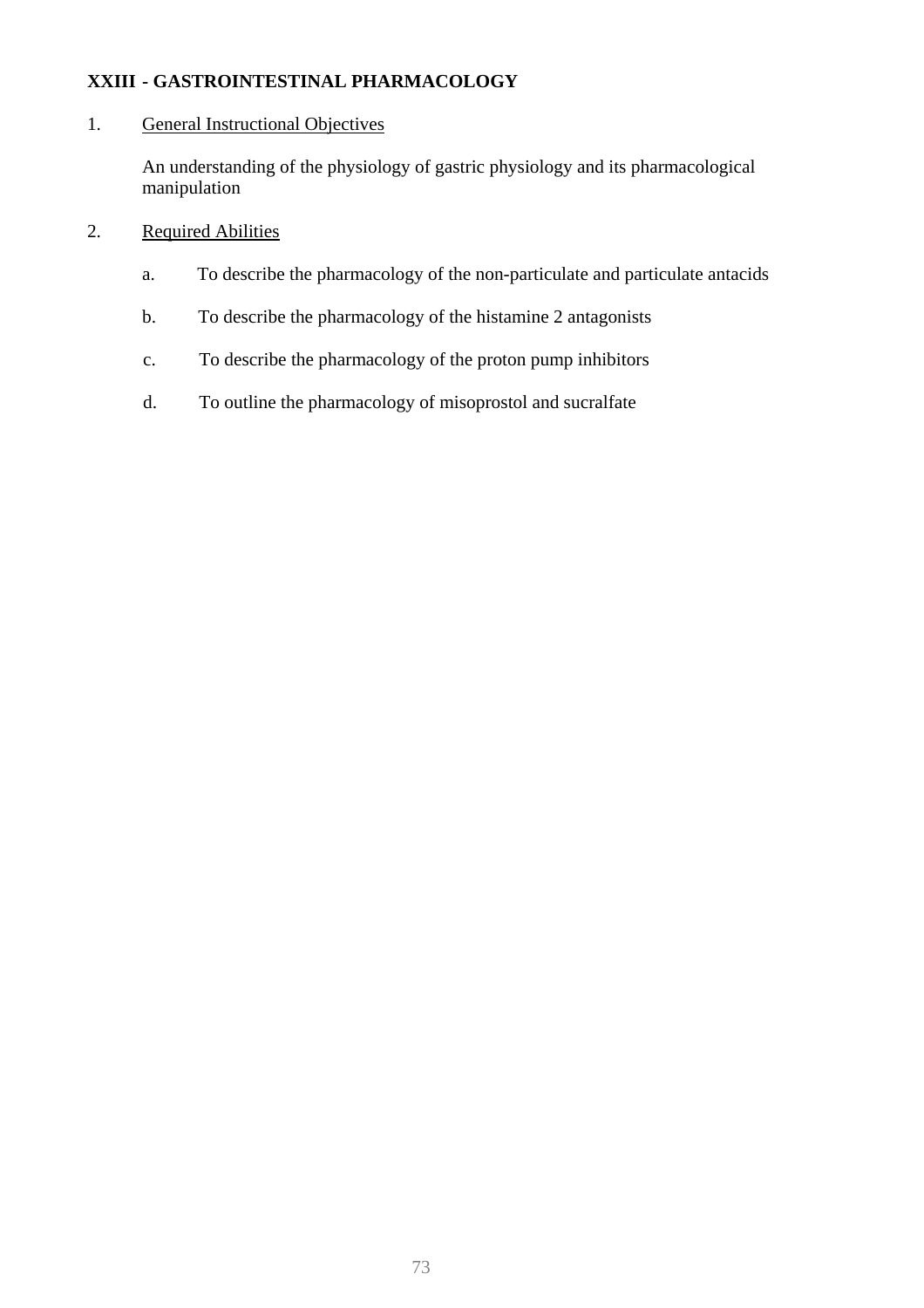### **XXIV - INTRAVENOUS FLUIDS**

#### 1. General Instructional Objectives

An understanding of the physiological basis of the use of colloids and crystalloids as intravenous fluids

- 2. Required Abilities
	- a. To describe the composition, pH, and osmolality of crystalloids and colloids used in clinical practice
	- b. To evaluate their effects and fate when used in volume replacement
	- c. To compare the pharmacology of colloids such as albumin, gelatin derivatives, polysaccharide derivatives and starch solutions with crystalloids such as lactate solutions and normal saline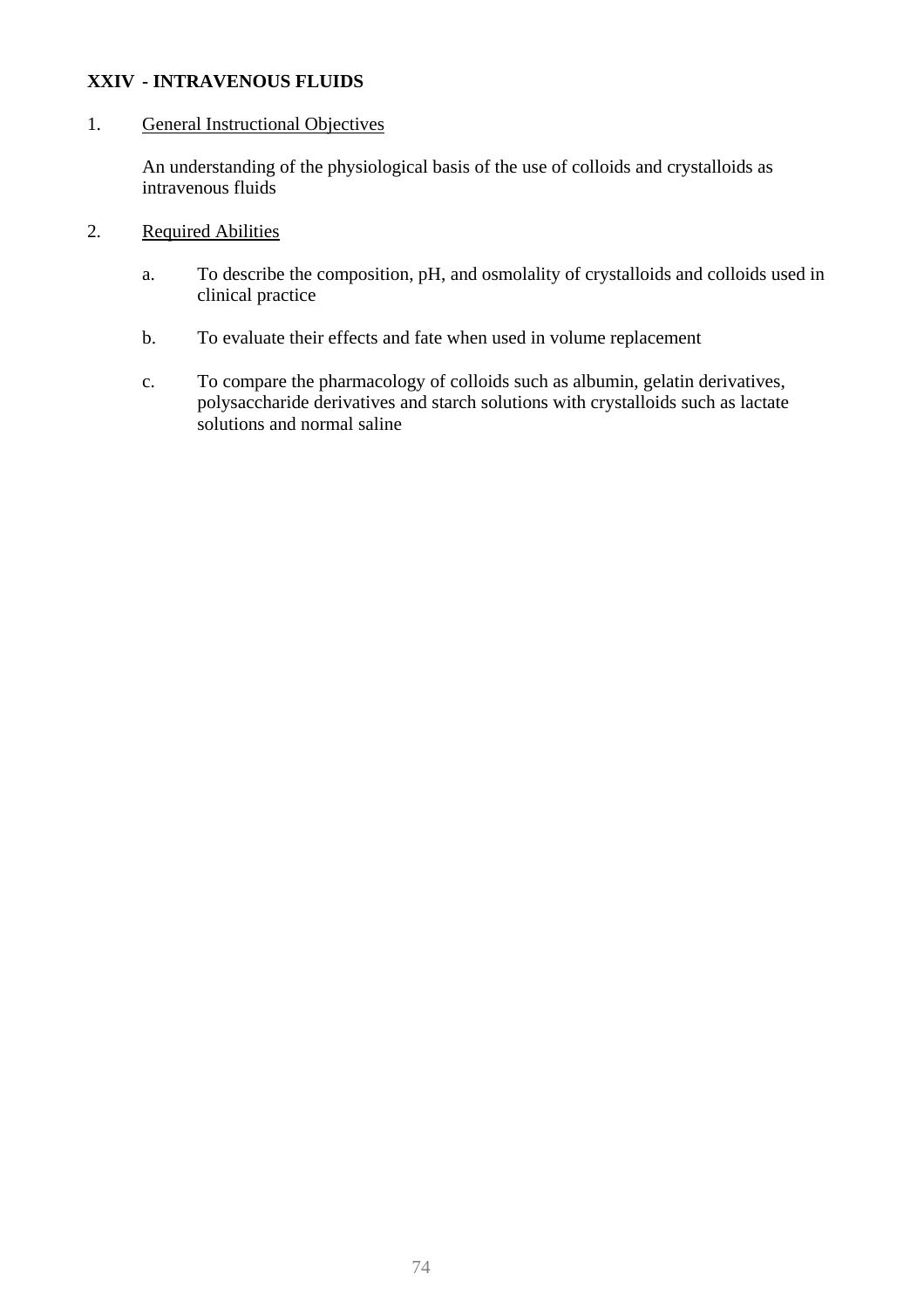### **XXV - PHARMACOLOGICAL BASIS OF POISONING**

#### 1. General Instructional Objectives

An understanding of the general principles of treating poisoning and the pharmacology of specific treatments

- 2. Required Abilities
	- a. To outline methods which decrease absorption and enhance drug elimination such as activated charcoal, emetic agents, gastric lavage, haemodialysis and charcoal haemoperfusion
	- b. To describe the physiological effects and management of overdosage of agents such as paracetamol, aspirin, tricyclic anti-depressants, sedatives, cyanide, digoxin, and organophosphates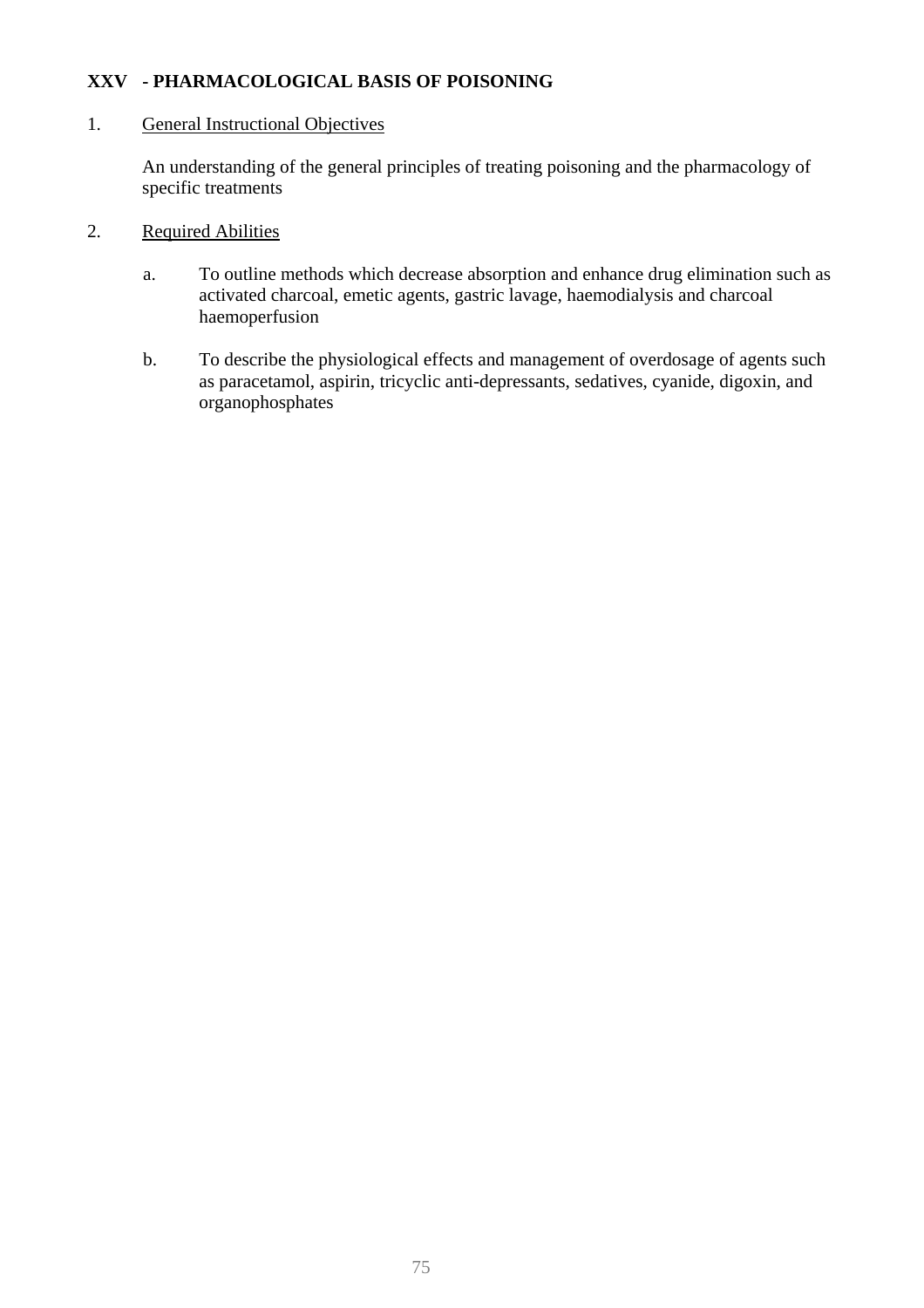### **XXVI - CHEMOTHERAPEUTIC DRUGS**

#### 1. General Instructional Objectives

An understanding of the general principles of treating infections and the pharmacology of specific antimicrobials

An understanding of the principles of cancer chemotherapy and potential adverse effects

### 2. Required Abilities

- a. To outline the pharmacology of antimicrobial drugs
- b. To outline the interactions between antimicrobial and drugs used peri-operatively
- c. To explain the principles of antibiotic prophylaxis
- d. To outline the pharmacology of antiseptics and disinfectants
- e. To outline the pharmacology of antiviral agents
- f. To outline the pharmacology of antifungal agents
- g. To outline the pharmacology of cancer chemotherapeutic agents with particular reference to problems in the peri-operative period